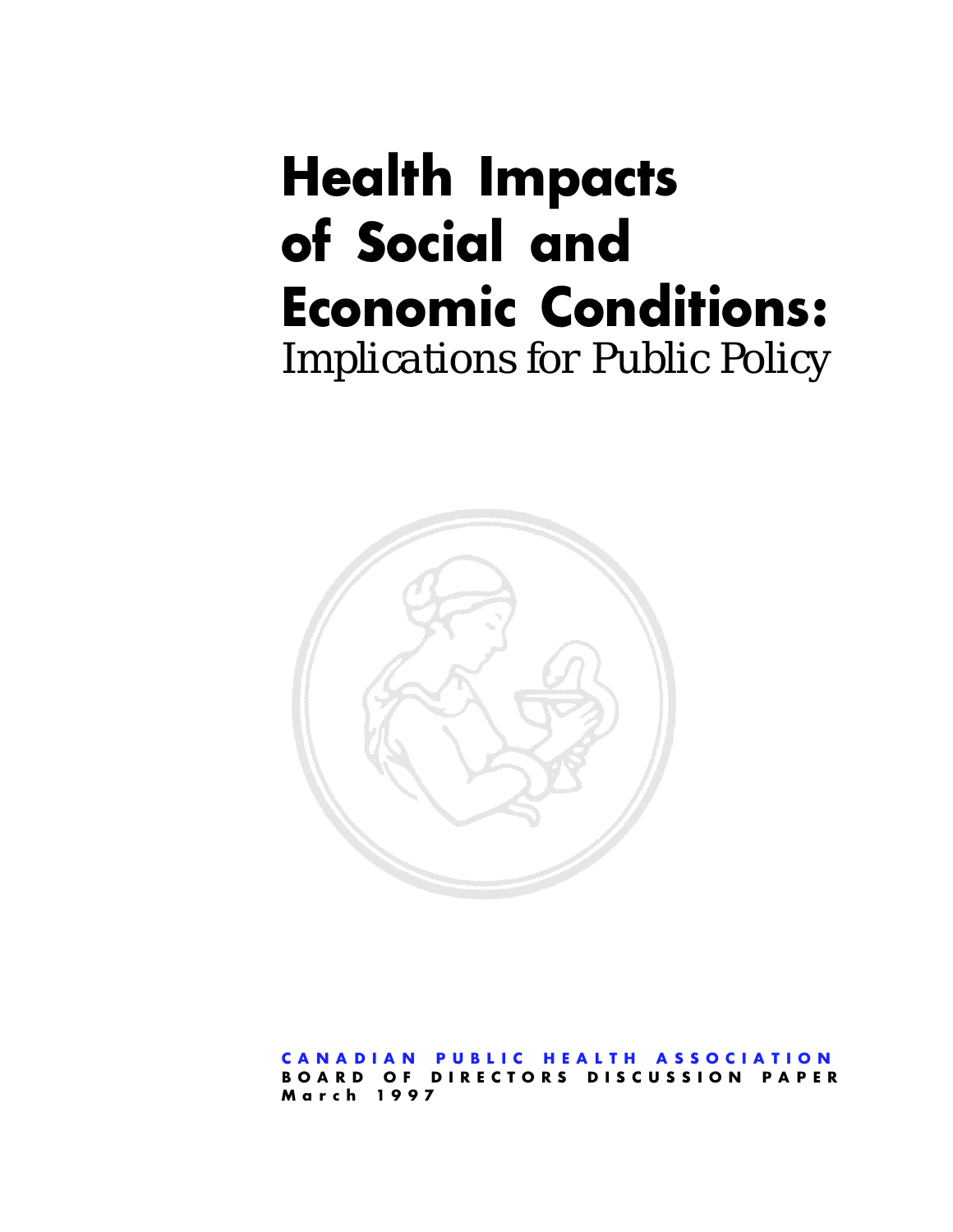

© Copyright 1997 by the Canadian Public Health Association Permission granted for non-commercial reproduction only. For more information address the Canadian Public Health Association, Public Affairs and Communications, 400-1565 Carling Avenue, Ottawa, Ontario, Canada K1Z 8R1.

ISBN 0-919245-86-2

Canadian Public Health Association 400-1565 Carling Avenue Ottawa, Ontario, Canada K1Z 8R1 Telephone: 613-725-3769 Fax: 613-725-9826 E-mail: [comm@cpha.ca](mailto:comm@cpha.ca) Internet: [www.cpha.ca](http://www.cpha.ca)



Printed in Canada on recycled paper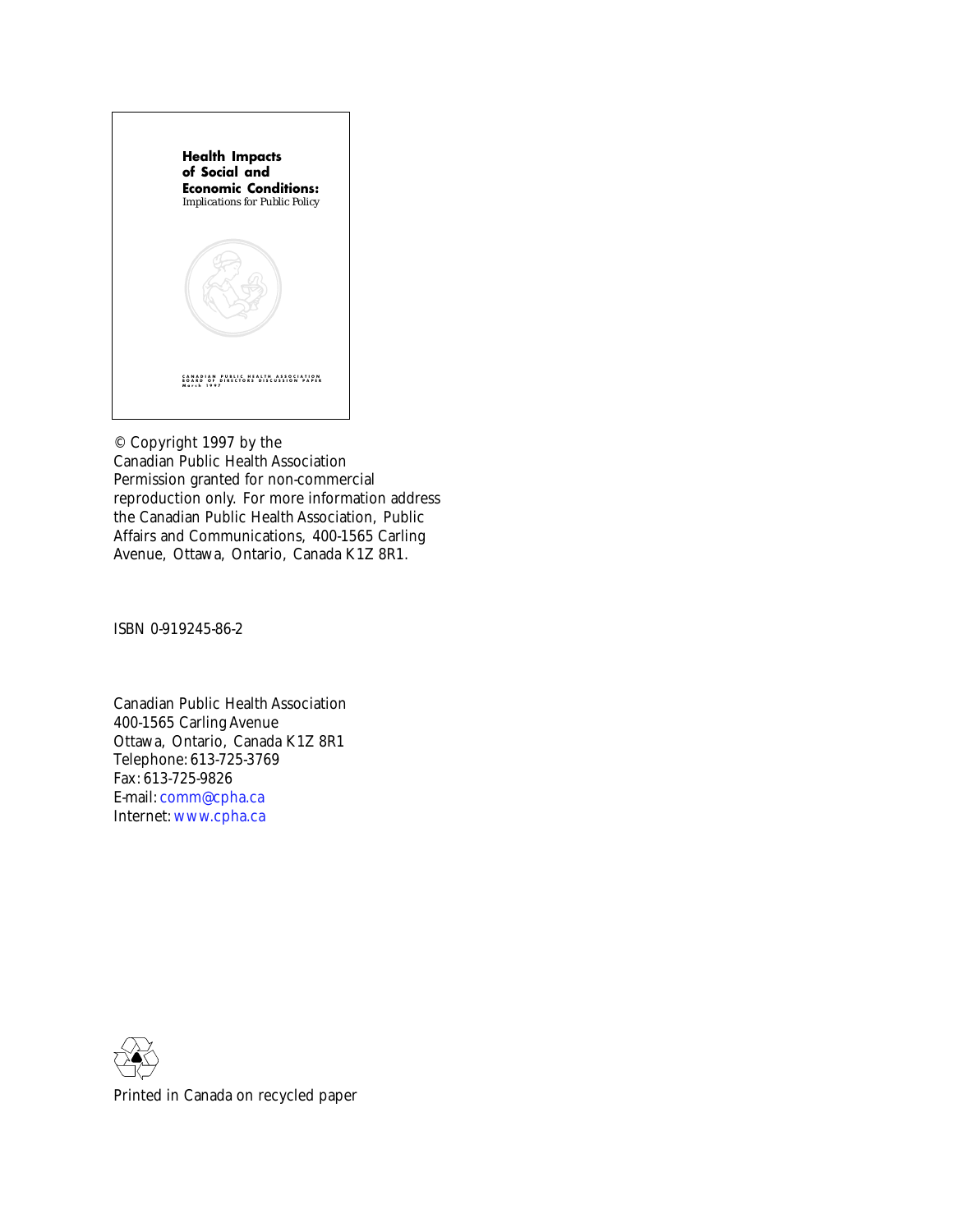# **Preface**

The Canadian Public Health Association (CPHA) is a national, independent, not-for-profit, voluntary association representing public health in Canada with links to the international public health community. CPHA's members believe in universal and equitable access to the basic conditions necessary to achieve health for all Canadians.

CPHA's mission is to constitute a special national resource in Canada that advocates for the improvement and maintenance of personal and community health according to the public health principles of disease prevention, health promotion and protection, and healthy public policy.

CPHA and its members are concerned about the health of individuals and communities and the future of Canada's health and social services systems. Significant changes are occurring in these systems, changes which are challenging our understanding and expectations of health and well-being.

In February 1995, the CPHA Board of Directors identified health impacts of social and economic conditions and policies as a priority for action within the Association. A CPHA Working Group was established to guide the development of a Discussion Paper.

The Working Group, chaired by Sherri Torjman, included Doug Angus, Claudette Boyd, Susan Carter, Rick Edwards, Joan Feather, Pat Kerans, Fernand Turcotte and Reg Warren. This group brought together individuals working in social and economic policy development who have a broad range of experience in examining social and economic conditions in Canada. CPHA appreciates the expertise and time this group provided in the development of this paper. CPHA would also like to acknowledge the work of the external reviewers, contributors and CPHA staff in the preparation of this report.

This Discussion Paper explores various dimensions of the socioeconomic environment including income distribution, education, unemployment, systemic discrimination and violence. The paper identifies the health impacts of these dimensions and considers policy implications. These include changes to income programs and taxes, labour legislation, education and training programs, and social supports and services.

CPHA has developed this Discussion Paper for use by individuals and organizations in health and other sectors to raise awareness of the health impacts of social and economic conditions and to lay the foundation for discussion of the health impacts of specific public policies.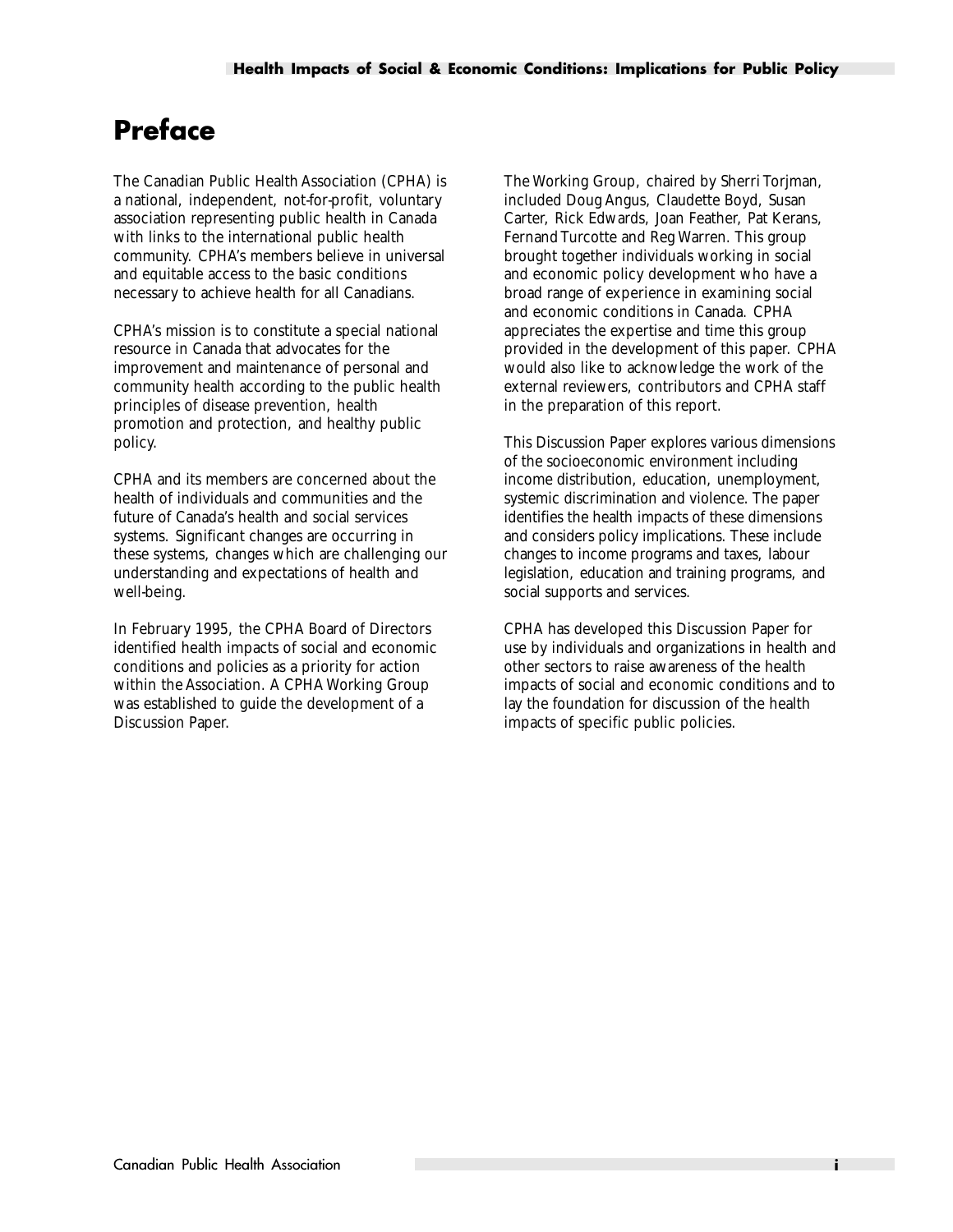# **Table of Contents**

| <b>Section 3.0 Social and Economic Conditions in Canada 10</b>  |
|-----------------------------------------------------------------|
|                                                                 |
|                                                                 |
|                                                                 |
|                                                                 |
|                                                                 |
|                                                                 |
|                                                                 |
|                                                                 |
|                                                                 |
|                                                                 |
|                                                                 |
|                                                                 |
|                                                                 |
|                                                                 |
| Health Impacts: People with Disabilities15                      |
|                                                                 |
|                                                                 |
| <b>Policy Implications: Income Distribution and Poverty  17</b> |
| 3.2 Education, Skills Development and Work 17                   |
|                                                                 |
|                                                                 |
| Health Impacts: Education and Skills Development18              |
|                                                                 |
|                                                                 |
|                                                                 |
|                                                                 |
|                                                                 |
|                                                                 |
| <b>Policy Implications: Education, Skills</b>                   |
|                                                                 |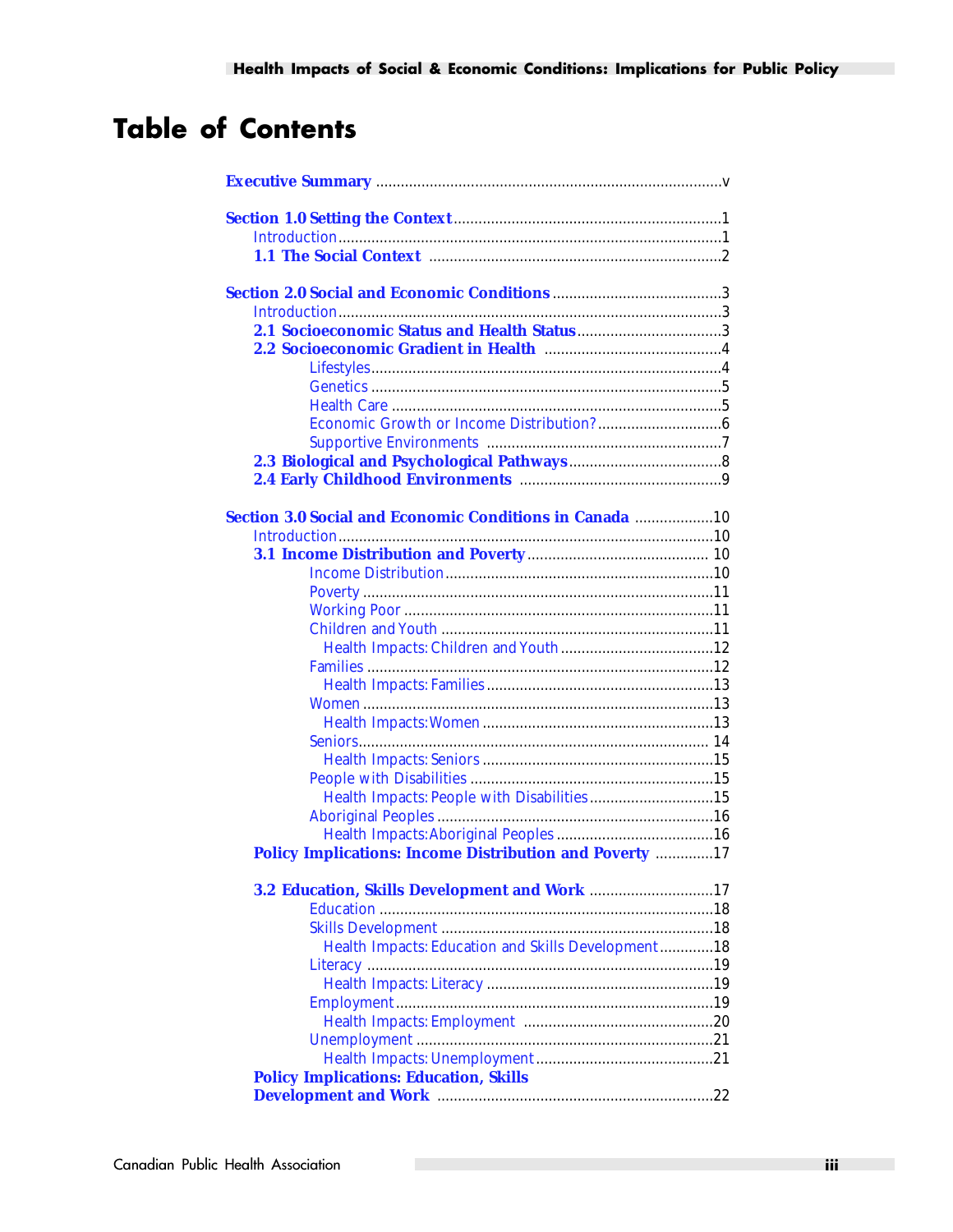#### **Health Impacts of Social & Economic Conditions: Implications for Public Policy**

| 3.3 Supportive Social and Physical Environments 22 |     |
|----------------------------------------------------|-----|
|                                                    |     |
|                                                    |     |
|                                                    |     |
|                                                    |     |
|                                                    |     |
|                                                    |     |
|                                                    |     |
|                                                    |     |
| Sexual Orientation: Lesbians, Gays and Bisexuals26 |     |
|                                                    |     |
|                                                    |     |
| Health Impacts: Diverse Multicultural Society 27   |     |
| <b>Policy Implications: Supportive Social</b>      |     |
|                                                    |     |
|                                                    | .29 |

### **Appendices**

| <b>Appendix A</b> | <b>Working Group Members, External Reviewers, Contributors</b> |  |
|-------------------|----------------------------------------------------------------|--|
| <b>Appendix B</b> | <b>Bibliography</b>                                            |  |
| <b>Appendix C</b> | <b>Endnote</b>                                                 |  |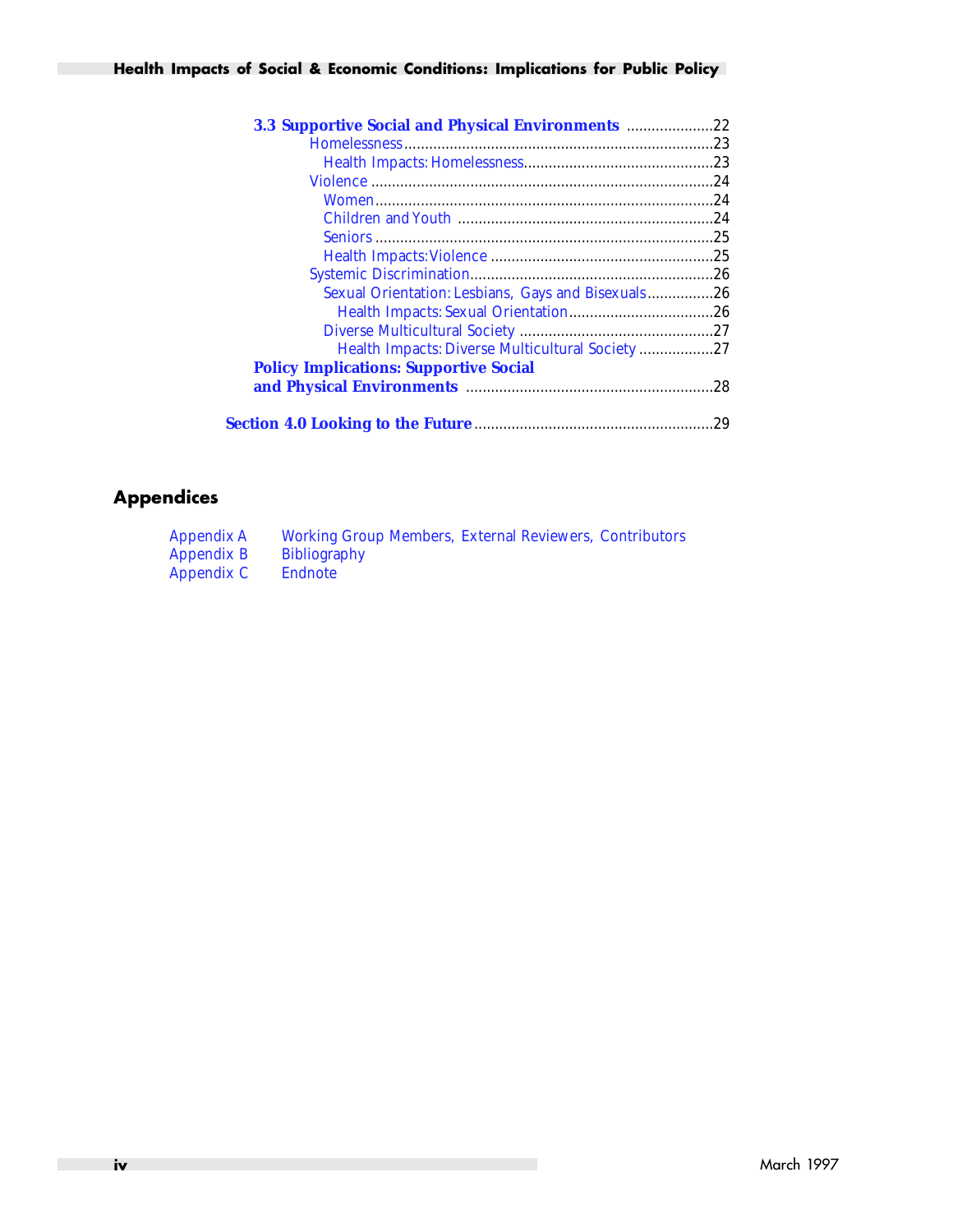# <span id="page-5-0"></span>**Executive Summary**

A growing body of evidence is providing direction for the development of policies to reduce health inequities in modern societies. The evidence points to the socioeconomic environment as a powerful and potentially modifiable health-determining factor and public policy as an instrument for changing this environment. To focus on the socioeconomic environment does not imply that other factors such as genetics, lifestyles or health care do not figure prominently in determining health status; rather, the new knowledge highlights a sector which, until recently, has not received much research attention from the epidemiological or health policy communities.

The new evidence offers additional proof of a direct and powerful link between the social environment and health. Poverty, unemployment, education, living and working conditions, families, friends, workplaces, social support and physical environments all significantly affect health. How or why this happens is as yet imperfectly understood, but sufficient evidence has accumulated that the relationship can no longer be denied.

#### **Socioeconomic Status and Health Status**

In virtually all societies, health status is directly related to social status. No matter the measure used, those with high incomes are usually healthier and generally live longer. Another dimension of this story can be found in the socioeconomic gradient in health. The evidence shows that a gradient exists in the rate of disease from the top of the social hierarchy to the bottom for almost every disease that has been studied, practically everywhere in the world. Higherincome people tend to live longer than lowerincome people. Moreover, people on one rung live longer than those on the rung below them, on the entire socioeconomic ladder.

This variation in socioeconomic health is not due primarily to deprivation of food, clothing or shelter. The important factor in explaining health differences appears to be not so much the material conditions but rather the social meanings attached to those conditions. In modern societies, deprivation in social circumstances has become the major influence on health inequities.

Our discussion looks at the influence of the social environment on health inequities, but first explores how an evolving interpretation of 'conventional' determinants of health can shape our understanding of the links between the socioeconomic gradient and health:

- $\blacktriangleright$  A review of current disease patterns and changes over time shows that focusing on individual disease risk factors is unlikely to significantly reduce health inequities.
- $\blacktriangleright$  The socioeconomic environment plays an important role in influencing individual lifestyles.
- $\triangleright$  While genetics are an important determinant of health, their effects are strongly moderated by social and physical environments.
- $\blacktriangleright$  Improvements in medical care, whether better access or new treatments, have little chance of reducing inequities in health.
- $\blacktriangleright$  While health status may influence socioeconomic status in some circumstances, there is almost no evidence for discounting the influence of socioeconomic conditions on health inequities on these grounds.
- $\blacktriangleright$  Per capita economic income growth is no longer as important a factor in determining overall health status as income distribution.
- $\blacktriangleright$  Increasingly, attention is focusing on the health-enhancing influence of supportive environments.

#### **Biological and Psychological Pathways**

Many of the pathways between socioeconomic status and health are well documented. The path that leads from poverty to poor nutrition and on to infectious diseases and certain chronic conditions is generally well understood. New research, however, is shedding light on how the subtle and intangible effects of social and cultural environments can affect, through biological and psychological pathways, the health of individuals and populations. One of the keys to understanding the links between the external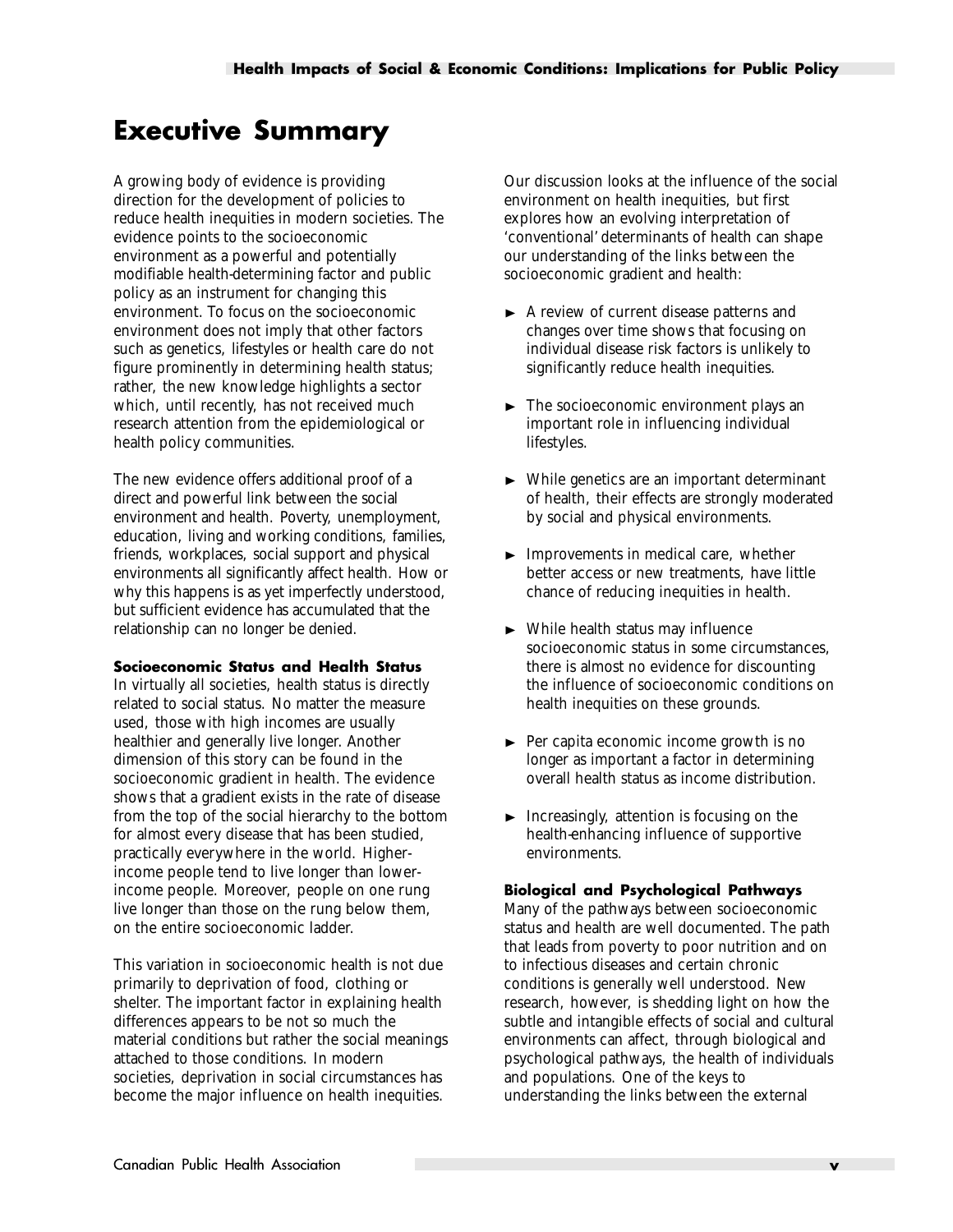environment and health status can be found in how humans and other primates respond to stress. A considerable body of research has been gathered which shows that the relationship between stress and health is ambiguous. Stress can be harmful to health, but on the other hand, stress can produce a positive response, or at least no negative reaction.

New research is also contributing to our understanding of the formative influence of early childhood environments on long-term health, well-being and competence. Yet the policy focus should not be on children alone. The conditions of adult life also exert a significant impact on health, well-being and competence.

#### **Income Distribution and Poverty in Canada**

While Canada has received international recognition for a positive social environment, poverty, and its associated health effects, remain a serious threat for many. An estimated one in three Canadians will experience poverty at some point in their lifetime.

Social programs have played a crucial role in narrowing the gap between high- and low-income Canadians, along with the income tax system, but many Canadians are just a divorce, an illness or a job loss away from being poor. But a job provides no guarantee against poverty. As national unemployment rates have climbed so have the number of working poor. Living in a family, on the other hand, can provide considerable protection against poverty.

In recent years, efforts have been made to focus national attention on the plight of poor children and youth. But in 1994, 1.4 million Canadian children under the age of 18, or almost 20 percent of all Canadian children, were poor. Women face a considerably higher risk of poverty than men, and have for some time. But for seniors during the past 15 years, the overall poverty rate has moved sharply downward, falling to a record low of 17.2 percent in 1994. Most people with disabilities are poor and of all population groups in Canada, Aboriginal peoples are the most economically disadvantaged.

The challenge for health-enhancing policy in times of deficit reduction is to maintain and, where possible, enhance the value of child

benefits, elderly benefits and other forms of income support for persons with disabilities and the unemployed. Other policy areas to be considered include removing disincentives to work for those receiving social assistance, and ensuring an adequate supply of affordable and accessible housing. Prenatal programs, both in the form of financial assistance and educational information, have been found to have a positive impact on health and well-being.

#### **Education**

The development of life skills through education and training increases opportunities for income and job security, and enhances life management potential, the ability to cope with change and a sense of control over life circumstances—key factors that influence health. In Canada, however, it is becoming clear that the organizational patterns of education and work that have served the country well over the past half century no longer will suffice in the face of rapid technological change and international competition. Canadians are becoming much better educated, but the education system does not always adequately prepare young people for the job market. Canadians are remaining in school longer than before but it is not clear they are acquiring the academic, teamwork and science and technology skills required to compete successfully in the global marketplace.

An emerging consensus is recognizing that job training must be an integral part of the Canadian labour market environment and a continuous, lifelong process. Nonetheless, labour market training is not a panacea for structural problems of underemployment or unemployment.

#### **Employment**

People with more control over their work conditions, fewer stress-related demands on the job and greater workplace social supports are generally healthier. When employees can use their skills and abilities in the workplace and when their work helps enhance their sense of self-esteem and achievement, they are, as a group, at lower health risk.

For many Canadian workers, however, structural changes in the Canadian economy are creating barriers that stand in the way of healthy work environments. The impact of the new,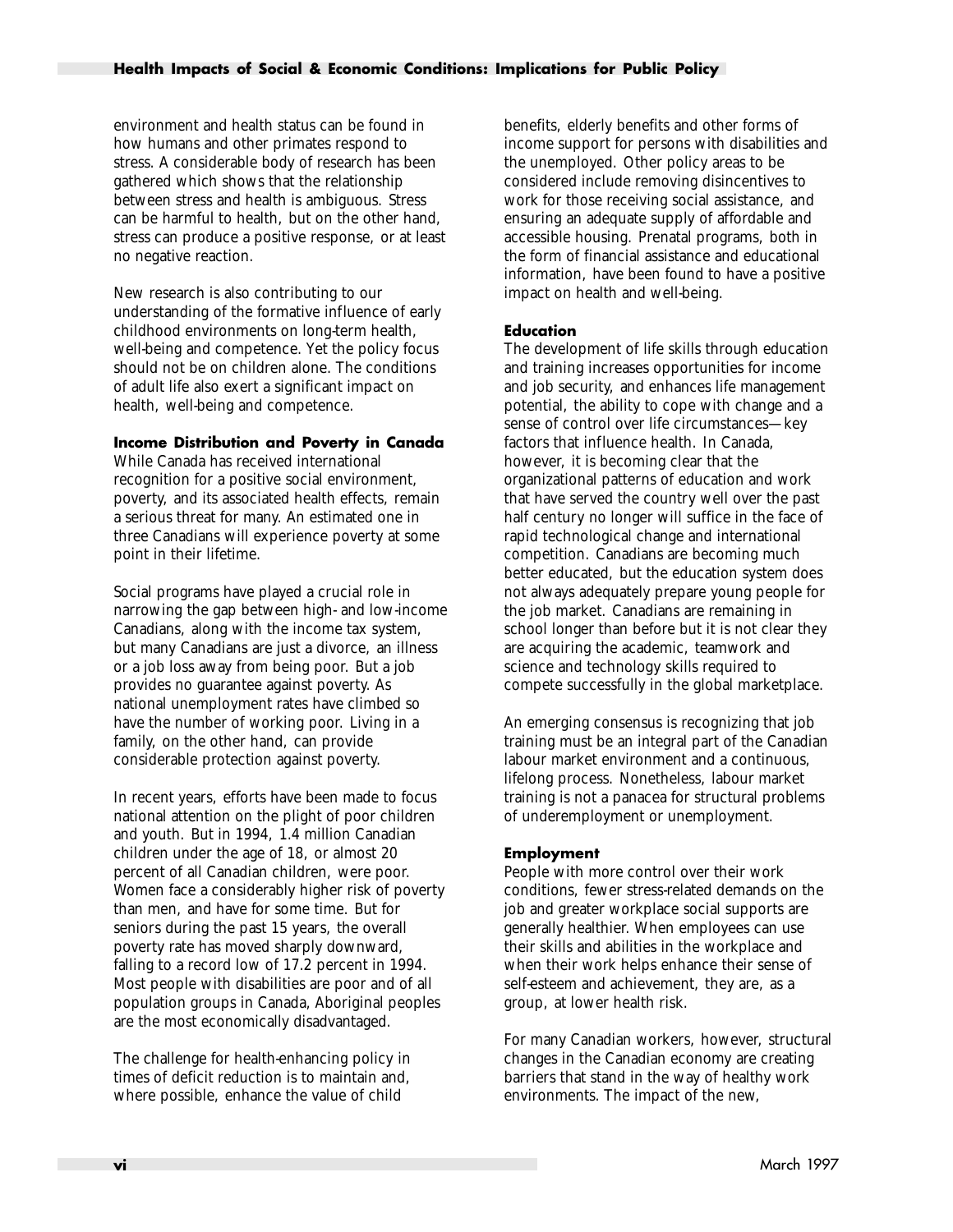restructured labour environments has been particularly severe for older workers. For some, overemployment is a significant problem, and for others, underemployment. Changing work patterns have created greater flexibility in the labour market and the nature of work itself is evolving. While the word 'employment' has frequently been limited to mean paid work, usually carried out on a regular basis, many other types of work are performed without pay, such as child and elder care, household chores and voluntary community work. Unpaid work may not figure in most economic calculations, but it is clearly of value to individuals and society.

#### **Unemployment**

Unemployment can significantly influence mental, physical and social health. The health effects of Canada's high unemployment economy, which has existed since the early 1980s with rates consistently higher than other industrialized countries, are potentially huge.

Unemployment affects some groups more than others. Older workers (aged 45 to 64 years), for example, often experience greater difficulty in getting back into the labour force. Youth is the other group most severely affected by high joblessness.

The health-associated policy implications of the education and work environments include the importance of lifelong learning, along with investments in education, on-the-job training and skills development. Other areas include the relevance of school and education policies to both students and employers and the problem of school drop-outs.

#### **Supportive Social and Physical Environments**

There are many social barriers in Canada that prevent or hinder access to the supportive environments that positively influence health and well-being. Many groups are without the social supports that could help them achieve even a portion of their full health potential. Others, such as some street and Aboriginal populations, live in conditions that are hazardous to health even by Third World standards.

Violence is a widespread social problem in Canada that affects the health and well-being of families, women, children, youth and seniors in all economic, social, geographic, racial and cultural groups. Women are at higher risk of violence than men, while many children and youth are exposed to violence and abuse within their families. Adults may think violence in the home can be hidden, but the evidence shows most children are aware of spousal violence. Older Canadians are also not immune from violence.

Not all Canadians are able to share in the social, economic and health benefits associated with improved learning. For many, poor literacy skills create barriers to dealing with the simplest of everyday situations. Systemic discrimination is more prevalent in Canada than many would believe and can have a serious impact upon social conditions associated with health status. For many lesbians, gays and bisexuals, systemic discrimination based on sexual orientation is a major barrier to a supportive environment. Racism and discriminatory attitudes affect the social environment in which Aboriginal peoples and other visible minority groups live. Policy implications associated with a supportive social environment are strongly linked to human rights. People have the right to live and work in communities where they feel accepted, safe and secure and without this support, many groups will have difficulty achieving their full health potential.

#### **Looking to the Future**

A major challenge for the public health community and government will be to broaden the parameters of the health policy debate to include economic and social issues. The knowledge base for development and implementation of social and economic policies that could have a positive impact on reducing health inequities is in place. The next step will be to develop innovative policy tools that can translate this knowledge into action.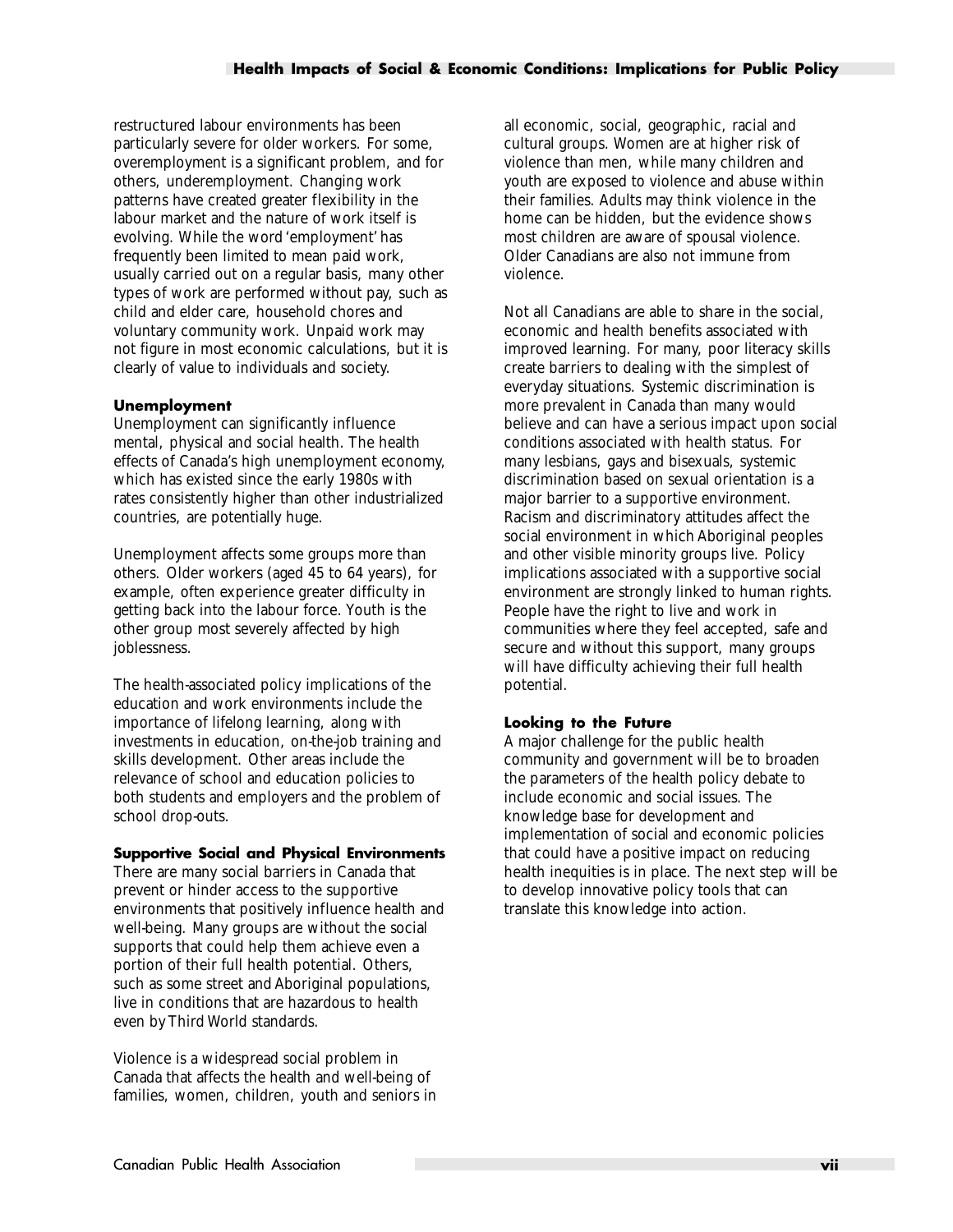# <span id="page-8-0"></span>**Section 1.0 Setting the Context**

#### **Introduction**

Measured by almost any indicator, overall health status in Canada is among the highest in the world; yet wide inequities exist between groups. The health status of some Aboriginal populations, for example, approaches that of the poorest of developing nations, as does the health of many in the growing homeless population in major cities. But beyond these examples of extreme deprivation, the gulf between the health status of the poorest of Canadian society and those higher on the socioeconomic scale is wide, and in some instances, growing. Health inequities of this order have existed at least as far back as the beginning of this century in Canada and in major industrialized countries of the western world. These inequities have remained constant despite changes in disease patterns, advancements in medical care such as the discovery of penicillin, and more recently, the introduction of universal access to medical services and institutional care. Today, as a hundred years ago, the poor are much less healthy than those better off.

This situation, however, is not inevitable. There is a growing body of knowledge that can provide direction for developing policies to reduce health inequities in modern societies. The socioeconomic environment is a powerful and potentially modifiable health-determining factor and public policy is a key instrument to change the socioeconomic environment.

This direction in no way implies that other factors such as genetics, lifestyles or health care do not figure prominently in determining health status; rather, the new knowledge highlights a sector which, until recently, has not received much research attention from the epidemiological or health policy communities.

The important role of the socioeconomic environment as a health-determining influence has been recognized for some time. In 1974, *A New Perspective on the Health of Canadians* (the Lalonde Report) introduced the health fields concept, broadening the scope of health policy beyond health care, and this was followed by the



**Source: British Columbia Provincial Health Office, 1994**

*Achieving Health for All* and the *Ottawa Charter for Health Promotion* documents in 1986. More recently, the Canadian Institute for Advanced Research population health framework, which has received wide international recognition, provided a conceptual model that includes the social environment.

What is new is a rapid growth in evidence that offers additional proof of a direct and powerful link between the socioeconomic environment and health status, and that opens up a new understanding of pathways between the social environment and physical and mental health.

This paper explores the issues around this subject, beginning with a discussion of evidence that is opening new doors to our understanding about the links between the socioeconomic environment and health status. We then review selected socioeconomic conditions in Canada, identifying key trends and directions and their potential impacts upon health status. We give special attention to poverty which data show is a powerful indicator of the lack of a supportive environment.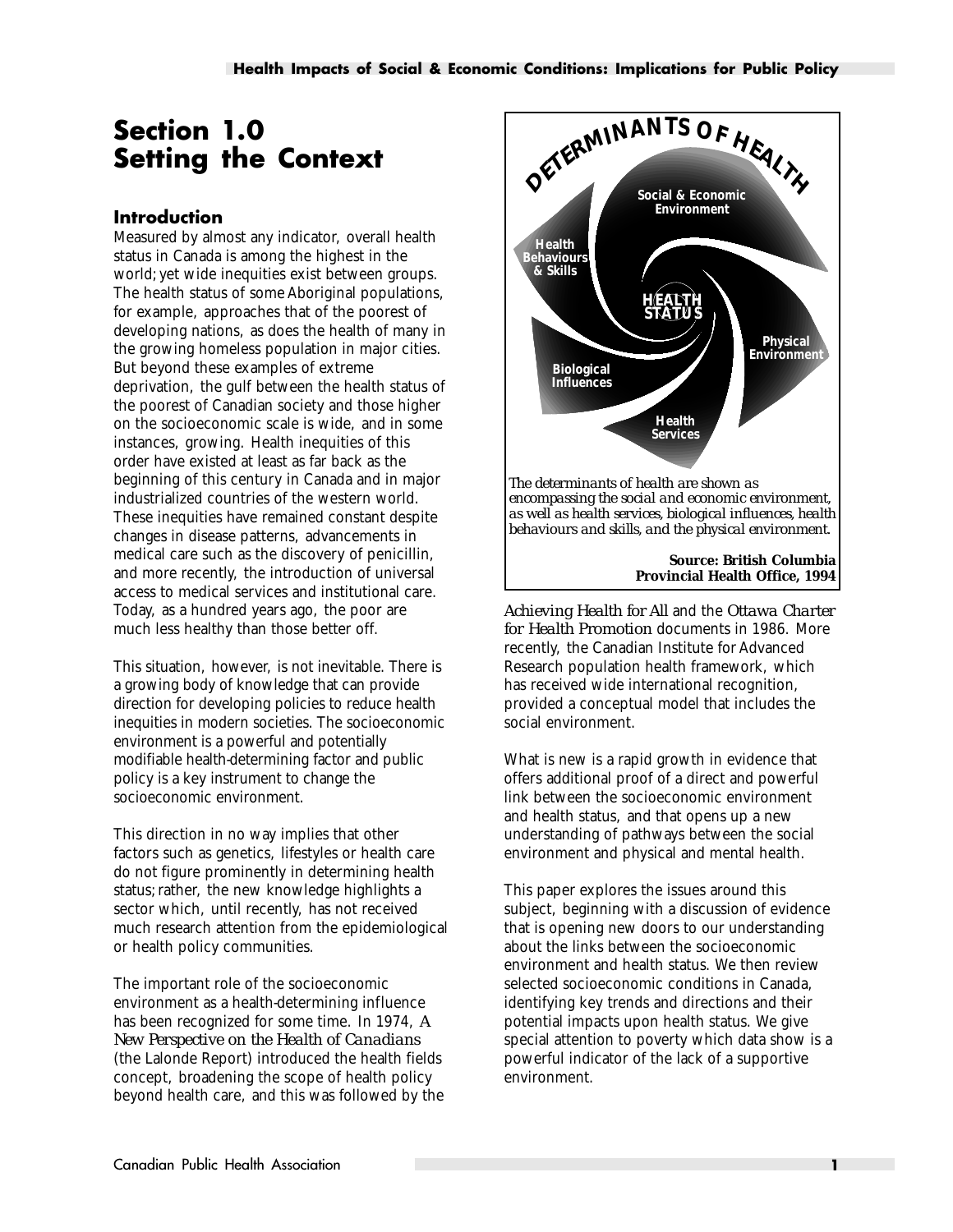<span id="page-9-0"></span>While we identify potential policy domains for future action, the focus of this paper is not on policy development. Our intent is to develop a basis to help the Canadian Public Health Association (CPHA) and others formulate advocacy positions on specific policies. The 1996 CPHA paper, "The Canada Health and Social Transfer and Health Equity in Canada", is an example of the kind of advocacy position we have in mind.

*"CPHA recognizes that inequalities in the health of different groups in Canada are often rooted in inequities in the opportunity to have access to or to benefit from a set of basic health prerequisites: food, shelter, work, education and income.The first priority of healthy public policy must be to ensure all Canadians have access to adequate amounts of nutritious foods, adequate housing, meaningful work and adequate income, and that all Canadians have basic literacy skills and health knowledge."* **(CPHA, 1993)**

CPHA recognizes the importance of public policy in translating knowledge into action. Public and private policies determine the kind of opportunities available in society and structure the range of choices that people can make (Milio, 1986). CPHA supports a positive role for public policy as an instrument for reducing health inequities and reaffirms that social justice and equity are essential to healthy public policy.

Throughout this discussion paper, a broad definition of health, one consistent with the *Ottawa Charter for Health Promotion* (1986), is implied. The *Ottawa Charter* notes that "health is a positive concept emphasizing social and personal resources, as well as physical capacities."This broad concept of health accepts the definition first put forward by the World Health Organization (WHO) in 1947 and reaffirmed by the *Ottawa Charter for Health Promotion* and the *Achieving Health for All* framework in 1986. In short, health is more than the absence of disease or injury. Rather, health is a resource for daily living, associated positively with physical, mental and social well-being.

#### **1.1 The Social Context**

Social policies are changing in Canada in response to fiscal, demographic and trade pressures. In a recent paper, Torjman highlighted the evolution of social policy in Canada and strategic options for the future:

Much of the thinking that has shaped social policy in the past 50 years evolved in the postwar reconstruction era. This period was marked by three major influences: the ravages of the Depression and the determination to ensure that it was never repeated; the dramatic growth in the economy in the postwar period due primarily to technological and industrial advancement; and the role of Keynesian economics and its impact upon the public sector and government involvement in the economy.

The convergence of these forces resulted in an expanded role for government in the economy and a substantial investment in social programs. The major social programs that comprised the foundation of the welfare state—family allowances, Unemployment Insurance, Old Age Security, the Canada/Quebec Pension Plan, the Canada Assistance Plan, the Hospital Insurance and Diagnostic Services Act and the subsequent Medical Care Act—all were introduced in times of relative economic prosperity from the 1940s through the 1960s.

The model of social security that evolved in the postwar period was based on the conviction that government has a legitimate and necessary role to play in altering the unequal distribution of income, goods and services in the marketplace. Industrialization brought increased prosperity, but the private market could not, on its own, eliminate the risks to income from unemployment, low wages, illness, disability and old age. These risks and insecurities could not be borne by individuals or by private institutions alone; governments through social programs had a responsibility to protect and compensate citizens from earnings loss and income inadequacy.

The postwar vision was built on the 'traditional' two-parent, one-earner family—no longer the primary family structure in Canada. Another pressure on social programs is the aging of the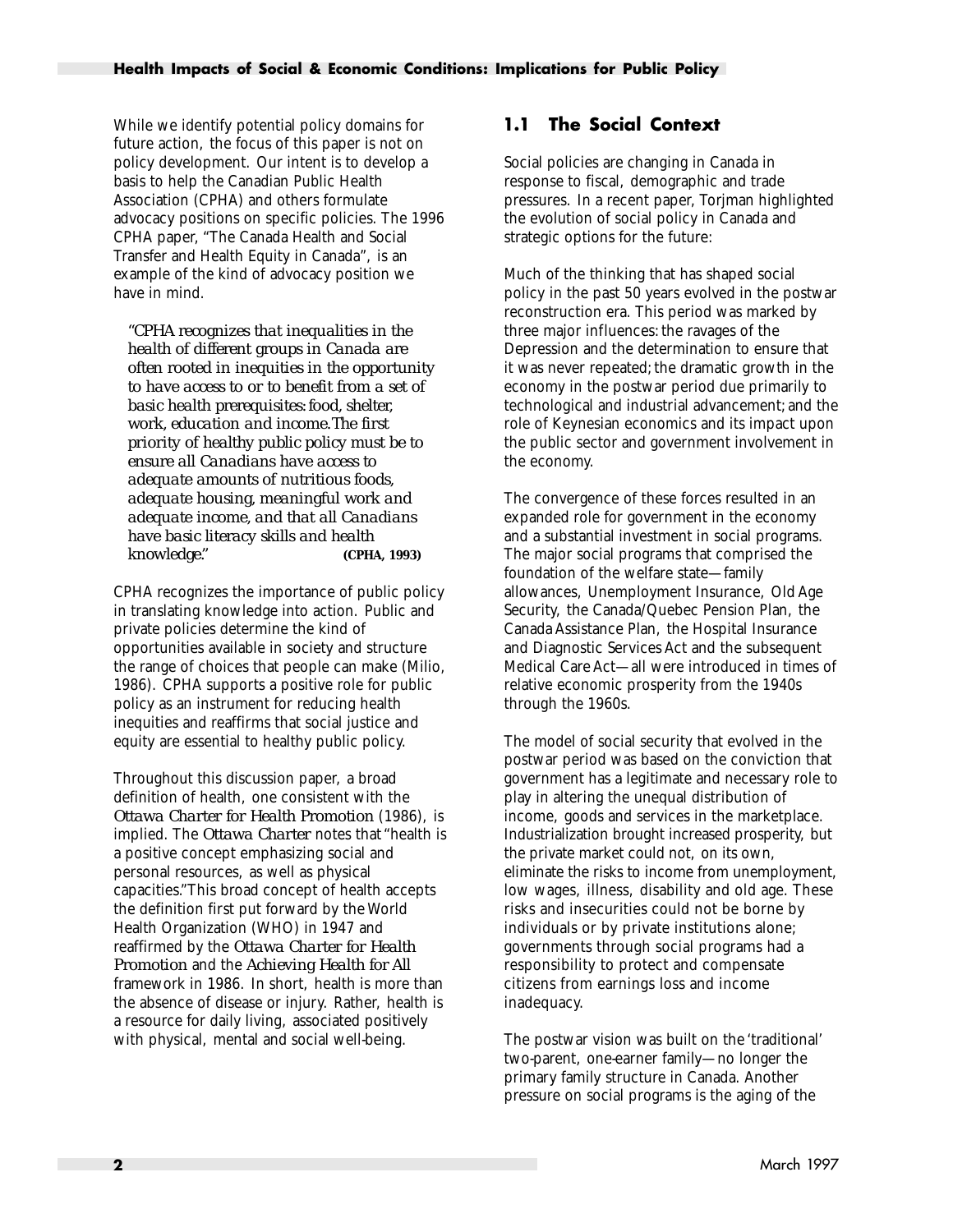<span id="page-10-0"></span>population, which will create demands on the pension system, social services and health care as the baby boom generation reaches old age. The social policy blueprint of the postwar era was also predicated upon a healthy economy and a labour market which provided relatively stable and secure employment.

Since the postwar vision, there has been a dramatic shift in the labour market with a rapid rise in the growth of nonstandard employment i.e., work of a casual, contractual and part-time nature. Canada is experiencing earnings polarization, with growth in both lower-paid and higher-paid jobs and shrinkage of middle-income employment. High rates of unemployment have strained social programs.

The pressures on social programs from the changing labour market have been created to a large extent by government fiscal and monetary policies. The no-inflation, high interest rate policy of the Bank of Canada, in particular, contributed significantly to high unemployment by tightening the flow of cash available for business development. The high interest rate policy also increased the deficit by driving up the level of required interest payments.

Despite the rising pressures on social programs, they have done a remarkable job in contributing to economic and social well-being. Social programs are far more effective than most people realize in narrowing the gaps between high- and low-income earners. These programs provide a form of guaranteed income for seniors. Social programs have moved Canada away from cashregister medicine to a comprehensive health care system available to all. Social programs have helped build a national infrastructure of social services (Torjman, 1996: 3-24).

The range of social programs illustrates how we have been able to respond to changing needs and conditions by the creative use of public policy. We are no less creative today. The purpose of this document is to set the stage for discussion of effective ways to continue to use public policy to improve and protect the health of Canadians.

# **Section 2.0 Social and Economic Conditions**

#### **Introduction**

The socioeconomic environment affects the health of populations. Poverty, unemployment, education, living and working conditions, families, friends, workplaces, social support and physical environments all significantly affect health (Frank & Mustard, 1994: 1). How or why this happens is as yet imperfectly understood, but sufficient evidence has accumulated that the relationship can no longer be denied.

#### **2.1 Socioeconomic Status and Health Status**

In virtually all societies, health status is directly related to social status. No matter the measure used—income, education, occupation or residence—those with high socioeconomic status are usually healthier and generally live longer (Frank & Mustard, 1994: 4). There are exceptions to this pattern—for example, breast cancer in developed countries today, or coronary heart disease earlier in this century—but these patterns of illness can be explained by differences in causal factors. Overall, the link between higher social status and better health status persists across countries and over time.

One of the best sources of historical information illustrating the link between health and socioeconomic status is the Black Report, which presented data from the U.K. Office of Population Censuses and Surveys showing an inverse relationship between mortality and socioeconomic class, across the entire population, that goes back to the beginning of this century (Hertzman et al., 1994: 69).

More recently, the Whitehall Study, which followed more than 10,000 British civil servants for nearly two decades, provides clear evidence of the relationship between socioeconomic factors and the health of the middle class (Frank & Mustard, 1994: 8). As in the larger population studies, the Whitehall Study found a higher risk of death from "coronary heart disease, strokes,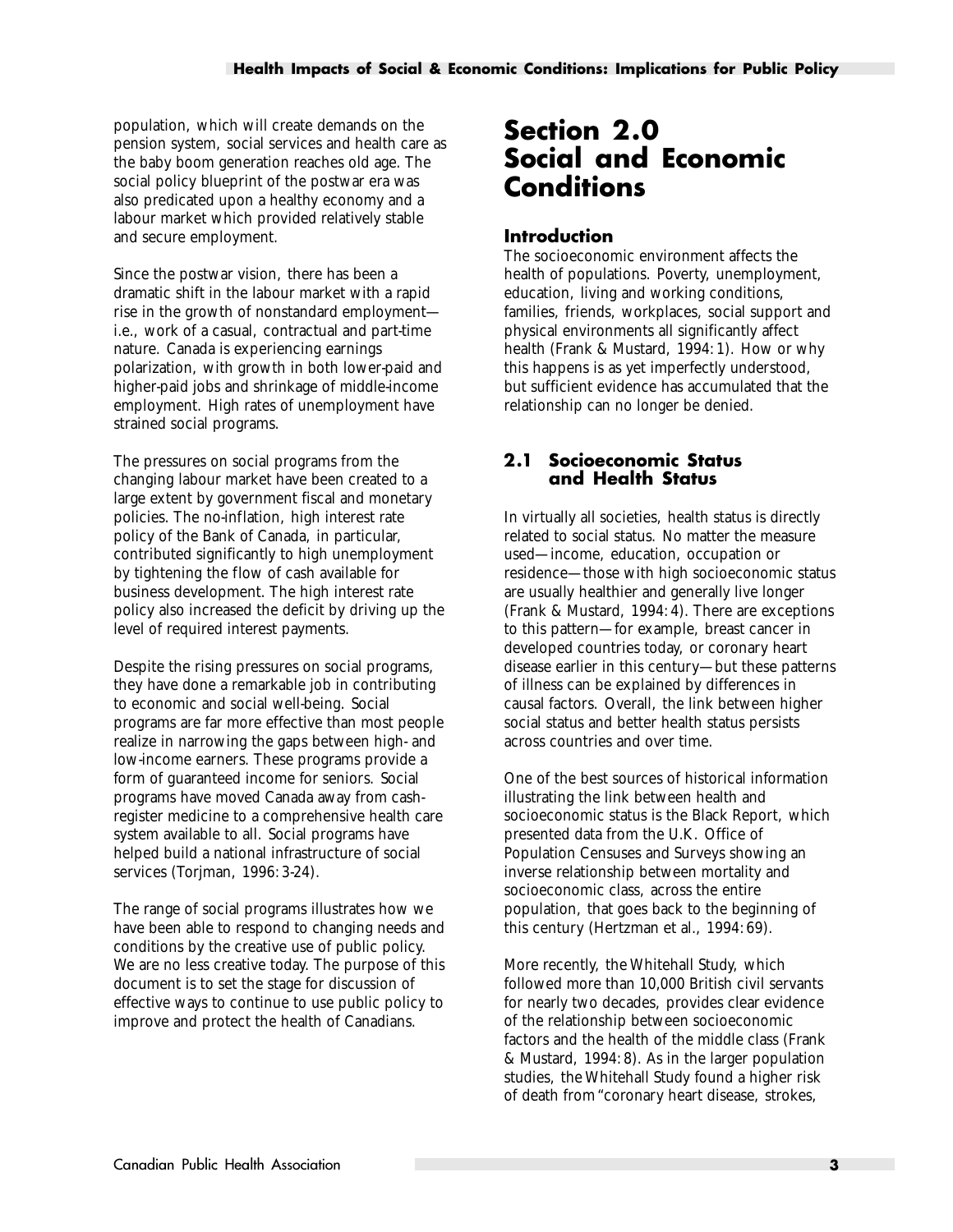<span id="page-11-0"></span>cancer, gastrointestinal disease, accidents, and suicides" among those lower on the civil service hierarchy (Frank & Mustard, 1994: 8). Over a 10 year period, the age-standardized mortality rates of people at the bottom were three times those at the top (Marmot & Mustard, 1994: 202).

There is, of course, a great deal of other evidence linking socioeconomic status and health. Thomas McKeown explored the major decline in mortality rates in the United Kingdom after 1840 (Frank & Mustard, 1994: 5). While his findings generated considerable controversy, a consensus has emerged on at least one conclusion: the overall, positive, healthenhancing influence of increased prosperity.

American data include the Kitagawa and Hauser study which showed that improving the overall health status of the US population between 1930 and 1960 has had little or even a negative impact on reducing health inequalities between classes (Frank & Mustard, 1994: 8). Other evidence demonstrates that higher status can have a buffering effect against both internal and environmental threats to health. One remarkable study, for example, showed that lower-class children are more likely to experience toxic effects from exposure to lead than higher-class children (Hertzman, 1994: 170). Another reveals that "severe pregnancy, labour, and delivery complications did not lead to impairment of the physical and psychological development of children from upperclass families in the way that they did for lowerclass children"(Hertzman, 1994: 170).

#### **2.2 Socioeconomic Gradient in Health**

Another dimension of this story can be found in the socioeconomic gradient in health. The evidence shows that a gradient exists in the rate of disease from the top of the social hierarchy to the bottom for almost every disease that has been studied, practically everywhere in the world (Syme, 1994: 84). Higher-income people tend to live longer than lower-income people. Moreover, people on one rung live longer than those on the rung below them, on the entire socioeconomic ladder.

This variation in socioeconomic health is not due primarily to deprivation of food, clothing or

shelter (Hertzman, 1994: 168). It is possible but highly unlikely to conclude from the Whitehall studies, for example, that civil servants at the second highest grade have worse health than those at the highest grade because of worse housing, a poorer diet or more pollution. "It also seems unlikely that comfortable 'middle class' people in Britain are suffering from the effects of material deprivation" (Marmot & Mustard, 1994: 211).

The more important factor in explaining health differences appears to be not so much the material conditions but rather the social meanings attached to those conditions and how people feel about their circumstances and about themselves (Wilkinson, 1994: 70). In modern societies, deprivation in social circumstances has become the major influence on health inequities. We will look at the influence of the social environment on health inequities shortly, but first we explore how an evolving interpretation of 'conventional' determinants of health is shaping our understanding of the links between the socioeconomic gradient and health.

A review of current disease patterns and changes over time shows that focusing on individual disease risk factors is unlikely to significantly reduce health inequities. The socioeconomic gradient in health exists, independent of disease and risk factor patterns. Even if, for example, we managed to eliminate smoking and eradicate lung cancer, this cause of death would simply be replaced by another. The socioeconomic gradient in health would remain (Hertzman, 1994: 169). People lower on the income ladder would still have poorer health status than those above them, measured by all-cause mortality. In order to improve health equity, we should look beyond the direct connection between risk behaviours and particular diseases, such as smoking and lung cancer. Disease may simply be the pathway for other factors influencing the health of populations (Evans, 1994: 18).

#### **Lifestyles**

Focusing on lifestyles draws attention to freedom of choice and may foreclose debate about differences in the health status of populations. Some would say, if people choose a particular lifestyle, they are also free to accept the health consequences. Lifestyle programs that became popular following the 1974 Lalonde Report, *A New Perspective on*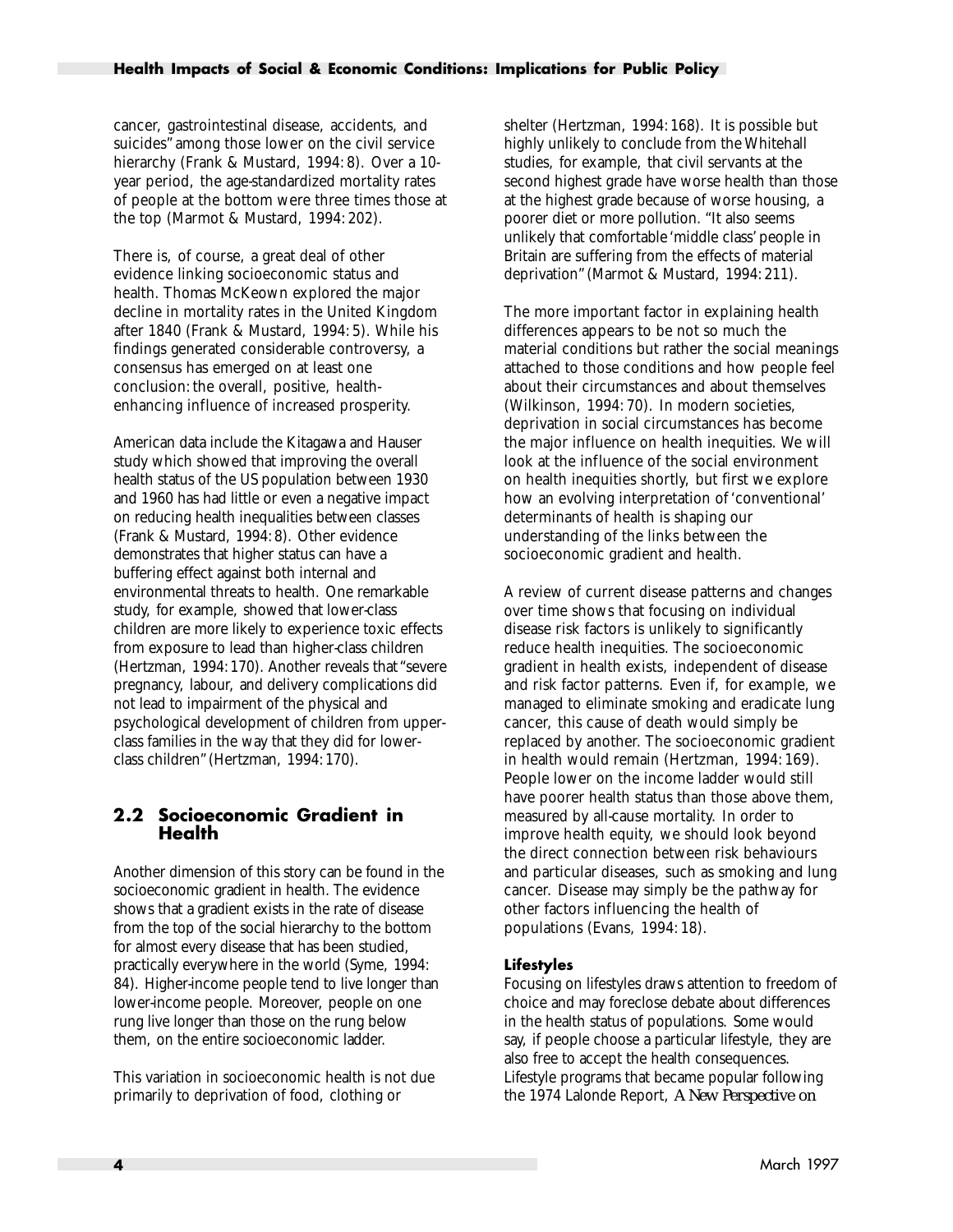<span id="page-12-0"></span>*the Health of Canadians,* implicitly and perhaps unwittingly supported this argument.

Governments around the world, frequently with leadership from Canada, seized these programs with considerable enthusiasm as a way, some might say, to shift responsibility for health onto the shoulders of individuals. The programs were relatively inexpensive and "avoided challenging either the conventional world of work, income distribution, and control over the environment, or the conventional medical establishment" (Marmor et al., 1994: 223). Governments likely saw these programs as a way of reducing health care costs.

There is today, however, greater recognition that the socioeconomic environment plays an important role in influencing individual lifestyles. Both lifestyles and the social environment influence health. The chances of contracting cancer, for example, increase dramatically for people who smoke. But an individual's 'free choice' and all lifestyle decisions are influenced by the socioeconomic environment.

#### **Genetics**

There is now considerable scientific evidence that while genetics are an important determinant of health, their effects are strongly moderated by the social and physical environments. Studies of migrant populations provide some of the best evidence of this relationship. The classic study in this area shows that Japanese who moved to California and adopted an American lifestyle have higher rates of coronary heart disease than those who maintained a more traditional Japanese lifestyle (Marmot & Mustard, 1994: 201). Their genetic makeup did not protect them from the disease patterns of their new, host country.

Animal studies also show the importance of the social environment. Work with rhesus monkeys has demonstrated, for example, that among animals with a negative, genetically inherited trait, (i.e., a 'reactive personality'), those reared by a particularly nurturing mother fared best (Evans et al., 1994: 177). 'Outside' effects of the nurturing parent have a powerful influence on the impact of genetic makeup.

In short, genetics alone cannot explain differences in population health status. People are born with genotypes that make them more or less vulnerable to disease. But how this vulnerability will play out during their lifetimes depends on their physical and socioeconomic environments.

#### **Health Care**

The evidence shows that improvements in medical care, whether better access or new treatments, have little chance of reducing inequities in health. Dramatic improvements in the extent, effectiveness, and accessibility of medical care have not reduced health inequalities between socioeconomic classes.

Moreover, medical care may not have played a major role in the most important health gains. McKeown has demonstrated that "the dramatic decline in deaths from particular infectious diseases over the nineteenth and early twentieth centuries occurred in the absence of any effective medical therapy."And the health gains that occurred during this period were far from insignificant: life expectancy at birth increased roughly from 40 to 60 years in many nowdeveloped countries (Hertzman et al., 1994: 69-70). McKeown's work has generated considerable controversy about how much nutrition, child spacing/family size, housing and public sanitation contributed to this decline. But the limited role of medical care, at least, is clear (Evans, 1994: 10).

In the last 50 years, all developed societies have greatly expanded their health care systems. By the early 1970s, most (with the exception of the United States) had established financing systems that ensured virtually equal access to all citizens. Nonetheless, there is little evidence of a positive direct effect on reducing health inequalities. The goal of health equality for all citizens has not materialized despite universal access to health care.

It would be incorrect to conclude that medicine has had no effect on improving population health status over time. Medical therapies developed in the 1940s, for example, had a significant, positive impact on further reduction of mortality. Moreover, medical care has a legitimate role in relieving pain and suffering and restoring function. But in terms of relative contribution to reducing health inequalities, it is clear that other factors operating outside the medical care system have had a more important impact (Hertzman et al., 1994: 70).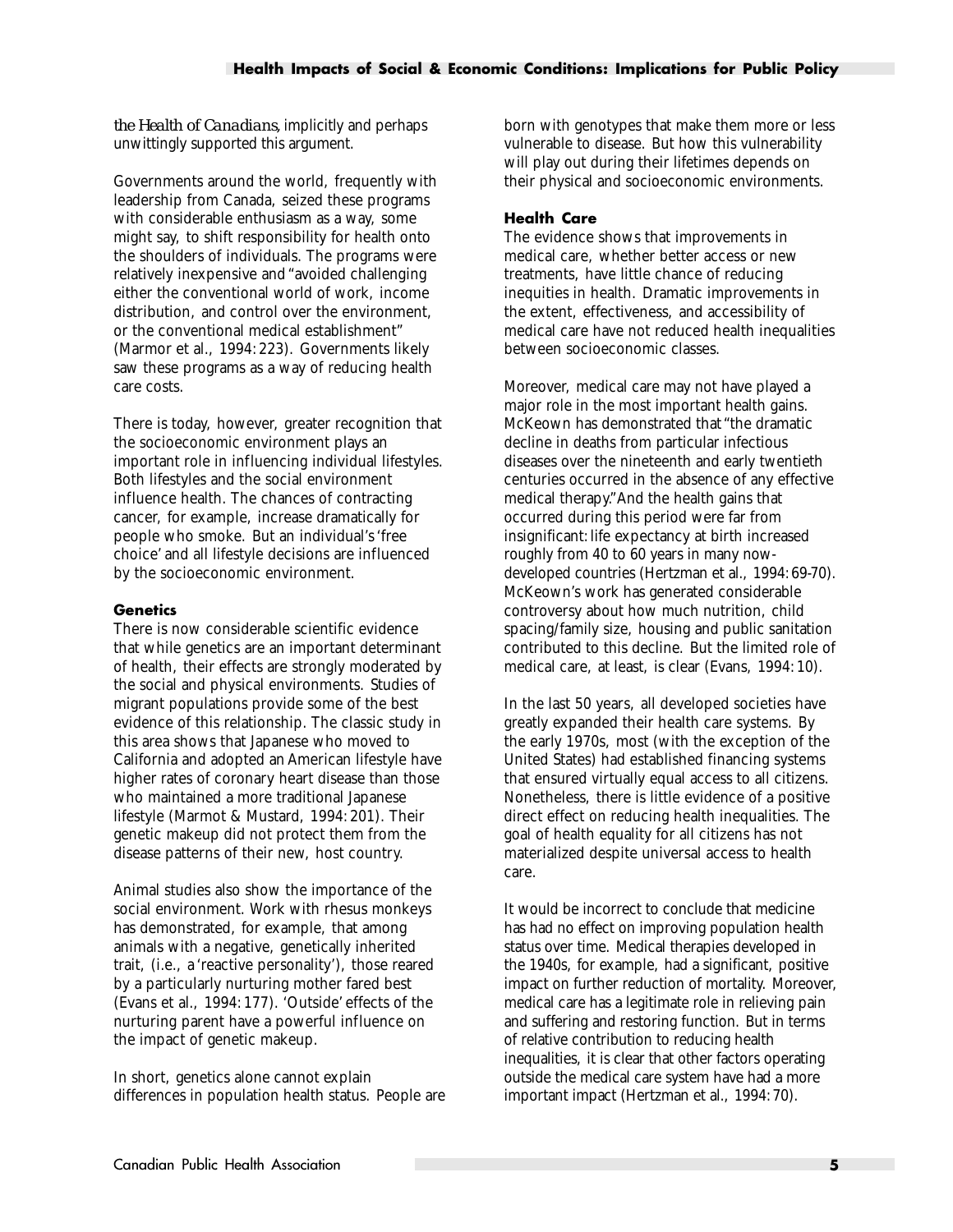<span id="page-13-0"></span>More recently, a growing body of expert opinion is questioning the contribution of medicine to improving health status in modern societies. "A significant proportion of health care activity is ineffective, inefficient, inexplicable, or simply unevaluated . . ." (Evans & Stoddart, 1994: 39). Others claim that recent improvements in mortality in the United Kingdom have occurred largely as a result of the decline in deaths judged to be nonamenable to medical care (Marmot & Mustard, 1994: 209). More likely to cause human misery today are conditions such as underemployment, poverty, family and work stress, and discrimination that may be sensitive to interventions and structural changes outside the health care system (Hertzman et al., 1994: 82).

These arguments are not meant to minimize the importance of the essential caring services provided by many front-line workers in the health care system. Such caring functions are often essential to recovery from illness, are not always available through families or friendship networks and form part of the 'public goods' that help to foster a sense of fairness and community amongst Canadians. Indeed, our concern is that too much of the reduction in health care spending in recent years has been borne by these front-line caring professionals, rather than by reductions in ineffective and costly medical treatments.

If variances in material circumstances, lifestyles, genetic effects and health care cannot account for the socioeconomic gradient in health, the argument could be proposed that the statement has been improperly framed: health determines socioeconomic status rather than the other way around. Healthy people naturally would end up higher on the social ladder. Their better health helps them achieve and maintain higher socioeconomic status, while people with poorer health tend to have lower incomes. The evidence for this argument, however, is neither as strong nor as compelling as is the evidence that poverty and low status work lead to disease (Marmot, 1994: 209-210). At the same time, there is evidence that persons with disabilities, including chronic diseases, are ghettoized into lower-paying work and so we might conclude that poor health does lead to poverty. But this conclusion simply begs a larger ethical and policy question. If unhealthier people or persons with disabilities are less able to 'compete' for higher

paid jobs, should not the economic system that allocates such opportunities be changed to eliminate this discrimination? Why should our economic system cause ill people or those with disabilities to become poor?

#### **Economic Growth or Income Distribution?**

A relatively new body of research has shown that modern societies have passed a watershed in the relationship between economic development and health status. Per capita income growth is no longer as important a factor in determining overall health status as income distribution. Data compiled by Wilkinson and other researchers show that after a country achieves a Gross National Product (GNP) per capita annual income of approximately \$5,000 (in 1990 values), overall life expectancy depends more on the internal distribution of wealth than increases in income (Wilkinson, 1994: 62). The narrower the spread of income in a given society, the higher will be its overall health status.

In order to continue to reduce mortality, one of the greatest achievements of the last 150 years, improvements in GNP per capita alone will not do the job. The developed world has undergone "a transition from the primacy of material constraints to social constraints as the limiting condition on the quality of human life" (Wilkinson, 1994: 61). Using life expectancy as a barometer for health, "countries with the longest life expectancy are not the wealthiest but those with the smallest spread of incomes and the smallest proportion of the population in relative poverty" (Wilkinson, 1994: 67-68).

Recent economic development trends in developed countries show a consistent relationship between health status and income distribution. Between 1975 and 1985, for example, average life expectancy increased most quickly in those European Community countries in which relative poverty was growing at the slowest rate. Moreover, the gap in health status between upper and lower groups within some developed countries has widened in recent years during a time of overall improvement in mortality rates (Marmot, 1994: 200).

Between 1965 and 1990, life expectancy among all industrialized countries improved with no consistent link to income levels. Some countries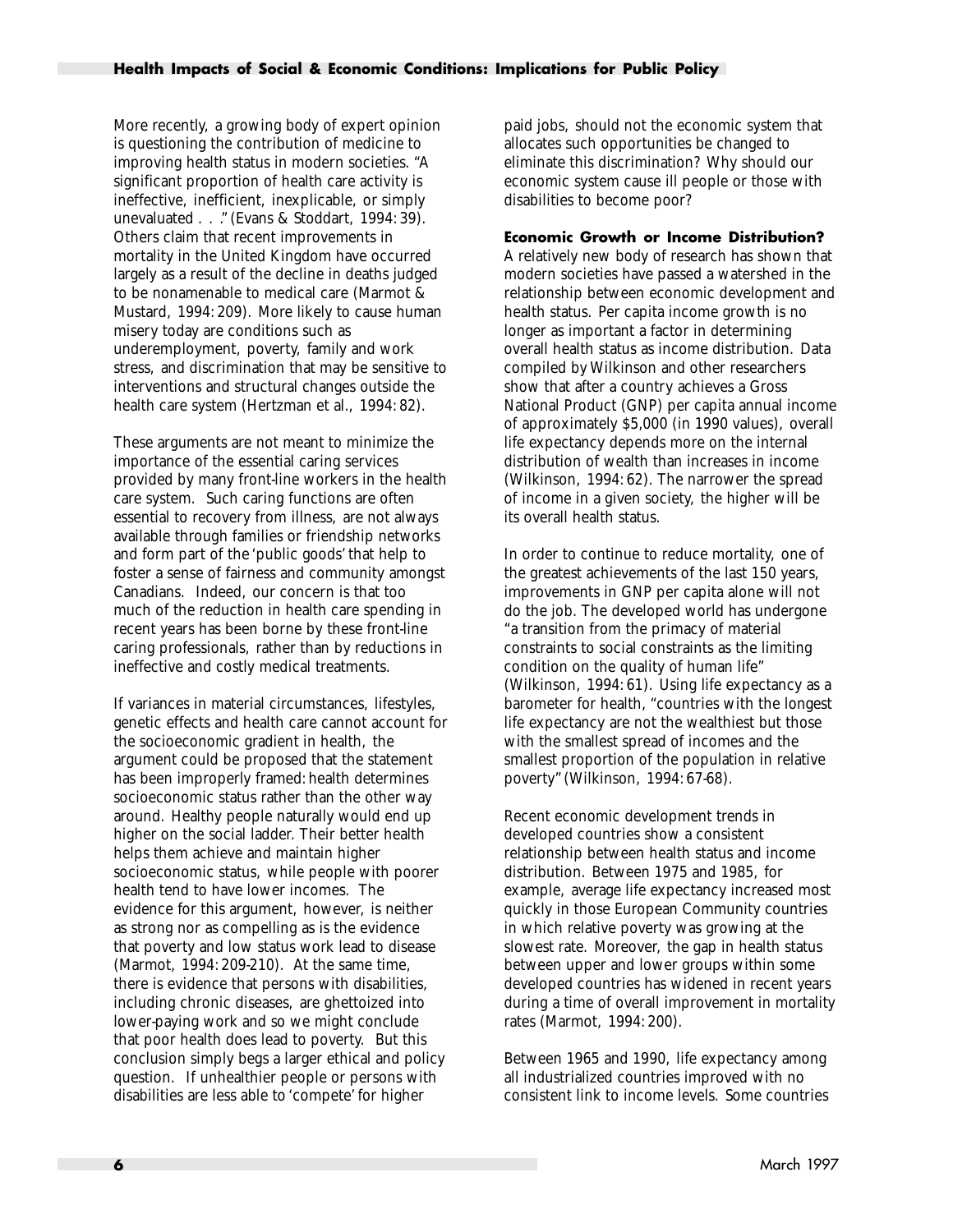<span id="page-14-0"></span>have increased their income levels with GNP per capita rates as much as twice those of others with no demonstrable impact on mortality rates (Wilkinson, 1994: 65). Japan best illustrates the relationship between narrow income spreads and improved overall health status. During this period, it jumped ahead of all other industrialized countries to take the lead in life expectancy, despite increased dietary fat intake and with higher than average smoking rates (Marmot, 1994: 199). There are many possible explanations for this dramatic decrease in mortality. But the most likely is a reduction in income spreads since 1970, now the most narrow of any country reporting to the World Bank (Wilkinson, 1994: 70). The most likely explanation for Japan's startling success is to be found in factors related to income distribution.

While Japan's health gains have been impressive, they must also be assessed in light of the ecological limits to economic growth. Japan has accomplished much of its prosperity and life expectancy gains only by imposing an enormous ecological 'footprint' on much of the rest of the world. The notion of an ecological footprint is that the lifestyles and prosperity of western societies rest primarily on control over the environmental resources of poorer nations (UBC Task Force, 1994). Given what is known about the devastating effects of environmental damage on public health, this suggests another reason why income distribution, rather than economic growth, is the more important health policy choice (CPHA, 1992).

#### **Supportive Environments**

While more attention has been paid in recent years to the influence of socioeconomic conditions on the health status of populations, there is still lack of clarity on what constitutes a supportive environment. At least part of the difficulty lies in the complexity of the subject. The interacting systems of social and cultural variables are not readily reducible to discrete entities whose contribution to health can be isolated and objectively measured. Nonetheless, there is sufficient data to open the door for more research. A key consideration in assessing the social environment is the influence of social and community ties on health status. The Alameda County Survey in California, for example, showed that "individuals without social ties were

found to be more likely to die from various causes than those with more intensive social contacts" (Corin, 1994: 94). Other studies support this conclusion. Still unresolved, though, is whether life expectancy is enhanced by the sheer number of contact persons or the quality of the social interaction. Some authors suggest that the number of contacts is important in a general, unspecified way while, in times of stress, the quality of interaction rather than the sheer number of potential social ties becomes more important (Cohen & Syme, 1985). At least one study seems to suggest that a 'traditional' way of life in Japan compared to modern North America has more positive health effects (Corin, 1994: 95). It would be wrong, however, "to assume traditional or stable societies always constitute a protective nest" (Corin, 1994: 115).

Research in Britain has found that rural life is not necessarily more conducive to health. Comparing psychiatric disorders in rural and urban settings, "a traditional way of life is a significant but complex influence on health in rural communities, simultaneously protective and debilitating" (Corin, 1994: 97). Other work also supports this conclusion.

Gender also seems to be an important component of a supportive environment. What is supportive for men might not always be so for women. A 1986 study of Navajo elderly showed that disruption of a traditional way of life, in this instance at least, had a positive effect for men but was consistently associated with hypertension for women (Corin, 1994: 105). Moreover, men appear to "rely significantly more on their spouses for support and intimacy, while women tend to rely on a larger span of social resources" (Corin, 1994: 130).

Other researchers have focused on the tension between certain social variables. Dessler, for example, in studies carried out in St. Lucia in the Eastern Caribbean, found that persons caught in the bind between high material lifestyle and low economic status experienced higher blood pressure (Corin, 1994: 104). This kind of 'lifestyle' stress translated into an adverse health reaction. Reactions to stress, however, are not always linear, as discussed in the next section on Pathways.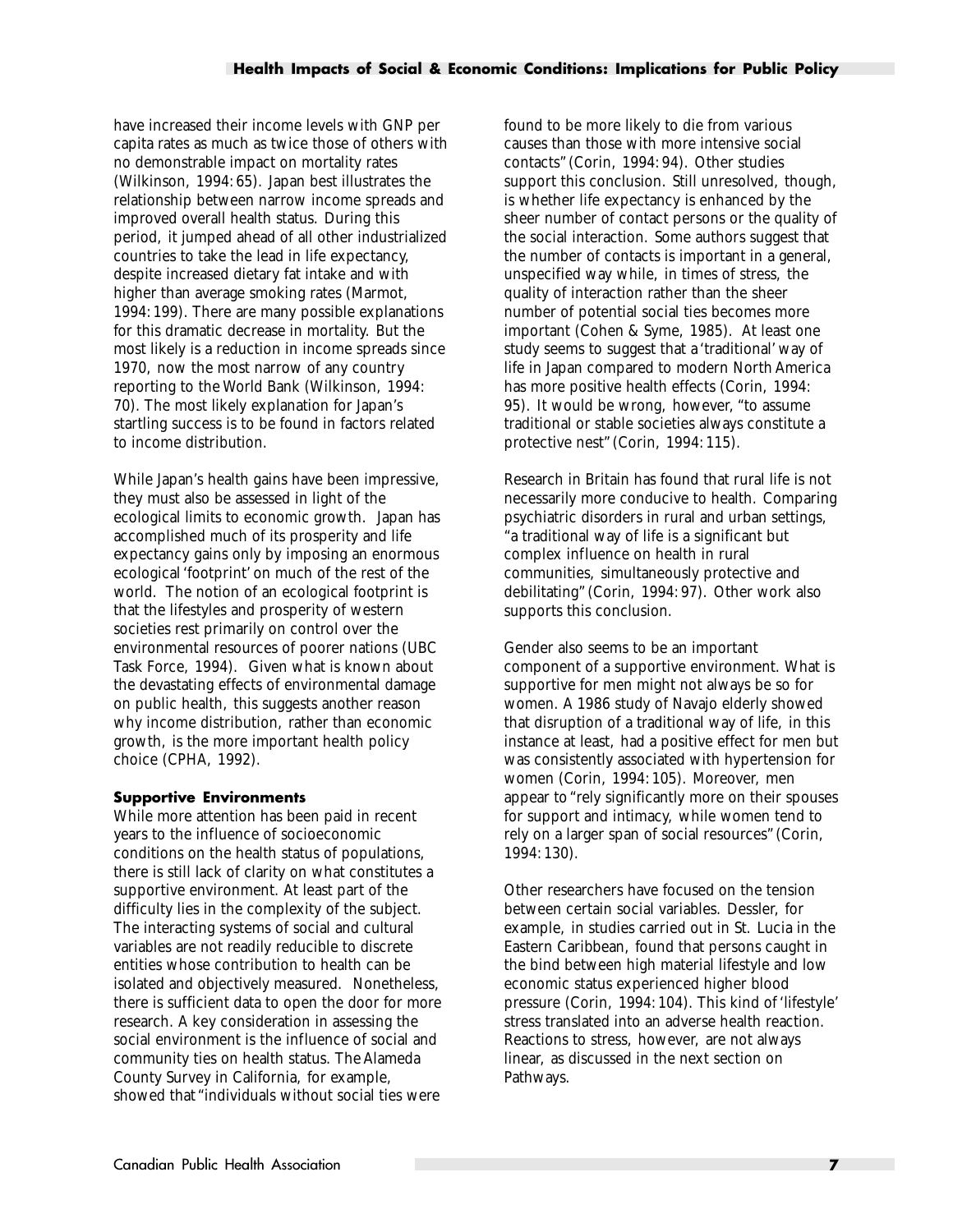#### <span id="page-15-0"></span>**2.3 Biological and Psychological Pathways**

Many of the pathways between socioeconomic status and health are well documented. The path that leads from poverty to poor nutrition and on to infectious diseases and certain chronic conditions is generally well understood—as is the biological pathway that links crowding to the transmission of infectious disease, or smoking to increased mortality.

New research and analysis, however, are shedding light on how the effects of social and cultural environments can affect, through biological and psychological pathways, the health of individuals and populations. But how does this happen in physiological terms? How is it that an individual's position on the social or economic ladder is somehow translated into disease or health?

The research shows that there is a biological path linking external stimuli and the systems of the body that determine health. The path joins various physiological systems that previously were thought to function more or less independently, transmitting information that ultimately has an impact upon health. At the extreme end of this pathway is the nervous system which provides an interface with the outside world. The nervous system, in turn, is linked to other body systems. Just how this happens is as yet imperfectly understood, but linkages between the nervous system and the immune system have been discovered at the cellular level.

The discovery of a biological link between the nervous system and the immune system is of major importance in understanding how social and economic conditions can affect health. There is now scientific evidence of a pathway from the external world to the immune system which plays a central role in guarding health.

One of the keys to understanding the links between the external environment and health status can be found in how humans and other primates respond to stress. A considerable body of research has been gathered which shows that the relationship between stress and health is ambiguous. While stress can be harmful to health, Selye (1930) and others have demonstrated that stress can produce a positive response or at least no negative reaction (Hylton, 1994: 10). The link between stress and its effects is complex. Some of the most important work in exploring the nature of this relationship has taken place in animal experiments. While extrapolation to humans cannot be assumed, there is much to inform our thinking.

Not surprisingly, animal research shows that while the health effects of short-term stress can be both good and bad, the health effects of longterm, chronic stress are just plain bad. Chronic stress achieves its deleterious effects, it appears, by impeding the body's ability to carry on 'maintenance' operations. In the short term, stress in animals achieves the advantageous effects of preparing for the 'fight or flight' syndrome—e.g., increasing the heart rate, dilating pupils. While these activities are going on, however, the body shuts down maintenance operations, such as reproduction, growth and development, and learning from one's environment (Cynader, 1994: 162-163). Over the long haul, the animal that is continuously deprived of these functions will experience serious, negative health effects.

More important, then, than the actual experience of stress is the ability to turn off the stress response. Genetics undoubtedly play a role, but equally important is the social environment, and more specifically, the extent of control over the life situation. Animals lower on the social scale those effectively under the control of those above them—experience more severe physiological effects to the same, adverse environmental conditions.

Other animal research provides convincing evidence of the biological pathway between sensory experience and the immune system. At least one set of animal experiments has confirmed the hypothesis that a gentle, supportive environment can have a positive effect on physical health (Marmot & Mustard, 1994: 210). Because the knowledge in this area is evolving rapidly, this information must be interpreted with caution.

Recent research, focusing more on individuals than populations, has shed light on the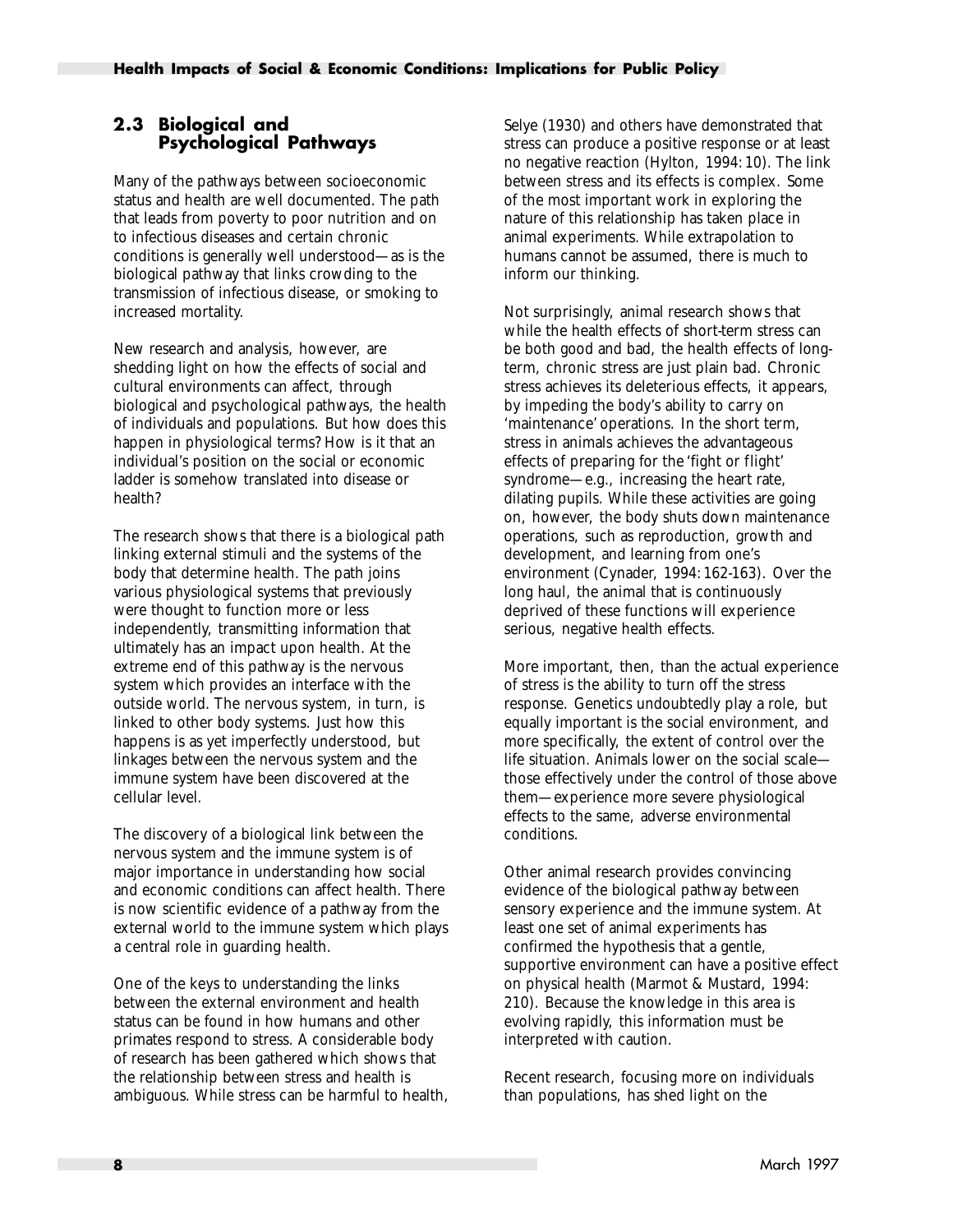<span id="page-16-0"></span>psychological effects associated with low socioeconomic status and poor health. While many of these research findings are speculative, they point in the direction of a direct link between poverty and health. People at the bottom of a hierarchy who suffer more death and disease feel distressed by the unfairness of their situation. They internalize the unfair risk conditions they experience as aspects of their own 'badness' or 'failure,' adding to their distress. This situation is also more likely when the dominant social discourse on success is based on individualism and meritocracy, where people are presumed to succeed or fail purely on the basis of their own initiative or ability. This internalization leads to what psychological researchers have called learned helplessness (Seligman & Maier, 1967, Seligman, 1975) and policy researchers have called surplus powerlessness (Lerner, 1986).

Learned helplessness is a psychological construct that emerged from Seligman's and Maier's animal research in the 1960s (Seligman & Maier, 1967). Seligman has now coined another term, 'learned optimism,' to encompass the dynamic of learning how to develop positive self-images. Lerner (1986) argues that a similar phenomenon occurs with relatively powerless persons, i.e., persons living in risk conditions. He named this process 'surplus powerlessness,' a surplus created by, but distinct from, external or objective conditions of powerlessness. Individuals internalize this objective powerlessness and create a potent psychological barrier to empowering action. They "do not even engage in activities that meet their real needs. They begin to accept aspects of their world that are self-destructive to their own health and wellbeing, thinking that these are unalterable features of what they take to be 'reality'." Part of this internalizing process is isolation, removing oneself from active group participation because of low self-esteem and selfblame. Survey research affirms this process; poorer people internalize self-blame for their poverty, isolate themselves and set in motion a vicious circle in which peer support declines, self-blame increases and isolation worsens.

Lerner believed that specific group education could overcome self-blame while improving health status and health behaviours. His research involved blue collar workers experiencing occupational stress. Persons in the experimental

occupational stress groups demonstrated statistically significant improvements in the predicted direction on all of the measures used compared to controls. The key construct, selfblame, decreased significantly as social support behaviours among stress group participants improved. That stress groups took place under union sponsorship may have been an important factor. Many stressors are embedded in the structure of work; actions to remedy this problem require an organized, political effort. Unions, through their collective bargaining, afford individual workers an opportunity to take collective actions on the 'structural' elements of work (i.e., the risk conditions of work) while the stress groups improved social support and coping behaviours.

#### **2.4 Early Childhood Environments**

New research is contributing to our understanding of the formative influence of early childhood environments on long-term health, well-being and competence. Some of the particularly innovative work involves the linkages between the environment and personality development. Animal studies have shown that the quality of sensory information provided to an animal during its early stages can have a profound impact on how the nervous system develops. An information-rich early environment affects neural development positively, better equipping the organism for later life and lifelong learning.

The discovery of physiological links between external stimuli and development of the neural system has profound implications for health. But perhaps equally important is the negative effect of stress on lifelong learning capacity. Just as evidence shows prolonged stress can seriously impair the immune system, long-term stress can also cause permanent damage to brain function, including learning and memory (Cynader, 1994: 162-163). Prolonged stress can result in elevated levels of circulating cortisol which kills off neurons that 'are most ready to learn,' thereby adversely affecting brain function. The good news is that animal studies show early nurturing can provide long-term protection against such effects later in life.

Other psychosocial data indicate that early interventions can positively affect health and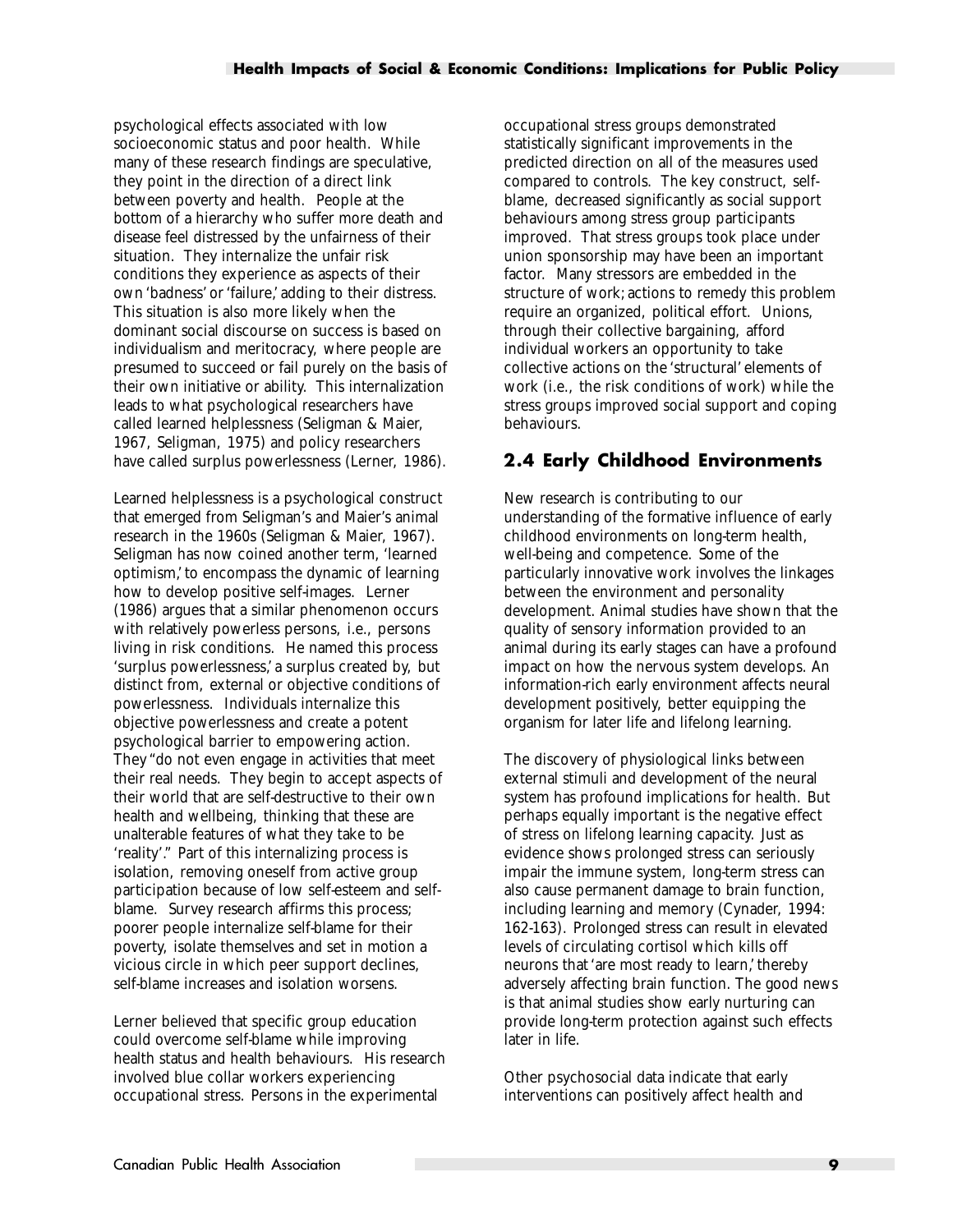<span id="page-17-0"></span>well-being throughout a person's lifetime. Longterm follow-up of children in an early enrichment program in an inner-city US ghetto, for instance, showed that at age 19 the intervention group was much better off than the control group in terms of education, contact with the criminal justice system, employment and teen pregnancies (Hertzman et al., 1994: 71). Early childhood interventions also buffer against the negative effects of reactive personality, perinatal stress, growth retardation and other conditions (Evans, 1994: 20).

Yet the policy focus should not be on children alone. The conditions of adult life also exert a significant impact on health, well-being and competence. In fact, the so-called 'window' for childhood interventions may not close as early for humans as other primates. Adults can and do learn new languages, for example, although it may be more difficult for them than children. In short, both early childhood experience and the cumulative effects of lifelong experience have an important impact on human well-being (Hertzman, 1994: 174-177). This factor is of major significance in developing appropriate healthenhancing policies.

## **Section 3.0 Social and Economic Conditions in Canada**

#### **Introduction**

The relationship between socioeconomic conditions and health is powerful and pervasive, and operates across the full spectrum of society, over time, and across national boundaries. Many Canadians are at risk of poor health because of socioeconomic factors.

#### **3.1 Income Distribution and Poverty**

#### **Income Distribution**

Social programs are far more effective than most people realize in combatting the growing inequality that threatens Canada's economic health and social stability. The gap between highincome and low-income Canadians has widened in recent years in terms of their shares of income from the market—i.e., employment, investments, private pensions and other private sources. But social programs and a progressive income tax system help reduce dramatically this 'market income' gap. Families in the highest-income group have 22 times greater a share of market income than those in the lowest-income category. The gap between well-off and poor families narrows to five times after income security benefits and the income tax system are factored into the equation (Battle & Torjman, 1995: 3). Income security benefits include: the Child Tax Benefit, Employment Insurance, welfare, workers' compensation, and the various programs that comprise the retirement income system.

But substantial cuts to certain programs in recent years raise serious questions as to their continued ability to reduce the growing gaps in market income. Employment Insurance (formerly Unemployment Insurance) has been scaled back significantly since 1990. There have been sizable reductions in some welfare programs throughout the country, especially since the introduction of the Canada Health and Social Transfer which removes billions of dollars in federal cash transfers to the provinces. The income security programs which have played such a crucial role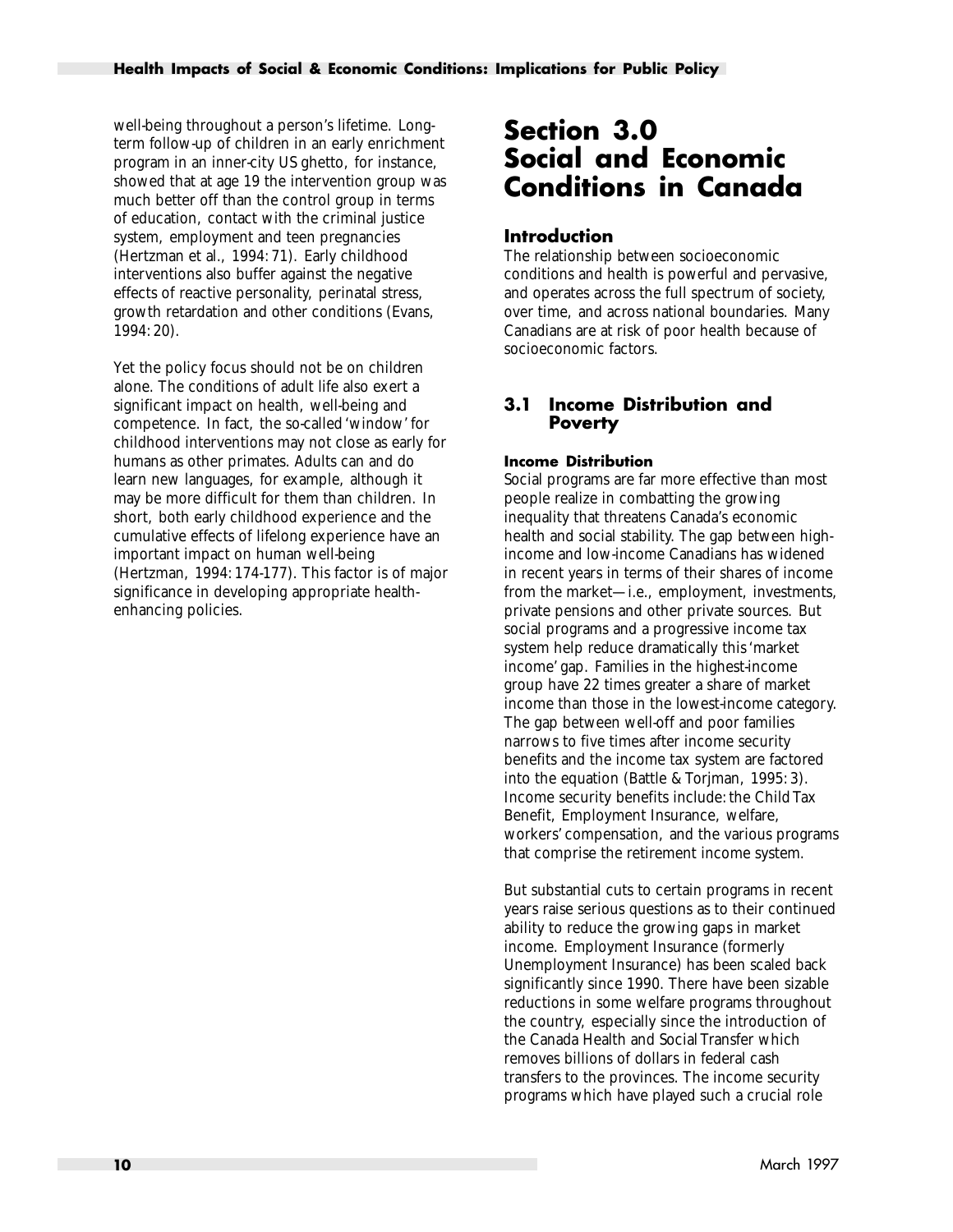<span id="page-18-0"></span>in protecting low-income Canadians are themselves becoming increasingly vulnerable.

#### **Poverty**

Few Canadians are immune from poverty and many are just a divorce, an illness or a job loss away from being poor.<sup>1</sup> An estimated one in three Canadians will experience poverty at some point in their lifetime (NAPO, 1994: iv). In 1994, 17.1 percent of Canadians, more than 2.1 million individuals, were poor, with the highest provincial poverty rate in Quebec (20.5 percent) and the lowest in Prince Edward Island (11.2 percent) (Statistics Canada, November 1995: 17).

#### **Working Poor**

A job provides no guarantee against poverty. In 1994, a total of 373,000 families and 430,000 unattached individuals in Canada were classified as working poor (National Council of Welfare, Spring 1996: 70). The working poor are family heads and single individuals between 15 and 64 years of age living below the poverty line, who receive at least half of their total income from employment.

As national unemployment rates have climbed so have the number of working poor. Between 1981 and 1991, when the jobless rate increased dramatically and real wages fell, the number of working poor households in Canada rose by 30 percent for families and 57 percent for unattached individuals (Ross, Shillington & Lochhead, 1994: 76).

and 83 percent of the poverty line (National Council of Welfare, Autumn 1993: 36). By 1994, a single parent earning the average minimum wage at a full-time job would have an income of only 55 percent of the poverty line. At that wage, she or he would have to work 74 hours a week to lift the family out of poverty (Campaign 2000, 1994).

#### **Children and Youth**

Being born poor in Canada can mean not having enough food to eat, living in inadequate housing, not having warm clothing in winter, and not having access to the social supports and recreation facilities that are key to a child's growth and development.

In recent years, efforts have been made to focus national attention on the plight of poor children and youth. In 1989, Parliament passed a resolution to move towards the eradication of child poverty by the year 2000, but five years later a Statistics Canada report showed that little progress had been made. In 1994, 1.4 million Canadian children under the age of 18, or almost 20 percent of all Canadian children, were poor, the highest level recorded by Statistics Canada since it first began publishing this information in 1980 (Statistics Canada, 1994: 15). At the provincial level, Newfoundland has the highest rate of child poverty; Prince Edward Island has the lowest. The poverty rate for children living with single mothers has remained at approximately 60 percent for the last 15 years, five times the poverty rate for children in two-

There has been a growth in recent years in nonstandard work (which tends to be low paying and often of short duration). The resulting decline in purchasing power has been exacerbated by the dropping real value of the minimum wage. In 1976, it was possible to have a minimum-wage job and not be poor; by 1992, minimum-wage incomes had fallen to between 55

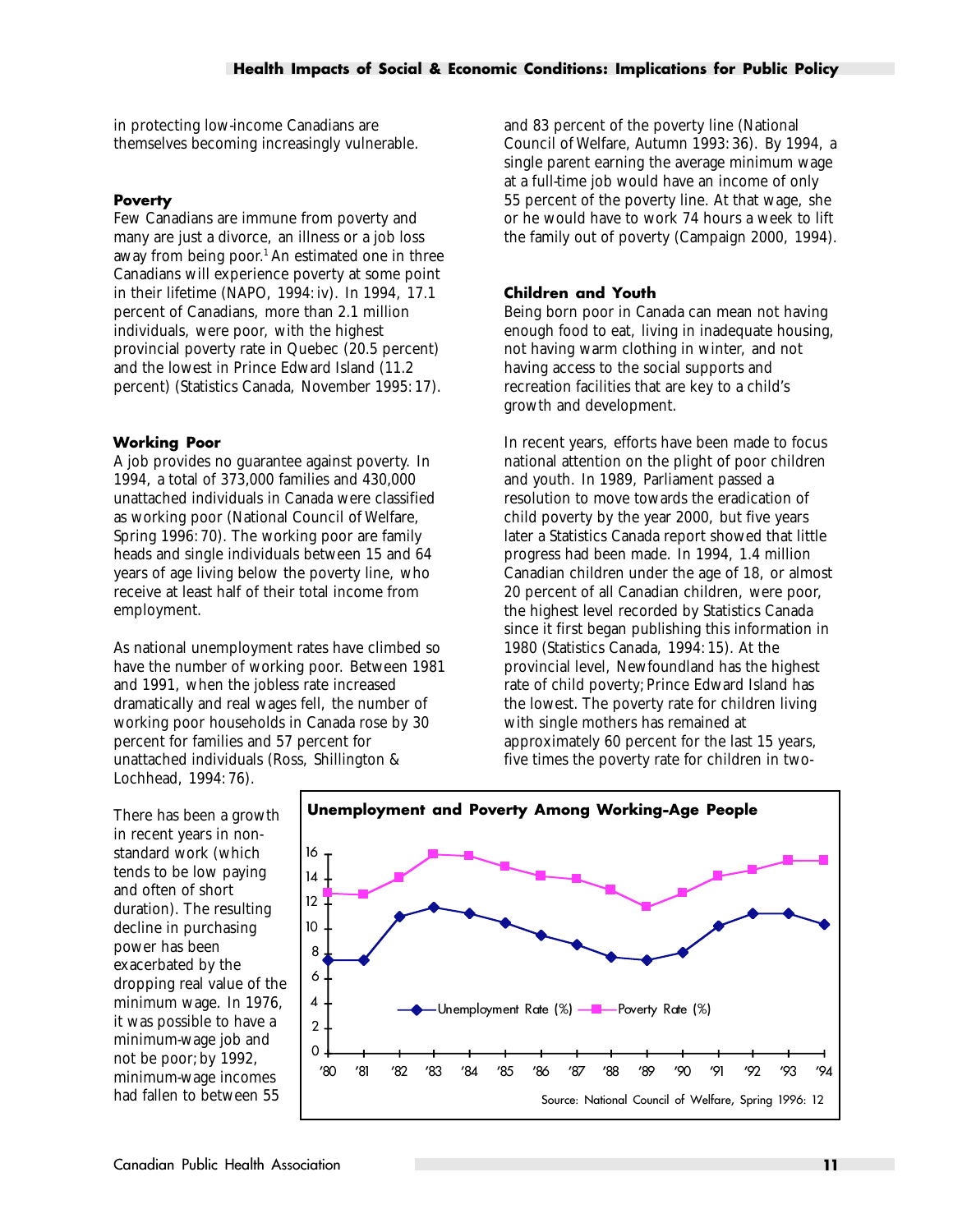<span id="page-19-0"></span>parent families (National Council of Welfare, Spring 1996: 73, 17).

Children and youth who leave home without resources, voluntarily or not, encounter severe poverty risks. While the data recording the numbers of street children and youth in Canada are not comprehensive, there is a consensus among community workers that there are more children and youth living on the street and they are younger than in the past. The vast majority of young people (84 percent) living on their own have incomes below the poverty line (Statistics Canada, March 1994: 5).

#### **HEALTH IMPACTS Children and Youth**

Compared to their peers, poor children are disadvantaged in almost every way (Offord, 1991: 10). The health effects of child poverty are not limited to childhood years, can last throughout a lifetime, and often exact a huge toll in unrealized human potential and financial cost. Poverty is strongly associated with lower health status in children (CICH, 1994: 113). Among the health outcomes associated with poverty in children and youth are premature birth and low birthweight, increased risks of injury and stress, and the difficulty of forming secure and trusting relationships early in life.

Among expectant mothers, low income and inadequate nutrition (a result of not having enough money to buy healthy food) can affect fetal growth and increase the risk of having low

birthweight babies (Montreal Diet Dispensary, 1994: 2). Low birthweight can lead to infant death or increase the risks of cerebral palsy, autism and learning disabilities (WHO, 1994: 21). Poor children and youth are at greater risk than non-poor children and youth for injuries, the largest single cause of death for this age group (CICH, 1994: 128).

Poor children are also more likely than non-poor children to engage in riskier behaviour, including smoking and taking drugs, and to suffer from alcohol-related

problems. Among sexually active youth, poor teens are less likely to use birth control, or to use condoms as protection against sexually transmitted diseases (Ross et al., 1996: 16-18).

As they develop and grow, poor children are at increased risk of developing psychosocial problems. They are much more likely to perform poorly at school and to suffer chronic health problems. Stresses can often lead to lifethreatening decisions. Over the past 40 years, there has been a dramatic increase in the rate of youth suicide. While there does not appear to be a direct link between socioeconomic status and suicide risk, income or lack of income is considered to be a contributing factor, along with other factors such as unemployment and stressful life events (Health Canada, 1994: 13).

#### **Families**

Living in a family can provide considerable protection against poverty. The poverty rate for families in 1994 was approximately one third that for unattached people and has been at least that much lower for the last 15 years (National Council of Welfare, 1994: 14).

The protection against poverty that family life provides, however, depends very much on the structure of the family. Families with a second source of income are much less likely to be poor than sole-earner households. The second income source can come from wages or pensions. Either way, families with two-income earners at the

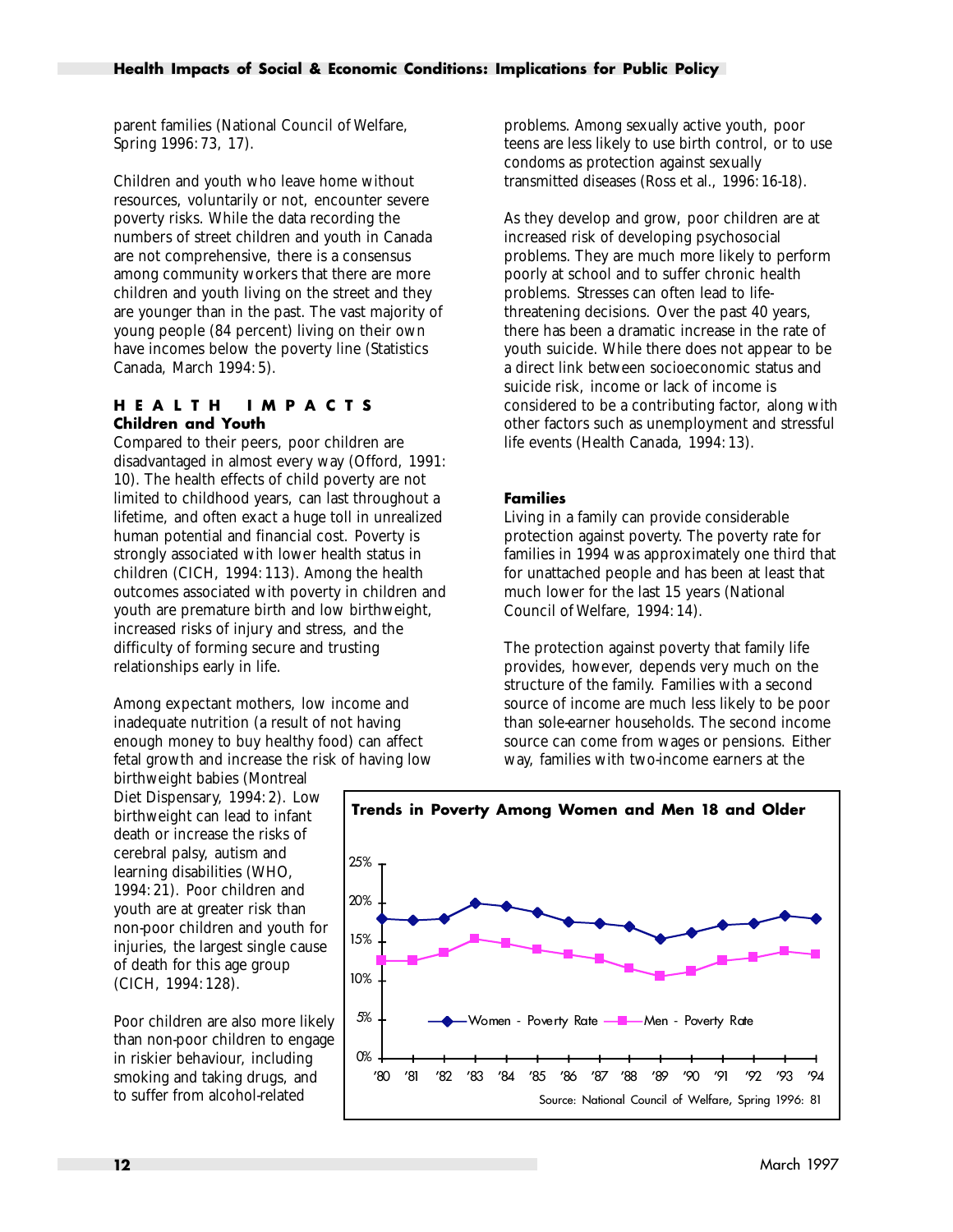<span id="page-20-0"></span>head have poverty rates dramatically lower than single-parent families.

In 1994, out of an estimated eight million families in Canada, more than a million, or 13.7 percent, were poor, a rate that has remained relatively constant over the last 15 years. Of all families, those with very young parents are at greatest risk of being poor. In 1991, 83 percent of all families headed by a person age 15 to 19 had incomes below the poverty line; families led by single women age 15 to 19 had an extraordinarily high incidence (93 percent) of poverty (Statistics Canada, March 1994: 5).

#### **HEALTH IMPACTS Families**

The impact of poverty on the health of families is well-documented. Poor families are much more likely to live in overcrowded conditions, experience parental unemployment, disturbed family relationships and parental psychiatric disturbance (Offord, 1991: 9-10). Households with the lowest incomes have, on average, the lowest health levels. This relationship is particularly strong among adults aged 45 to 64 (Roberge et al., Summer 1995: 19).

Low income can lead to increased stress, including stress from inability to improve family circumstances and parental frustration with not being able to provide adequately for children. While physical abuse and neglect are often linked with poverty, most poor families manage to provide a suitable environment despite difficult conditions (Ministry of Health, Quebec, 1992: 31).

The fulfillment of personal needs contributes to a sense of well-being and satisfaction that can provide a buffer against some health problems (Health Canada, Spring 1995: 2). Informal supports also have a positive impact on health for all families. People living in families, and those who have more social contacts, tend to live longer than those with fewer social relationships. Married people, for example, live longer than people who are alone and have never married (Premier's Council on Health Strategy, 1991: 8).

#### **Women**

Women face a considerably higher risk of poverty than men. Since 1980, the poverty rate for

women has been at least four or five percentage points higher than men. In 1994, 2.7 million women, or just under 20 percent of all Canadian women were poor. The poverty rate for men, by contrast, was 15 percent. In the same year, women represented almost 60 percent of all poor Canadians (Statistics Canada, November 1995: 25- 27).

An examination of the relationship between women's roles in society and poverty status in eight industrialized countries—Australia, Canada, Germany, Italy, the Netherlands, Sweden, the United Kingdom and the United States—shows that while marriage and work reduce the risk of poverty for women in all countries, motherhood increases the chances of being poor (Keating & Mustard, 1993: 92). For many married women, the only shield from poverty is their partner's income. Women are more likely than men to have no personal income—e.g., earnings from work or investment income. In 1993, 12 percent of women, compared to only five percent of men, had no personal source of income (Statistics Canada, 1995: 8). Should the partnership break down, or their partner die or become unemployed, these women and their families face a high risk of being poor (National Council of Welfare, 1990: 3).

#### **HEALTH IMPACTS Women**

Income level has a direct impact on the health of women, including effects on nutrition, prevention and treatment of illness, risk behaviours (e.g., smoking), stress and mental health. It is virtually impossible to consider the health impacts of poverty on women separately from health impacts on families and children. Many poor single mothers became disadvantaged as a result of a chain of events beginning with early pregnancy, the stresses of raising a child with few informal supports, and limited access to work opportunities due to a lack of affordable child care (National Council of Welfare, 1995: 32).

Poverty also affects prevention and treatment of illness. Women's income levels are directly linked to preventive cancer screening measures. Twentyfive percent of women with low incomes reported they had never performed a breast selfexam, compared to only 12 percent of women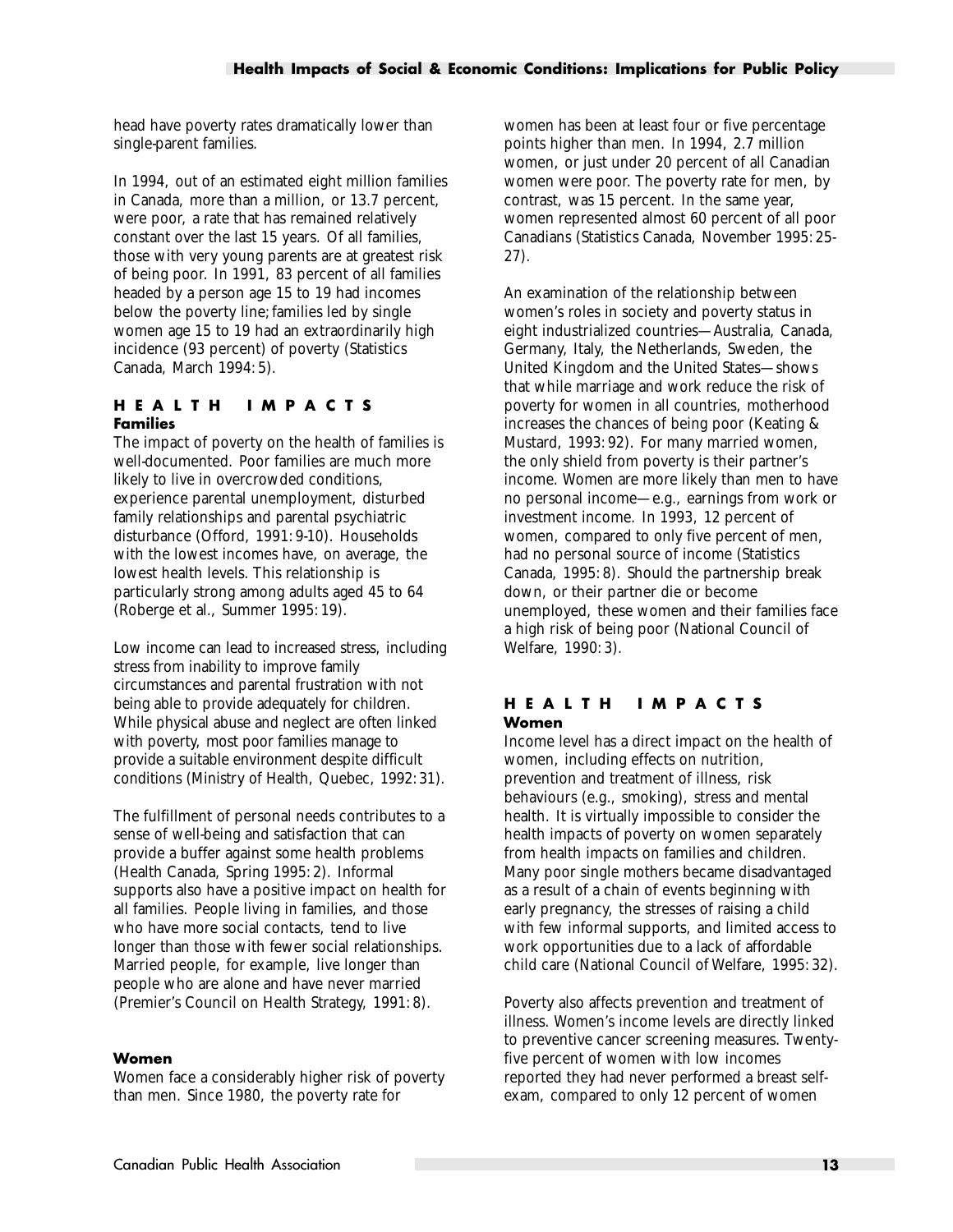<span id="page-21-0"></span>with high incomes. Comparable figures were also reported for mammograms. While breast cancer is more common among women with higher socioeconomic status, poor women have a lower chance of survival, due perhaps to later diagnosis (Mitchell & Sear, 1995: 5). Similar findings exist for other preventive measures. Women with low incomes are less likely than women with high incomes to have regular pap smears, and poor women have a higher incidence of death from cervical cancer (Angus & Turbayne, 1995: 51).

Data on smoking provide an example of the higher incidence of risk-taking behaviours among women who are poor. Women who are poor are 1.6 times more likely to smoke than women with higher incomes (Jensen, 1994: 31). Many poor women often see cigarettes as one of the few luxuries in their lives. But the price is high. Solid links have been established between smoking and cervical cancer, menstrual disorders, early menopause, osteoporosis, and risks to pregnancy and fetal health (National Clearinghouse on Tobacco and Health, 1993: 3). Moreover, smoking is the leading cause of death among Canadian women, with more than 15,000 women dying annually from tobacco-related causes. Lung cancer is overtaking breast cancer as the leading cause of cancer deaths for women.

There is a strong link between women's economic circumstances and their mental health. Poor women seeking help for mental health concerns are more likely to receive intrusive physical treatments, particularly psychotropic medications, rather than psychotherapy. These women continue living in stressful conditions, reliant on medication and with limited supports (CMHA, 1989: 5).

#### **Seniors**

During the past 15 years, the overall poverty rate for seniors in Canada has moved sharply downward, falling to a record low of 17.2 percent in 1994. The rate has dropped with such speed that, despite a rapid increase in the overall population of seniors, the actual number of poor seniors was significantly lower in 1994 than in 1980. In 1994, 567,000 seniors in Canada were poor (National Council of Welfare, 1994: 13).



Social programs that provide income have been responsible for reducing the number of poor seniors in Canada. These programs include federal Old Age Security (OAS), the Guaranteed Income Supplement (GIS), the Spouse's Allowance, the Canada/Quebec Pension Plan and income supplements provided by five provinces and the territories. (OAS and the GIS are to be replaced in 2001 by a new Seniors Benefit). As a result of these overlapping benefits and programs, couples over 65 are the least likely to be living at or below the poverty line (National Council of Welfare, 1995: 31).

Elderly benefits show clearly how an appropriate policy package can reduce poverty and inequities. The overall decline in poverty, however, does not mean most seniors are now comfortably off. Even the combined OAS/GIS maximum falls below the poverty line. Many have been lifted just barely above the poverty line by the various income programs; instead of being poor, they are now simply near poor (Ross, Shillington & Lochhead, 1994: 119).

Older single women are more likely than older single men to be poor. Because women tend to live longer than men, many older women are widows without access to the complete basket of pensions and supplements couples can share. When the women were younger, many did not have a steady attachment to the labour force or access to job-related pensions.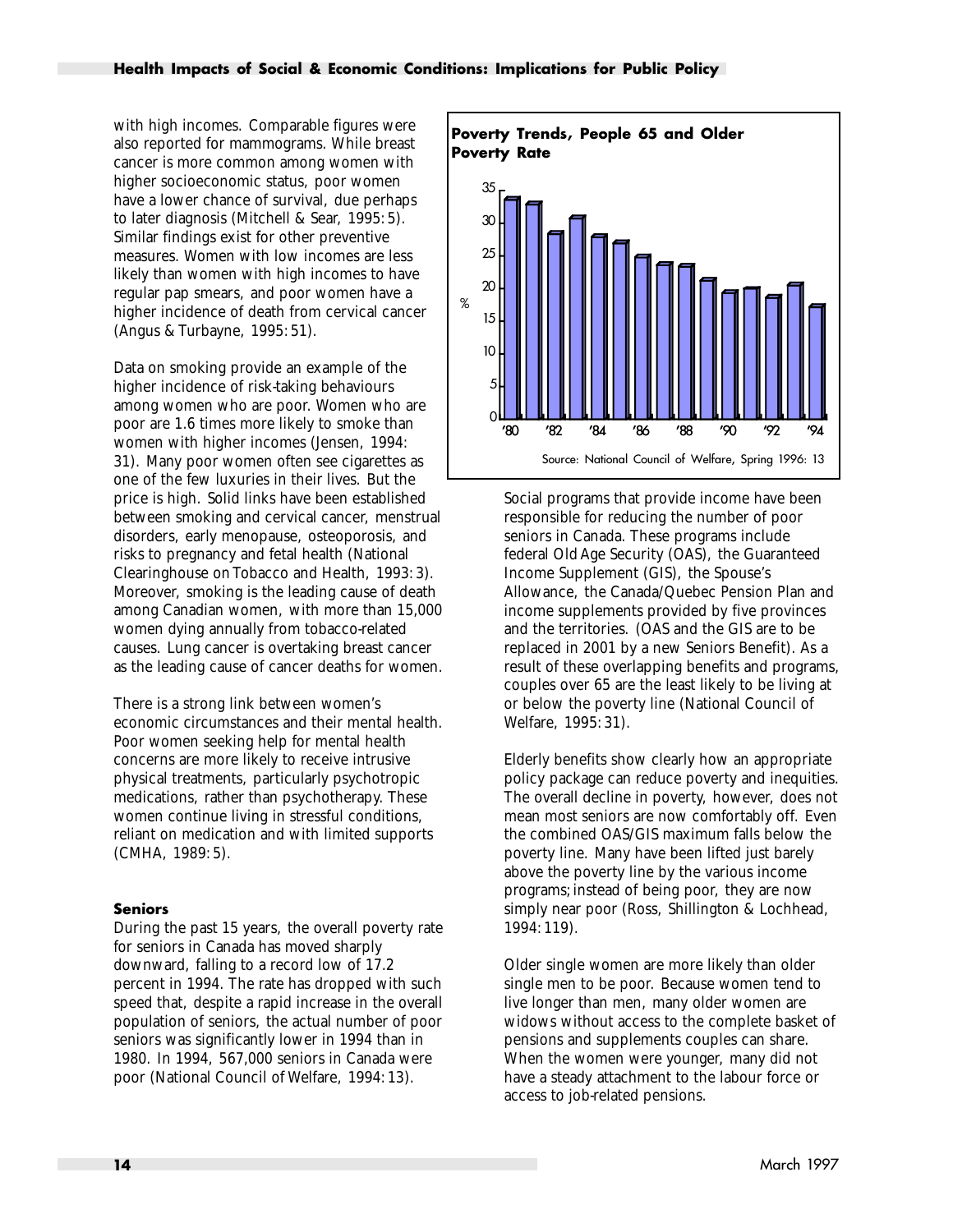#### <span id="page-22-0"></span>**HEALTH IMPACTS Seniors**

Seniors are healthier and better educated today than in the past. Most are in good health, and despite temporary or permanent health problems, 65 to 70 percent retain their autonomy and do not require special services (Quebec Ministry of Health, 1992: 107). While the health impacts discussed below are relevant to all seniors, the impact is greater for poor seniors because many lack the necessary financial and social supports. When poverty is combined with frailty, the impact on health can be immediate and debilitating (SP Research Associates, 1989: 16).

People who are better off financially tend to live longer, healthier lives while those with less money and social status are more likely to develop health problems. This relationship is particularly strong for seniors: the poorest seniors tend to have the most activity limitations conditions caused by illness or disease which restrict the kind or amount of home, work or leisure activities they can do. For many seniors, these limitations result from lifelong exposure to stress, such as low incomes, poor job opportunities, and inadequate food, shelter and social supports. Other seniors, by contrast, are poor because their functional limitations made it difficult for them to find well-paying work (National Advisory Council on Aging, 1996: 1-4).

There is still a bias linking old age with disease, worthlessness and incompetence and this bias may influence the medical treatment that seniors—particularly older women—receive (Rochon Ford, 1990: 26).

#### **People with Disabilities**

The World Health Organization defines disability as "any restriction or lack (resulting from an impairment) of ability to perform an activity in the manner or within the range considered normal for a human being" (WHO, 1980). The 1991 Health and Activity Limitation Survey (HALS) found that 4.2 million Canadians, or 15.5 percent of the population, reported some level of disability for six months or more that restricted or limited their ability to perform an activity within a range considered normal. The survey also found that the incidence of disability rises with age; 27.7 percent for those individuals 65

and older, and 36.7 percent for those 75 and older (HALS, 1991).

Causes of disabilities differ for men and women. In 1991, accidents were the primary cause of disability for men (28 percent), compared to illness or disease for women (32.4 percent) (HALS, 1991). Multiple disabilities are common: more than half (53 percent) of disabled people reported more than one disability (HRDC, 1994: 30). The vast majority of people with disabilities live in households, not institutions (HRDC, 1994: 30). Caring for children with disabilities at home can create further financial hardship for a family, particularly if a parent must quit work and stay home to provide that care (CCSD, 1996: 11).

Most people with disabilities are poor. Finding a job has traditionally been more difficult for people with disabilities. Unemployment rates are high: 40.7 percent for women and 57 percent for men. But there are signs this pattern may be changing: between 1986 and 1991, there was an increase in the rate of employment among persons with disabilities—particularly among women (HRDC, 1994: 3-4). Finding employment, however, does not guarantee economic security. People with disabilities, particularly women, are concentrated at the low end of the income scale. In 1990, the average annual employment income of people with disabilities was \$22,100, more than \$3,000 below the average employment income of people without disabilities (Boyd & Norris, Autumn 1995: 14). Many people with disabilities also incur higher costs which insurance and health plans do not reimburse.

#### **HEALTH IMPACTS People with Disabilities**

The 1990 Health Promotion Survey found that upper middle- and upper-income Canadians with disabilities are more likely to be successful in coping with their activity limitation than those less well off. There is also a positive relationship between education levels and the ability to cope with activity limitations (Stephens & Fowler, 1993: 266).

The presence of children with disabilities within a household can create stress and financial difficulties. In the absence of appropriate supports, not always in the form of formal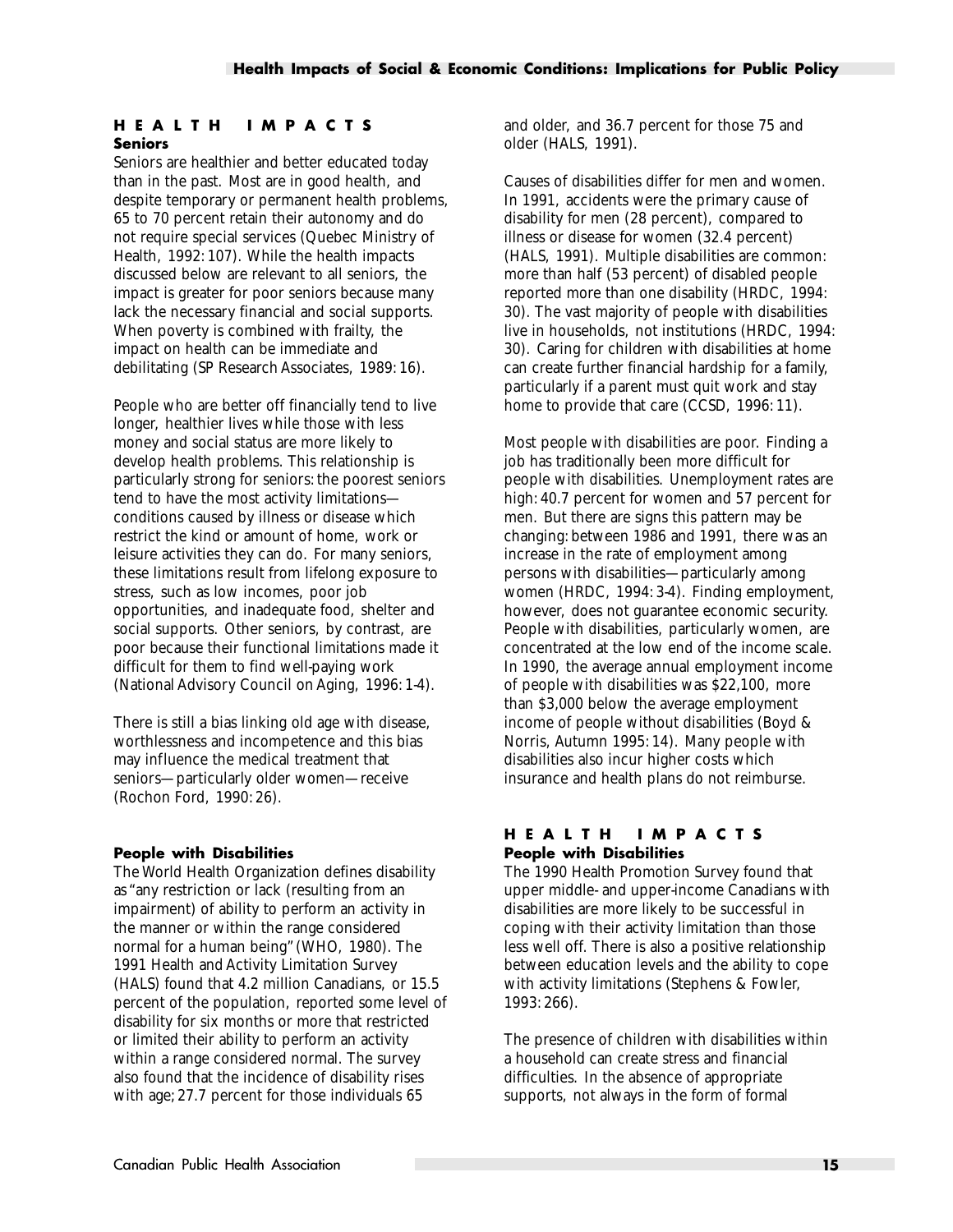<span id="page-23-0"></span>services, it is not unusual for a parent to leave a job in order to provide the required care. Reduced income and stress, coupled with the lack of supports and services, can create a cycle of disadvantage (CCSD, 1996: 11).

#### **Aboriginal Peoples**

More than one million people—or 3.6 percent of Canada's total population—are of Aboriginal origin (Statistics Canada, March 1993: Table 1). Aboriginal peoples include status and non-status Indians living on and off reserve, as well as Métis and Inuit peoples. The Aboriginal population in Canada is diverse: social and economic conditions vary from one community to another. But despite the variation, Aboriginal peoples are the most economically disadvantaged group in Canada. Unemployment is a major problem. In 1991, the Aboriginal unemployment rate was 25 percent, about 15 percent higher than the national rate (Standing Committee, July 1995: 7). In some communities, unemployment is as high as 90 percent. Less than one-quarter of Aboriginal women living on reserves have jobs, compared to 50 percent of all Canadian women (Alberta Health, 1994: 29). In 1991, 13 percent of Aboriginal people of working age (15 to 64) reported no earned income, compared to nine percent of the Canadian population (Standing Committee, July 1995: 6). An average of 29 percent of all Aboriginal people reported receiving social assistance.

Poverty is widespread. Almost half (47.2 percent) of Indian families on reserves live below the poverty line, triple the overall poverty rate for Canada (Oberle, 1993: 1). In 1990, more than half of adult Aboriginal people reported annual incomes below \$10,000, while only six percent reported annual incomes of \$40,000 or more. Other problems include inadequate housing, especially on reserves where the numbers of Aboriginal people living in substandard housing is much higher than off the reserves. Many houses are overcrowded, in need of major repairs, lacking a bathroom, and lacking central heating (Young et al., 1991: 5).

#### **HEALTH IMPACTS Aboriginal Peoples**

Aboriginal people have lower health status and lower life expectancy than the overall Canadian

population. This difference is reflected in higher rates of infant mortality, injury, tobacco use and chronic diseases. Poor social conditions—lack of jobs and access to a clean water supply, physical and social isolation, substandard and crowded housing, and a loss of cultural identity—all contribute to poor health.

Morbidity and mortality rates of Canada's Aboriginal populations are high; the mortality rates of both groups exceed those of the least developed countries. The Aboriginal infant mortality rate is almost twice that of the Canadian population and the mortality rate of Inuit babies even higher.

The incidence of chronic diseases such as arthritis/rheumatism, diabetes and tuberculosis is higher among Aboriginal and Métis peoples than the general population (Kinnon, 1994: 8). In 1991, 31 percent of Aboriginal adults reported being told by a health professional that they had a chronic health problem, while three percent reported having tuberculosis. Among the total population, the incidence of tuberculosis was one percent (Statistics Canada, June 1993: 4).

In 1991, 67 percent of Aboriginal people 15 years of age and older identified unemployment as a social problem in their community. Alcohol, drug and sexual abuse, and suicide and family violence were also identified as key social problems (Statistics Canada, June 1993: 1). A recent study found links between socioeconomic factors such as unemployment, illiteracy, multiple forms of abuse and low housing standards—and solvent abuse. For many, solvents are not the drug of choice but are simply more readily accessible and affordable than the alternatives (Health Canada, 1995: 3). In 1991, the incidence of alcohol, drug and substance abuse and deaths due to accidents and violence reached epidemic proportions among Aboriginal populations (Drew, 1992: 163).

Aboriginal suicide rates are four times the Canadian average. The reasons for this are complex and derive in large part from personal experiences such as economic disadvantage, high unemployment, loss of identity or cultural dislocation, and physical, emotional or sexual abuse (Health Canada, February 1995: 5).

Inadequate housing can create health problems, especially for Aboriginals living on reserves.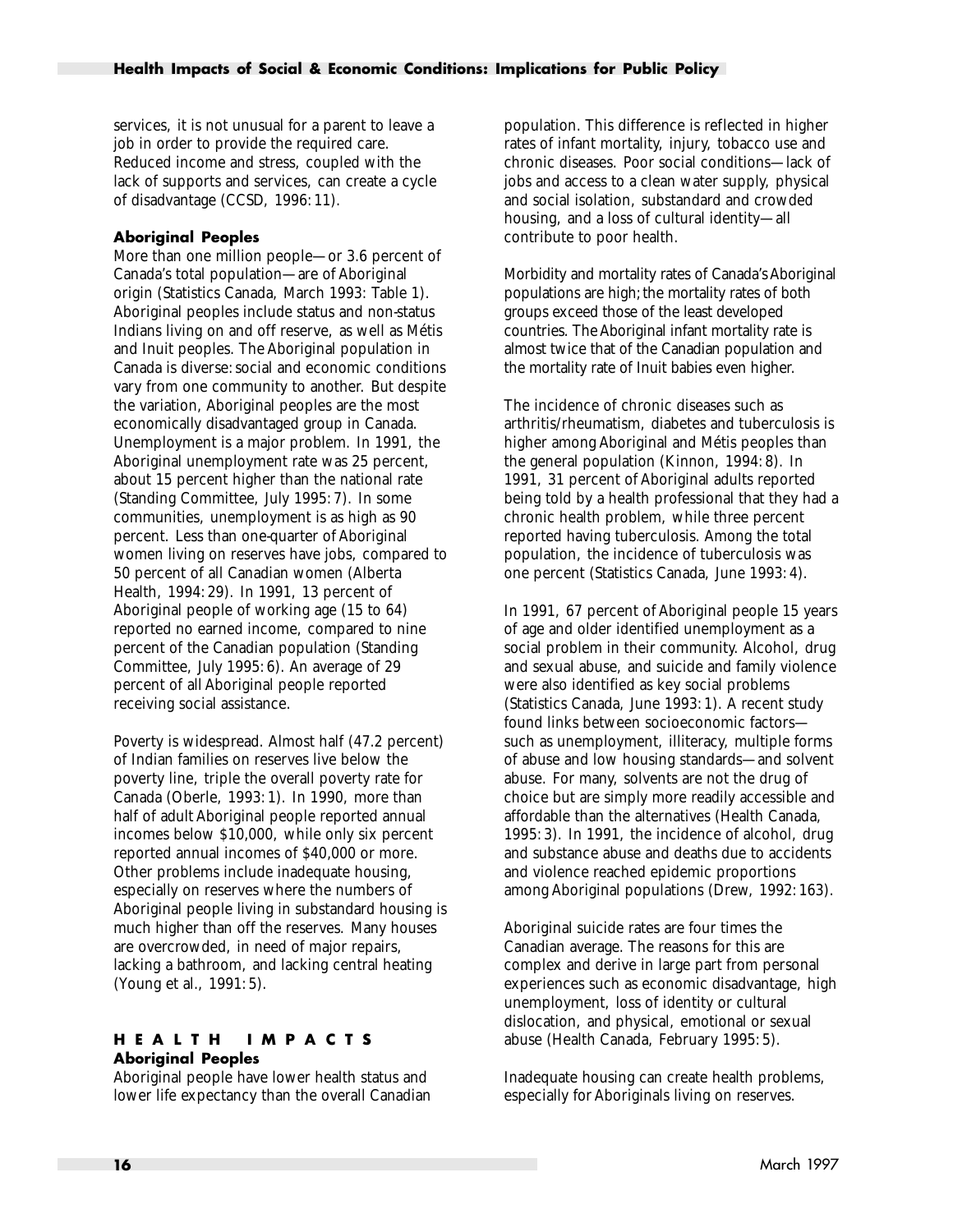<span id="page-24-0"></span>Those living in inadequate housing on reserves often develop asthma or arthritis and also experience higher hospital admissions for pneumonia, burns, intestinal and skin infections, and respiratory, skin, and eye diseases (Young et al., 1991: 25).

#### **Policy Implications: Income Distribution and Poverty**

While poor families derive most of their income from paid work, many single parents and seniors receive substantial financial support from government transfers such as child benefits, social assistance and pensions. Without this support, overall income for the poor would drop substantially. The effect of government transfers is clearly demonstrated in the case of seniors. In the past 15 years, poverty rates for seniors have moved sharply downward, thanks to the variety of programs that comprise the retirement income system. The challenge in times of deficit reduction is to maintain and, where possible, enhance the value of child benefits, elderly benefits and income support programs for persons with disabilities and the unemployed.

Other policy areas to be considered include removing disincentives to work for those receiving social assistance, and ensuring an adequate supply of affordable and accessible housing. Prenatal programs, both in the form of financial assistance and educational information, have been found to have a positive impact on health and well-being. Every dollar spent on prenatal care can save an estimated \$3.38 in the cost of medical care for low birthweight infants (Walker, 1991:58).

Because the rate of poverty rises with unemployment, job creation and adequate Employment Insurance payments are crucial. The availability of personal supports for long-term care and independent living is another policy area which could have a significant impact on poverty, especially for persons with disabilities who often face higher living and disability-related costs. Personal supports could help many persons with disabilities enter or re-enter the labour market.

Wage standards as a means to ensure income adequacy should be considered. At present, minimum wage pays less than poverty-level

incomes. Both the level of minimum wages and their indexation are important. Labour legislation in the form of pay equity, employment equity and the provision of associated benefits is critical.

Taxation policy also affects income distribution. Possible policy changes include a more progressive income tax system, indexation of tax credits and tax brackets, the treatment of special needs and increased deductions for charitable giving. Wealth taxes and capital gains taxes represent important sources of revenue for income redistribution. Canada is the only OECD country, other than Australia and New Zealand, that does not have a wealth tax.

#### **3.2 Education, Skills Development and Work**

The organizational patterns of education and work that have served Canada well over the past half century no longer will suffice in the face of rapid technological change and international competition. If Canada is to continue in a position of generating sufficient wealth that equitable income distribution and redistribution are possible, the structural changes that are reshaping the economy will have to be reflected in new approaches to education and work.

While the Canadian workforce is considerably better educated than a quarter century ago, there is growing recognition of our serious literacy problem. Labour market restructuring is also making clear the need for lifelong learning and job training for the technology skills required by the new economic opportunities generated by international trade and communications/ information technologies.

Learning is a lifelong activity that includes both organized and unstructured processes. Informal education begins long before entry into a formal learning setting and includes knowledge and skills gained through family and community activities. Formal education includes not only all forms of organized learning such as pre-school, elementary, secondary school, college and university, but apprenticeship programs and other forms of skills development. The development of life skills through education and training increases opportunities for income and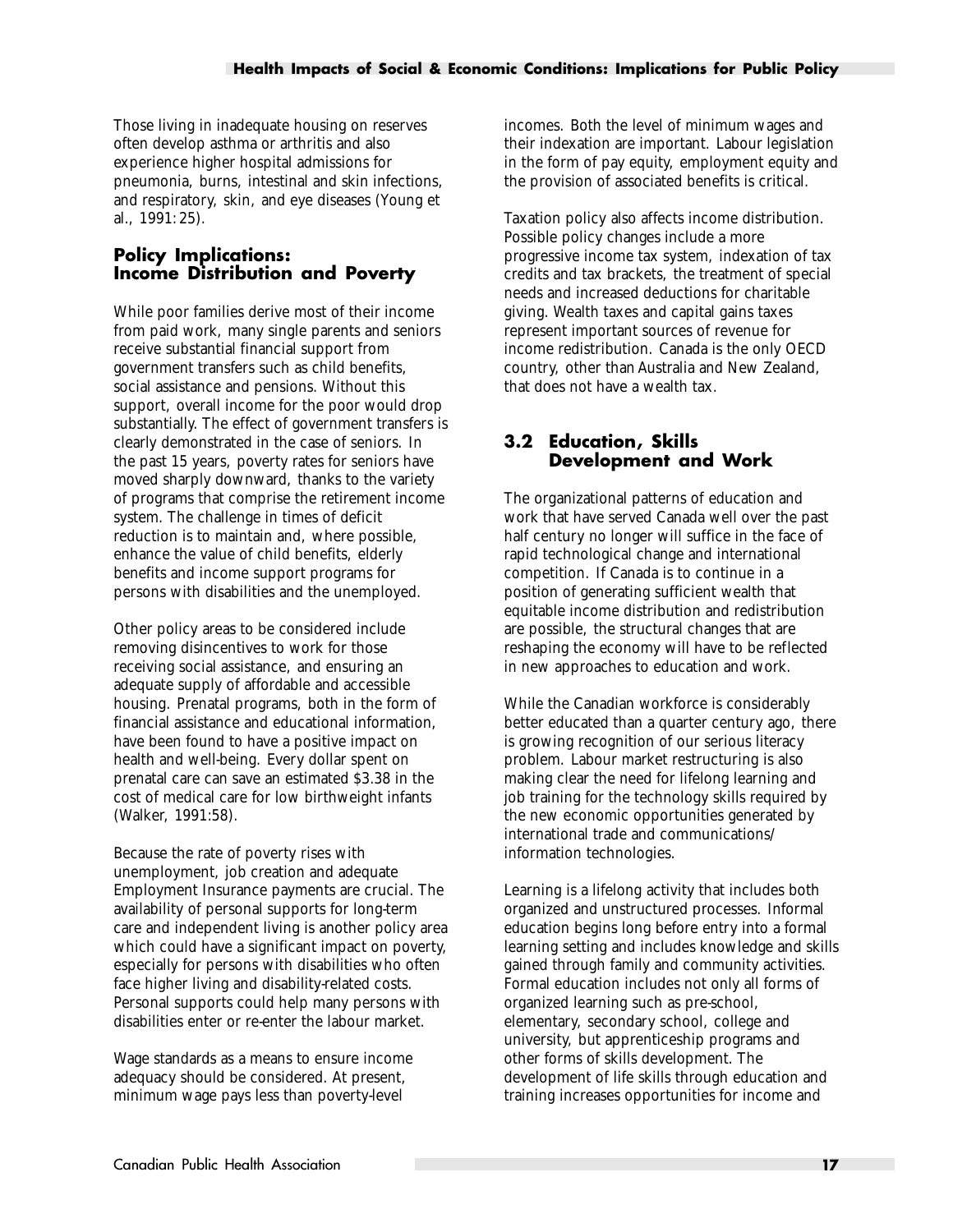<span id="page-25-0"></span>job security, and enhances life management potential, the ability to cope with change and a sense of control over circumstances—key factors that influence health (Marmot, Fall 1994: 210; B.C. Ministry of Health, 1994: 31).

#### **Education**

On average, Canadians are becoming much better educated. In the last 20 years, the percentage of the population that completed public school has more than doubled and the proportion of people completing at least some post-secondary education has increased by 15 percent (Stephens, 1995: 33).

While Canadians have been spending more time in school, the demand for educated workers has been steadily increasing. Employers who previously hired Grade 8 graduates are now more likely to require at least high school graduation, if not some post-secondary education, and more and more jobs require individuals who can work in teams and have high literacy, numeracy and computing skills (Offord, 1994: 18). Forty-five percent of new jobs created in the 1990s will require more than 16 years of education and training, substantially up from the 1991 level of 25.4 percent (HRDC, March 1994: 11).

Whether the education system adequately prepares young people for the job market of today, however, is another matter. Canadians are remaining in school longer than before but it is not clear they are acquiring the academic, teamwork and science and technology skills required to compete successfully in the global marketplace.

At present, however, higher educational attainment in almost any area of study, while not guaranteeing work or an adequate income, does improve chances for employment. In 1994, single individuals with some public school education had poverty rates at least four times those of single individuals with university degrees (although 21.4 percent of single individuals with university degrees had incomes below the poverty line in 1994) (National Council of Welfare, Spring 1996: 42).

Canada's education system, then, while making some progress, faces serious challenges in

equipping the labour force for the new hightechnology job market of the 1990s and early 21st century in the face of international competition. Yet these challenges come at a time when funding for all levels of education has been cut dramatically.

#### **Skills Development**

Despite the importance of training and other active labour market measures, there are limits to what they can accomplish. One of the fundamental principles of labour market training and adjustment is that they should lead eventually to stable, long-term employment. But this type of work may not be available in the new economy.

Labour market training is not a panacea for underemployment or unemployment (Betcherman, 1994: 43-44). Nevertheless, a consensus is emerging that job training must be an integral part of the Canadian labour market environment and a continuous, lifelong process (Verma, 1992: 17). Skills development programs have not received the level of support they have in other countries.

#### **HEALTH IMPACTS Education and Skills Development**

A large and growing body of Canadian data, supported by international research, shows a direct link between education and skills development, and health status (Stephens, 1995: 33). One of the strongest confirmations of this relationship is found in the link between selfreported health and educational attainment. In the 1994-95 National Population Health Survey, for example, 20 percent of respondents with less than high school education rated their health as excellent, compared with 36 percent of university graduates (Statistics Canada, 1995: 8). Similar results were reported in the 1990 Ontario Health Survey, with 80 percent of people with primary education reporting health problems compared to 69 percent of those with some postsecondary education (Warren, 1994: 14).

The earlier discussion (Section 2.0) established the relationship between economic status, as measured by education and other factors, and health. The evidence pointed to the important influence of a supportive environment. As one aspect of a supportive environment, education can improve 'health literacy'—the ability to gain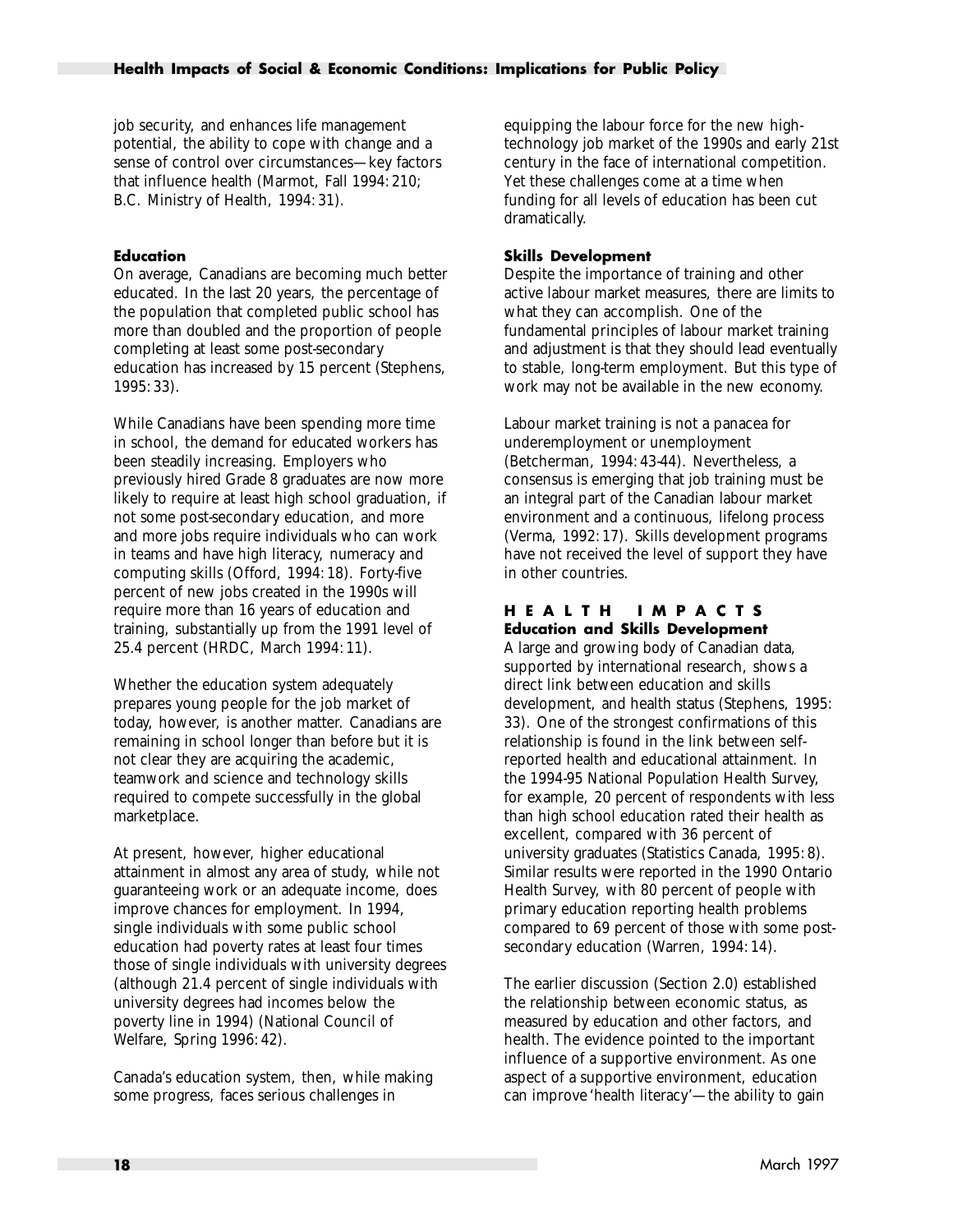<span id="page-26-0"></span>access to information and services to keep individuals and their families healthy (SPHA, April 1994: 6). A decision to leave school early also has an impact on both the individual and society. For the individual, the consequences range from loss of self-esteem and lower self-worth to disadvantages in the labour force and subsequent levels of income (Brannigan & Caputo, 1993: 35). Societal impacts, quite apart from reduced potential for economic performance, include the extraordinary loss in human potential and capacity for development.

Extensive Canadian evidence shows that awareness of health risks increases with formal education. The results of 10 provincial Heart Health surveys found that Canadians with more than 11 years of formal education were better informed about the causes of heart disease than those with 11 or fewer years of education. However, knowledge of risk factors was limited even among those with higher education (Health Canada, 1995: 10-14).

The Canadian data are not limited to awareness and knowledge. Education has also been linked to disease prevalence and risk factors nationwide. People with 11 or fewer years of education, for example, have been found more likely to have at least one major cardiovascular disease risk factor than those with more than 11 years of education (Health Canada, 1995: 10).

#### **Literacy**

Not all Canadians are able to share in the social, economic and health benefits associated with improved learning. Poor literacy skills create barriers to dealing with the simplest of everyday situations. As many as 42 percent of all Canadians have weak reading skills; approximately the same proportion has difficulty reading documents and performing arithmetic functions (Statistics Canada, Backgrounder 1995: 7).

Workers with poor literacy skills are particularly vulnerable to layoff and displacement, and once unemployed, they may find it exceedingly difficult to find new jobs. From 58 to 64 percent of unemployed Canadians possess low literacy skills (Statistics Canada, 1995: 26). More than a third of Canadian workers possess only marginal reading skills; those most at risk of job loss work in 'older' industries, such as agriculture, mining,

manufacturing and construction, where employment has declined and literacy tends to be lowest.

#### **HEALTH IMPACTS Literacy**

The association of low literacy skills with poor health is well documented (OPHA, 1993: 1). While low literacy can affect health directly—e.g., the effects of misreading prescription information—more often poor literacy skills serve as an indicator of other negative, healthinfluencing conditions. Psychosocial effects that have been linked with low literacy skills include stress and diminished self-confidence; the resulting low self-esteem often makes it difficult to seek employment or to socialize (OPHA, 1989: 27).

The psychological and social impacts of low literacy can also increase the risk of physical health problems. People with low literacy skills are less likely to engage in preventive health measures and tend to smoke more, have poor nutrition, drink more coffee and engage in regular physical activity (OPHA, 1989: 24-25).

Most health information is provided in both written form and through verbal communications between individuals and providers. Much of the available health education literature requires a level of reading ability that makes it inaccessible to a large proportion of the population in greatest need of health information (Michielutte et al., 1992: 251).

#### **Employment**

The impact of the new, restructured labour environment has been particularly severe for older workers. A Statistics Canada survey found that approximately 45,000 older workers left the labour force during the recession of 1990-1992 due to lay-offs; in the vast majority of cases their positions were eliminated, leaving no opportunity for re-call (Schellenberg, 1995: 12). Others have taken advantage of financial incentives in the form of buy-out packages and opportunities to receive pension benefits prior to age 65.

The age at which employed men leave the labour force has dropped dramatically. Men used to remain in the labour force until they reached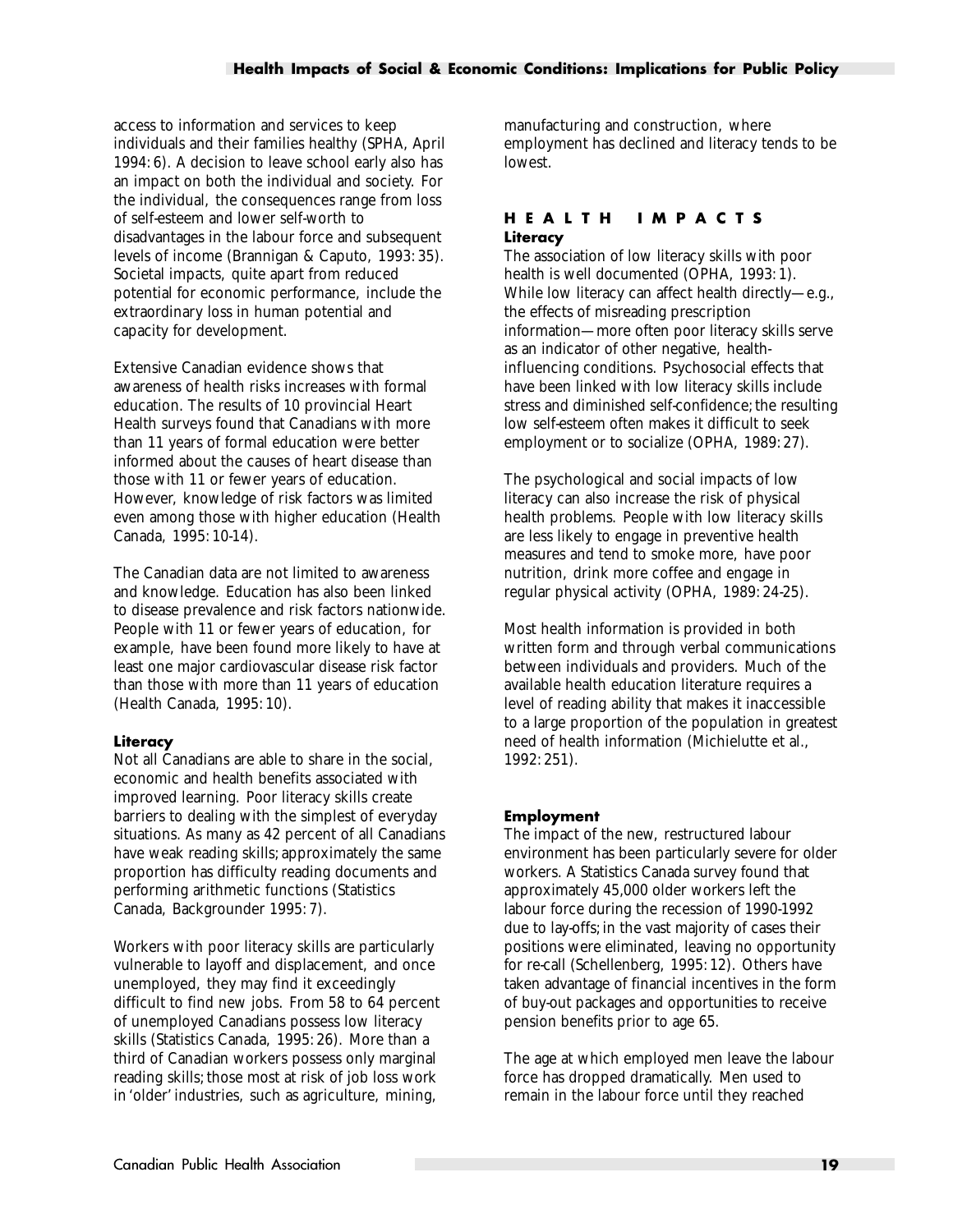<span id="page-27-0"></span>retirement age (65 years or older). But the numbers of men aged 55 to 64 in the labour force has decreased at a rate of 10 percent each decade since 1974.

As the creation of permanent jobs has slowed, a defining characteristic of the new labour market has been the growth of part-time work, i.e., less than 30 hours per week. While the number of people working part-time increased slowly in the 1970s, there was a big jump during the 1981- 1982 recession. But not all employees who have a permanent, full-time job wish to work longer hours—overemployment is a significant problem. During times of downsizing and lay-offs, employers frequently maintain production at previous or higher levels, while increasing demands on remaining workers. For employers paying hourly wages, compensation for overtime tends to be less expensive than hiring additional staff. Salaried employees are generally not paid overtime.

In 1985, almost 30 percent of working Canadians reported that they would prefer to work fewer hours, with a proportionate decrease in their pay (Osberg, 1988: 12). But in the current economic climate, with its high levels of unemployment and competition for work, most workers do not feel secure enough to demand or accept shorter work hours (Donner, 1995: 141).

While some Canadians are concerned about overemployment, others are worried about underemployment. In recent years, the number of Canadians working part-time who would have preferred full-time employment has risen substantially (Krahn, 1995: 36). One explanation could be that part-time jobs seldom offer employment benefits (i.e., extended health care and family leave) and generally pay less, particularly on an hourly basis.

Changing work patterns have created greater flexibility in the labour market. Once considered the norm, working 9 a.m. to 5 p.m. Monday through Friday is becoming increasingly rare—30 percent of workers do not have regular daytime hours and 25 percent do not work a regular schedule (HRDC, December 1994: 16). Selfemployment is also increasing in today's economy as more people, and particularly older people, work (voluntarily or otherwise) for themselves.

As the economy continues to undergo structural change, the nature of work itself is evolving. While the word 'employment' has frequently been limited to mean paid work, usually carried out on a regular basis, many other types of work are performed without pay, such as child and elder care, household chores and voluntary community work. Unpaid work may not figure in most economic calculations, but it is clearly of value to individuals and society. The annual monetary value of work done in the home, including the time and energy it takes to care for family members, would be \$374 billion or 43 percent of GNP in 1992 (Statistics Canada, The Daily, December 1995).

#### **HEALTH IMPACTS Employment**

Apart from injury risks and threats from the physical environment, some work situations are better for health than others. People with more control over their work conditions, fewer stressrelated demands on the job and greater workplace social support are generally healthier (FPTAC, 1994). When employees can use their skills and abilities in the workplace and when their work helps enhance their sense of selfesteem and achievement, they are, as a group, at lower health risk (Marmot & Mustard, 1994: 205).

There are many other stress-inducing factors in the workplace, some of which are associated with lack of control. Workload, monotony, boring repetitive tasks, worries about nonwork-related situations, physical hazards, and job insecurity are all potential stress inducers. Others include conflicts with co-workers and clients, unreasonable deadlines, over- or underemployment, harassment and the lack of feedback on performance (Geran, 1992: 14). Low income mothers in the paid labour force often must manage home responsibilities without the resources available to higher income families. The economic, social and personal costs of stress-related work disorders are immense. Measuring only the direct, employment-related health costs, at least \$3 billion are lost annually as a result of sickness, absenteeism, tardiness and fatigue (SPHA, 1994: 7).

Canada does not have a strong track record in the case of occupational health and safety.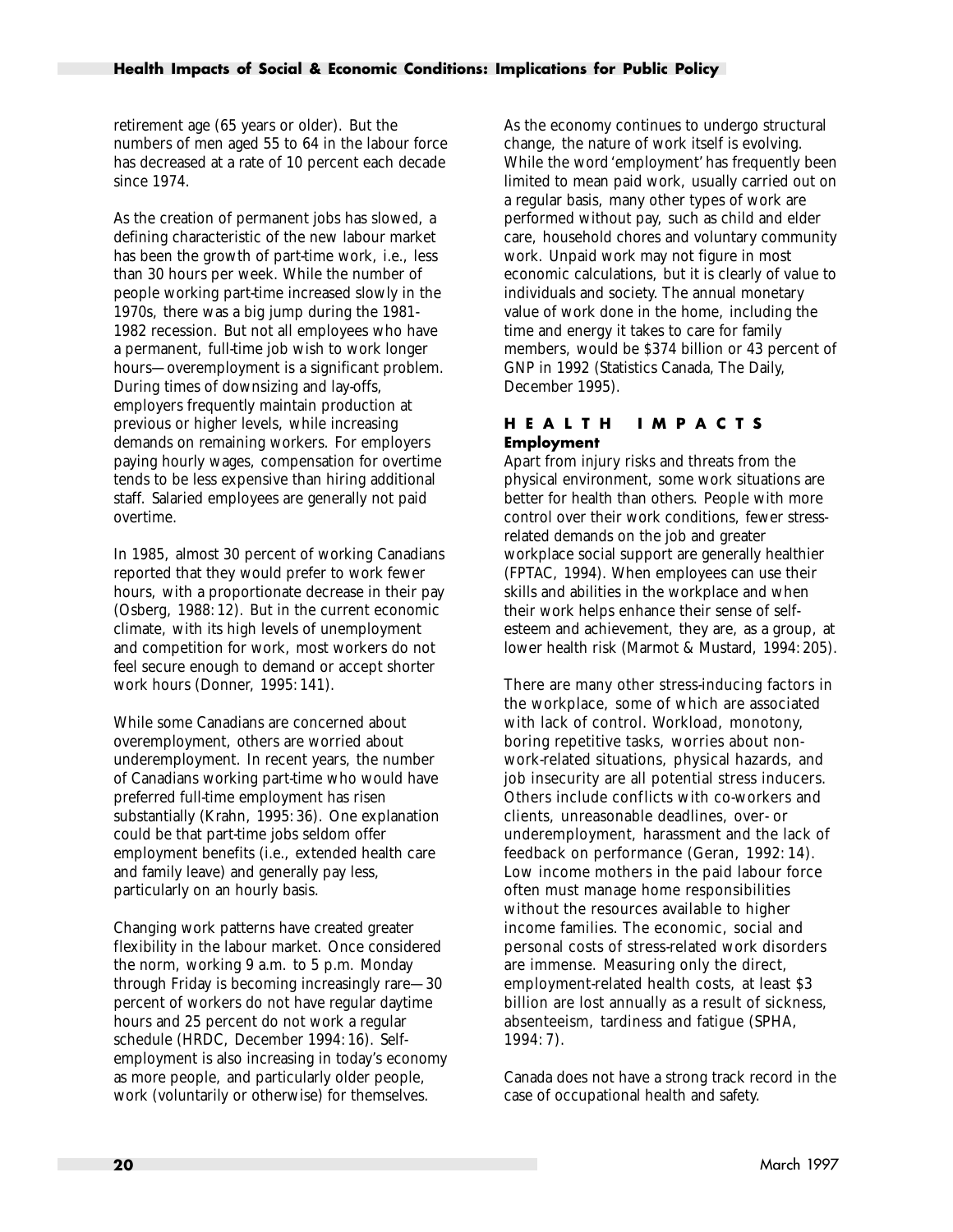<span id="page-28-0"></span>Occupational injury rates in Canada have been rising at a time when rates in most other OECD countries have declined (ACPH, 1994). In 1993, there were more than 423,000 time-loss work injuries in Canada (Stephens, 1995: 240).

The increased incidence of work injury is reflected in the budgets of Workers' Compensation Boards across the country. These have almost doubled in the last 20 years. Only some of this growth can be accounted for by a rise in the number of conditions that have become eligible for benefits.

Men are about two-and-a-half times as likely to be injured on the job as women, which may result from the predominance of males in industries such as forestry, transportation and construction. Forestry has, by far, the worst injury record of all industries in Canada. Most injuries occur among younger workers.

While there are now well-developed occupational health and safety systems at the provincial, territorial and workplace levels, increasingly protection is being undermined by threats to job security. The right to refuse dangerous work is an important component of occupational health and safety, but a lack of alternative employment can pressure some workers to stay in dangerous situations.

#### **Unemployment**

Canada has had a high unemployment economy since the early 1980s, with rates consistently higher than other industrialized countries. Unemployment as defined by Statistics Canada includes those persons in the labour force who are not working and have been actively seeking work in the four weeks previous to the collection of data. This definition does not include discouraged workers (who, while available for work, have given up looking), nor underemployed workers (who work part-time but would prefer full-time employment). Thus, the rate generally used in Canada to measure unemployment underestimates the real unemployment level. In 1995, the official unemployment rate never dipped below 9.5 percent, indicating that over 1.4 million Canadians were unemployed (Dumas, 1996: 2). However, the unofficial unemployment rate is

closer to 15 percent or 2.3 million unemployed Canadians (Jin et al., 1995: 530).

Unemployment affects some groups more than others. Older workers (aged 45 to 64 years), for example, often experience greater difficulty in getting back into the labour force, and are more likely than other age groups to abandon their job search, believing that no suitable employment is available (Schellenberg, 1995: 12). Women, Aboriginal peoples, persons with disabilities and visible minorities all experience higher unemployment and have lower incomes than most Canadians. These groups face systemic barriers to entering or re-entering the labour force, thereby limiting their occupational choices (CLFDB, 1994: 10).

Youth is the group most severely affected by high joblessness. In 1995, the unemployment rate for youth (aged 15 to 24) was more than five percent above the national average (Dumas, 1996: 6). The duration of youth unemployment has also increased (CMHA, 1992: 39). In fact, the duration of unemployment has increased for all workers.

#### **HEALTH IMPACTS Unemployment**

Employment can significantly influence mental, physical and social health (CPHA, July 1996). Paid work provides not only money, but also a sense of purpose and identity, social status and connectedness, and opportunities for personal development and growth. There is a strong link between the loss of these benefits and adverse health outcomes (CPHA, July 1996).

Many studies have shown an association between unemployment and increased mortality rates. The most commonly-studied causes of death are cardiovascular disease and suicide. The editor of the British Medical Journal noted that "the evidence that unemployment kills—particularly the middle-aged—now verges on the irrefutable" (CPHA, July 1996).

The unemployed are also more likely to develop physical and mental disorders. An examination of the 1978–79 Canada Health Survey results found unemployed Canadians reported worse levels on seven of 12 measures of self-reported health status: psychological distress, anxiety or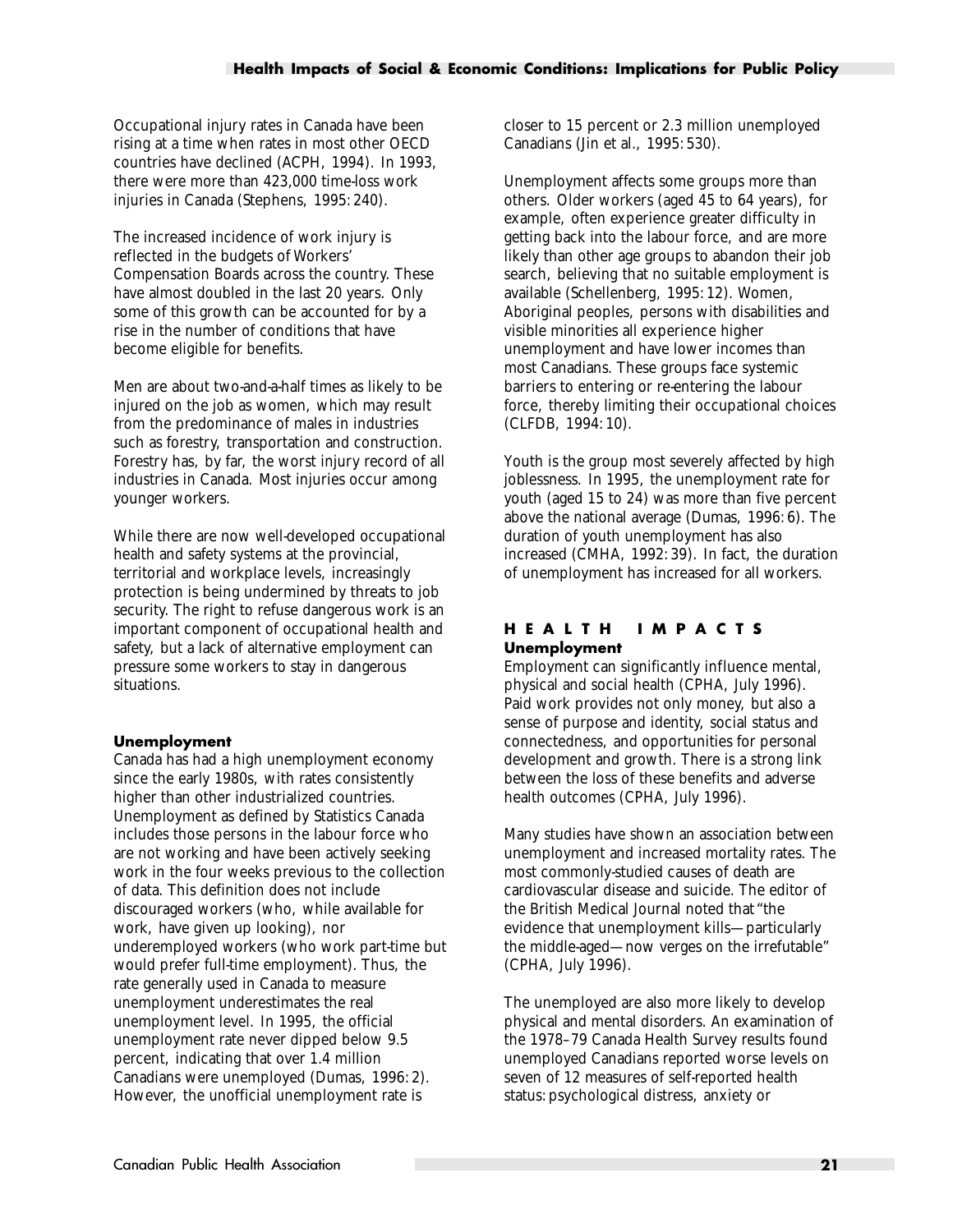<span id="page-29-0"></span>depressive symptoms, short-term and long-term disabilities, and the number of current health problems, hospitalizations, and visits or phone calls to physicians. Moreover, households with lower education and incomes are most likely to suffer job or income loss independent of the unemployment rate. Thus, existing inequalities in society, rather than general economic conditions, may be strong determinants of adverse health consequences (D'Arcy, 1986).

Most research has focused on male wage earners and looked at women primarily as spouses of jobless men. However, Canada Health Survey results indicate that unemployed women had, on average, worse levels of anxiety, depression and self-rated health status, and made more visits to physicians (D'Arcy, 1986).

Unemployment affects more than just the individual; spouses, children and others in the family network can also suffer adverse effects. In one British study, parental unemployment doubled the risk of young children being admitted to hospital; poverty was an important determinant (Jin et al., 1995: 17). Children whose parents are unemployed may lack access to basic necessities such as adequate food and clothing, may suffer depression or other illnesses, and may exhibit behavioural problems or have difficulty coping at school (Kirsh, 1992: 5).

Considerable research has been undertaken on the health-care and other social costs of unemployment. According to one estimate, the total annual cost of health care attributable to the unemployment level in March, 1993—officially 12.3 percent—was \$845 million. The economic impact on society was \$109 billion in lost wages, profits, and taxation revenue, unused human resources and the lack of additional work generated through employment (CPHA, July 1996).

#### **Policy Implications: Education, Skills Development and Work**

Policy makers need to examine the importance of lifelong learning, along with investments in education, on-the-job training and skills development. These components can not only

enhance the ability to cope in a changing workplace; they can also improve an individual's sense of capability and self-esteem. All these factors affect health, and, in turn, a healthy and productive workforce. Learning begins at birth, and early childhood education programs to compensate for the effects of poverty are one aspect of lifelong learning. Other areas include the relevance of school and education policies to both students and employers, the problem of school drop-outs and literacy policies.

On-the-job training, one feature of a healthy workplace, is another factor. This form of training can do more than just target narrow ranges of skills for particular job slots. It can also focus on language and literacy, life skills and portable work skills that can be used, within or outside a given company.

Health and safety education is crucial. Full employment is another factor, along with the issue of personal meaning and security for those unable to find employment. Technical competence is important in the changing world of work, as is creativity and the ability to use written information at work and in daily life. The availability of high quality child care is a major issue for low income parents in the paid labour force.

#### **3.3 Supportive Social and Physical Environments**

In all societies, there are barriers that prevent or hinder access to supportive environments that can positively influence health and well-being. Canada has received international recognition as a leader in the quality of social environment enjoyed by its citizens, but all segments of the population do not share equally in this achievement. Many groups are without access to the social support that could help them achieve even a fraction of their full health potential. Others, such as some street and Aboriginal populations, live in conditions that are hazardous to health, even by Third World standards.

In this section, we examine some barriers to supportive environments and their associated health effects. This is not meant to be a comprehensive listing; the intent is to focus on selected areas to illustrate the nature of the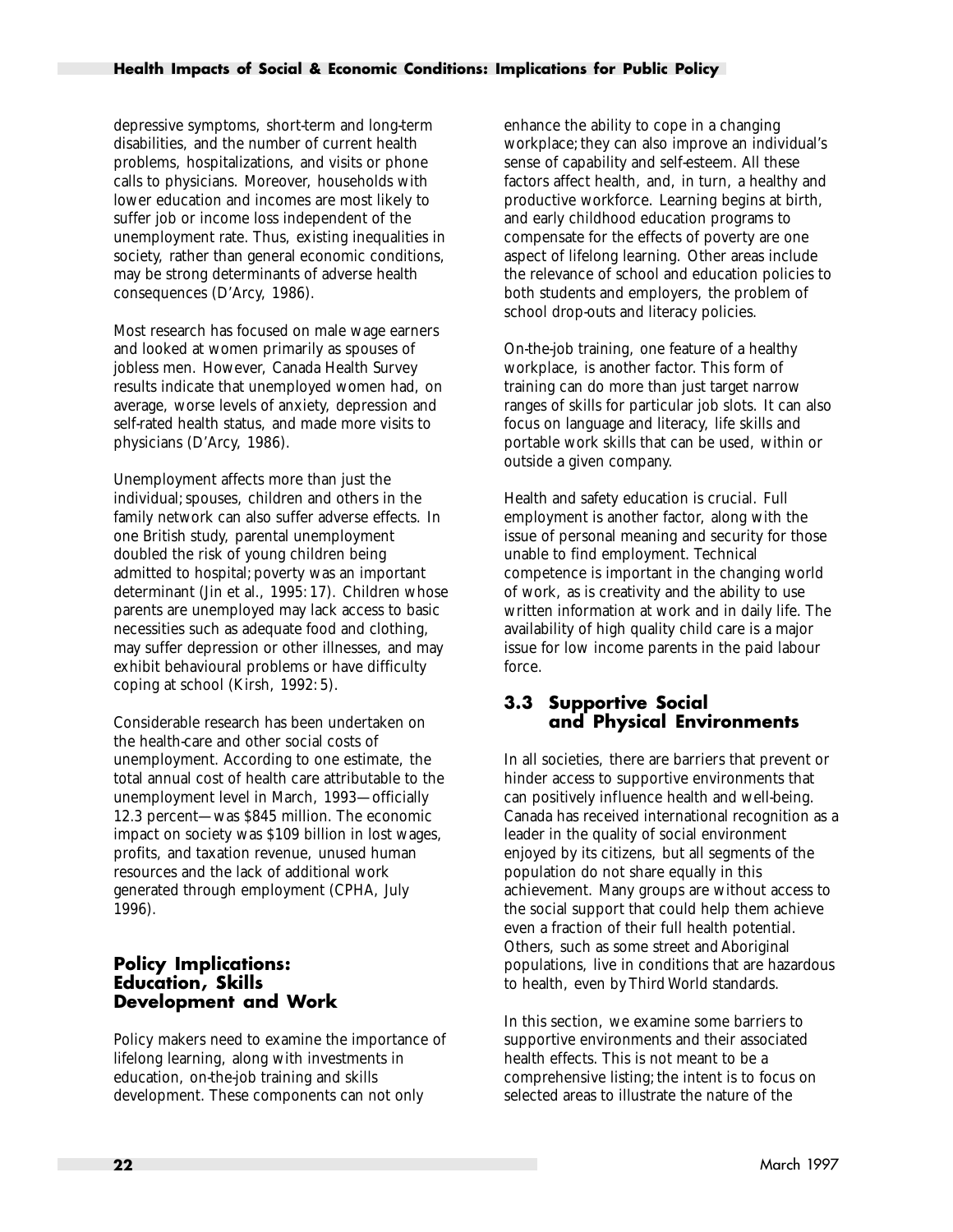<span id="page-30-0"></span>challenge and identify policy domains for future action.

#### **Homelessness**

Adequate, secure shelter is one of the most basic of human needs, but for many Canadians, homelessness seriously harms their health and well-being. Despite a number of enumeration attempts in the last few years, no one knows for sure just how many Canadian citizens are homeless. The Canadian Council for Social Development Survey undertaken in 1986 estimated that between 130,000 to 250,000 people did not have homes or had housing that was grossly inadequate (Begin, 1994: 1). According to the Toronto Coalition Against Homelessness, approximately 25,000 people were homeless in Metropolitan Toronto in 1996, double those in 1984 (Toronto Coalition Against Homelessness, 1996).

The modern concept of homelessness goes well beyond living without a roof over one's head. The United Nations General Assembly for the International Year of Shelter for the Homeless (1987) recognized two kinds of homeless people: those who have no homes, and those whose homes do not meet basic standards including adequate protection from the elements; access to safe water or sanitation; secure tenure and personal safety; access to employment, education, and health care; and affordable prices (Begin, 1994: 2).

The homeless include people who are on the street and require refuge for a night, such as runaways; those in crisis who need shelter for a limited period, such as women who have left abusive husbands; and those who are without shelter for financial or other reasons (SARC, 1988: 68-69). The homeless also include persons who, due to the difficulty of finding affordable housing, live in substandard accommodation.

The face of homelessness has changed dramatically over the last few years. It used to be associated with images of middle-aged, socially marginal alcoholic men sleeping on park benches, in doorways or under bridges. The homeless now include able-bodied young people lacking marketable employment skills, runaways, the elderly, discharged psychiatric patients, women and children who have fled domestic

violence, families and single mothers on social assistance, and the working poor who cannot find adequate and affordable housing (Begin, 1994: 1). Increasingly, families with children are included among the homeless and the population itself, like the Canadian population, is aging.

While the underlying causes of homelessness are complex, a consensus has emerged that homelessness is related to unemployment and lack of affordable housing rather than factors linked to individual failure (Begin, 1994: 1).

#### **HEALTH IMPACTS Homelessness**

The homeless suffer poorer health status on almost any measure. They experience greater vulnerability to respiratory diseases, bacterial and viral infections and are likely to suffer from poor circulation in the legs, leading to swollen legs and feet, and eventually cellulitis, skin breakdown, and ulceration (Dennis et al., 1991: 819). Frostbite or hypothermia is a serious threat to people living on the streets in Canadian winters, especially those who are very young or very old (WHO, 1989: 14).

The physical health problems faced by the homeless are often compounded by mental health problems. Elements of daily life for the homeless, such as a lack of privacy, the "uncertainty of shelter, excessive noise, the struggle for survival, the fear of crime and other threats to physical security, squalor, physical discomfort and the ugliness of the surroundings are frequent sources of psychological stress." (WHO, 1989: 10).

Families that are homeless and living in temporary shelters can experience special health difficulties. For instance, mothers and children who stay in one room for more than eight hours a day have been found to be prone to diarrhea and vomiting (Smith, 1989: 17). Chest infections, which are "the most common cause of death in children between the ages of one and fourteen years" are a special risk for children of homeless families (Furley, 1989: 14). Moreover, children who are less likely to be immunized or receive preventive health care and who live in cramped areas with other children are at increased risk of contracting viruses and diseases (Furley, 1989: 16; Smith, 1989: 17).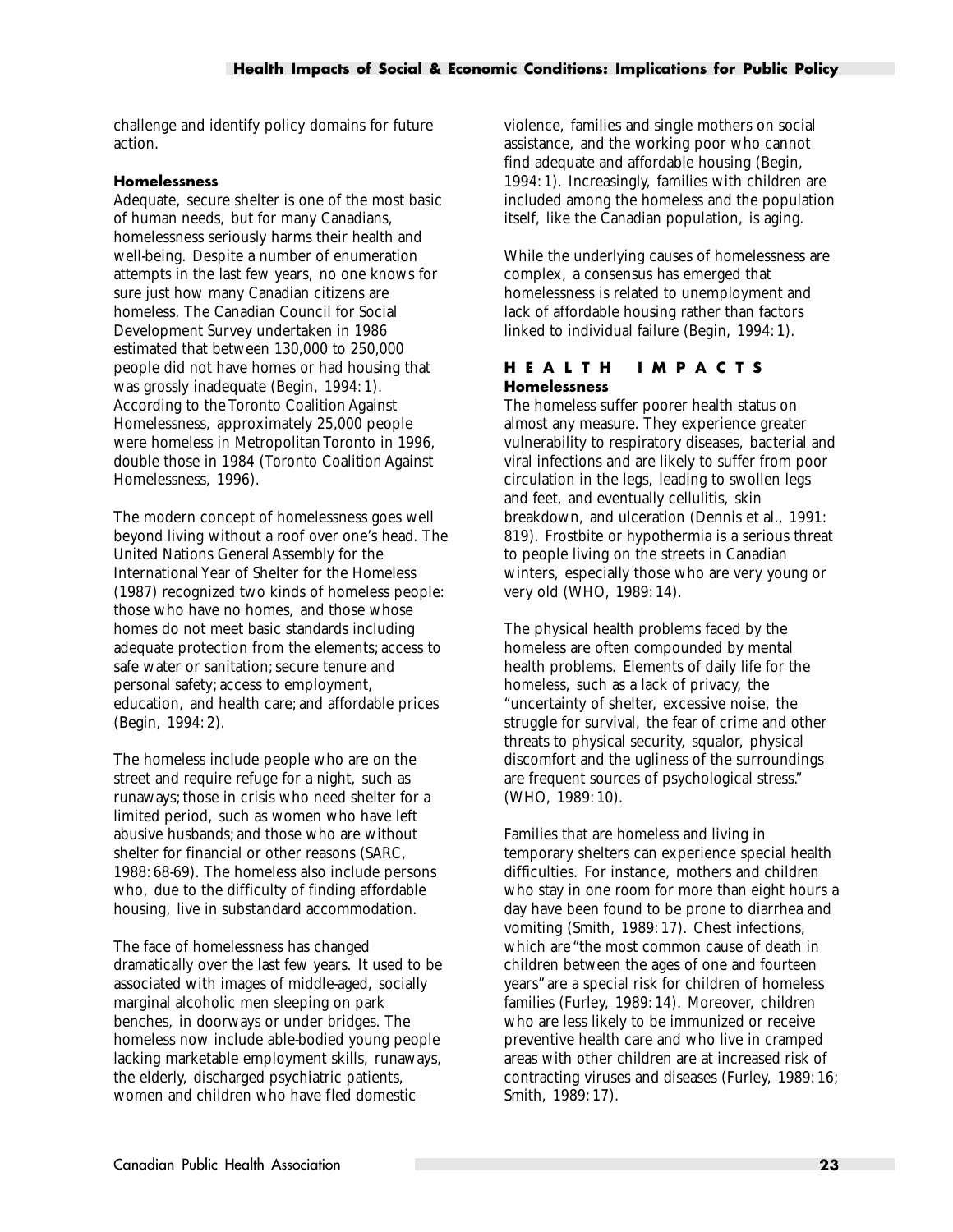<span id="page-31-0"></span>Generally speaking, homelessness in childhood can contribute to forms of ill-health that are not apparent until later years (Furley, 1989: 6). An increased incidence of hospital admission, as well as higher mortality and morbidity in later life, has been associated with poor housing in childhood (Furley, 1989: 6). Delays in childhood development have been found, particularly in speech, learning, walking and normal weight gain (SARC, 1988: 69).

Pregnant women who are homeless are twice as likely to "experience difficulties in pregnancy, and three times more likely to be admitted to hospital during pregnancy than their housed counterparts" (Smith, 1989: 17). These women are also much more likely to give birth to low birthweight babies and to experience postnatal and clinical depression (Smith, 1989: 17). The homeless over age 65 have higher rates of tuberculosis than younger homeless individuals; the former are also vulnerable to osteoporosis (especially women), diabetic foot ulcers, arthritis and dental problems (Rich et al., 1995: 48).

These health problems are intensified by both the under-availability of health services to homeless people, and their under-use. Many family doctors resist listing the homeless as patients and some hospitals refuse specialist services to persons with no fixed address. Not surprisingly, many homeless people finally seek medical attention in hospital emergency departments (Smith, 1989: 60-62). For others, the stigma of homelessness can prevent them from seeking medical attention.

#### **Violence**

Violence in Canada is a widespread problem that affects the health and well-being of families, women, children, youth and seniors in all economic, social, geographic, racial and cultural groups. Violence includes acts that are random and spontaneous as in a lashing out in rage, as well as systematic, planned acts calculated to overpower and control. Violence touches each of us and takes more forms than physical blows or wounds. It includes sexual assault, neglect, verbal attacks, insults, threats, harassment and other psychological abuse that can have more serious consequences for the victim than physical injury. Another significant form of violence is the abuse of trust or power by persons in positions of authority (CPHA, 1994:11).

#### **Women**

Women are at higher risk of violence than men. Women experience higher rates of physical and sexual assaults by partners or acquaintances (i.e., date rape) and are more subject to psychological abuse. An estimated 25 percent of young women in high school have experienced date rape (Mercer, 1987).

Other studies suggest that family violence affecting women is more common in Aboriginal communities than in other communities. Aboriginal people do not approach the problem in terms of an offender-victim relationship; rather, they see the need for social healing directed to the entire community and network of family and friends surrounding those whose lives have been affected by violence (Health Canada, 1993: 2).

For women who are assaulted, isolation is a fact of life. For immigrant and refugee women, in particular, this isolation is compounded by language and cultural barriers—in some instances racism—and the fact that many of these women are far away from their friends and extended families (MacLeod & Shin, 1990: 7).

Some women in abusive situations find themselves ostracized for reporting the violence. There is little help available in the area of culturally sensitive and appropriate protection services. Moreover, certain immigration laws have actually increased the vulnerability of women to violence. For example, a woman sponsored under the Immigration Act who is abused by her partner and reports the abuse can find herself facing deportation rather than receiving protection. In cases where children are involved, she can be deported without them (National Action Committee on the Status of Women, 1993: 55).

#### **Children and Youth**

Many children and youth are exposed to violence and abuse within their families. Adults may think violence in the home can be hidden, but most children are aware of spousal violence (Statistics Canada, 1994). At least half of the children of women who have been attacked by male partners have witnessed the assault.

Children are also themselves the victims of abuse and neglect, although the absence of national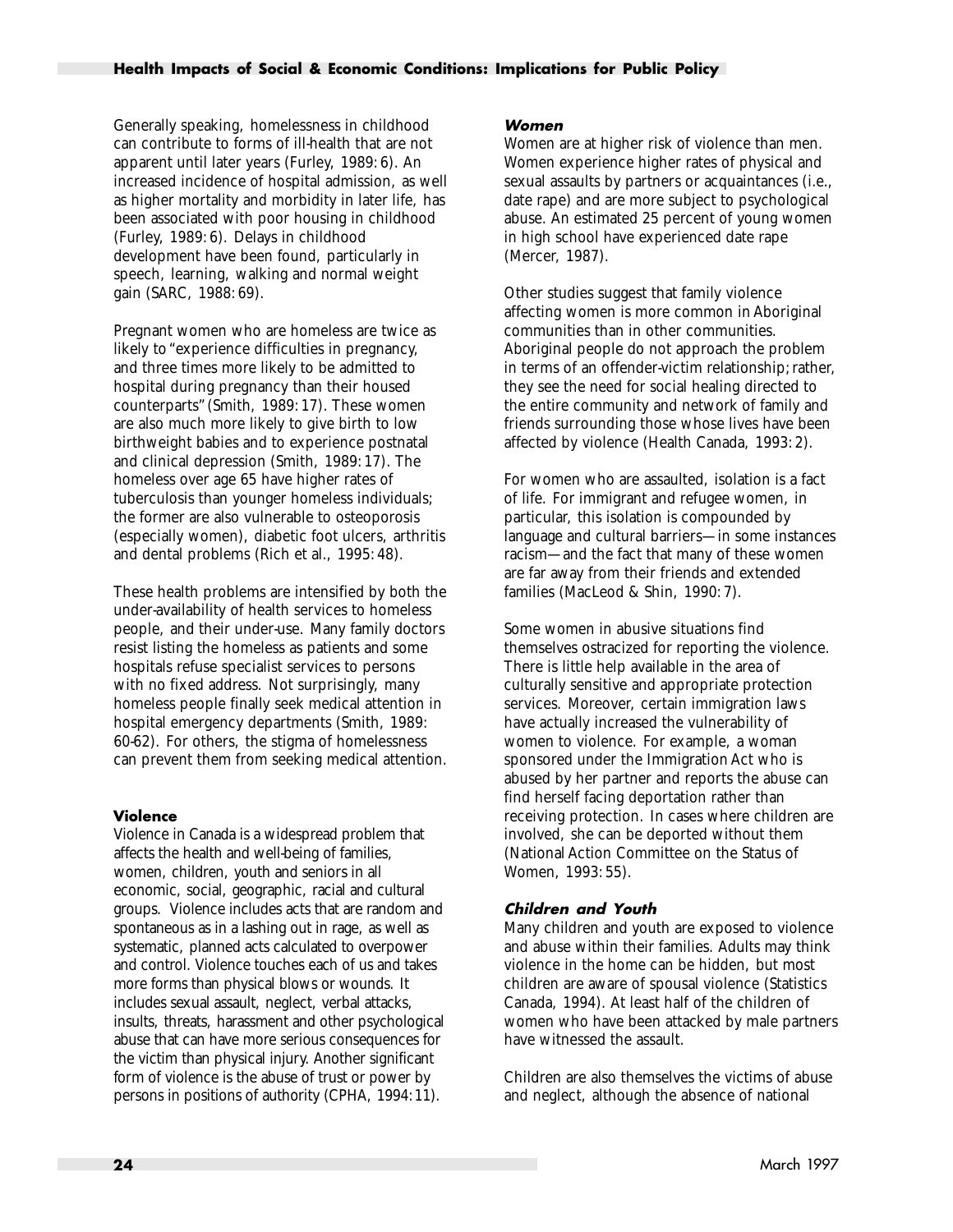<span id="page-32-0"></span>statistics makes it difficult to develop a national picture of the problem. What is known is that the majority of all violent crimes (43 percent) against children are sexual in nature and that sexual assaults are more often perpetrated on young girls than boys (Statistics Canada, 1995: 1).

There is a general public perception, encouraged by media reports, that violent youth crime is increasing dramatically and has reached crisis proportions. Yet most youth crime is propertyrelated and is not violent (Department of Justice, 1996).

Literature in this field has identified child poverty, school failure and other blocked opportunities for youth as major risk factors for young males becoming persistent offenders (MacLeod, 1993: 1). Criminologists generally accept that potential for persistent offending increases as more families live below the poverty line; more children experience school problems and drop out, and more families fail to provide consistent care for children. The relationship between poverty and crime, however, is complex and unpredictable. The vast majority of poor people do not become criminals, and not all criminals come from impoverished backgrounds. Poverty nonetheless tends to exacerbate many of the other risk factors associated with delinquency (Department of Justice, 1996).

#### **Seniors**

Older Canadians are not immune from violence. But as the problem of elder abuse has only recently come to public attention, there are few statistics on its prevalence. Even available figures are likely to be understated as victims of abuse are reluctant to seek help (National Clearinghouse on Family Violence, 1993: 1). However, one study estimates that approximately 98,000—or four percent of seniors 65 years of age or over—suffer some form of elder abuse (Podnieks et al., 1989: 54).

The physical abuse of seniors includes assaults, rough handling or sexual abuse and the withholding of physical necessities such as food, personal care, hygienic care or medical care. Verbal assaults, social isolation, lack of attention or denying seniors a chance to be involved in decision-making are all forms of psychological abuse. Many seniors may be vulnerable because

of frailty, poor health, or financial or emotional dependency on their abusers.

#### **HEALTH IMPACTS Violence**

All forms of violence have damaging short- and long-term effects on mental, physical and spiritual well-being. Victims of violence may experience extreme guilt and self-blame, actingout, delinquent behaviour, self-abusive behaviour and suicidal tendencies. Over the longer term, victims may exhibit poor self-esteem, depression, difficulty in interpersonal relationships, feelings of isolation and stigma, and a tendency toward revictimization (National Clearinghouse on Family Violence, 1990: 2; 1993: 2-3).

The effects of violence often depend on the life situation of the victim. Family violence frequently begins or escalates during pregnancy or the postpartum period. Two well-documented adverse outcomes are low birthweight and spontaneous abortion (Modeland et al., 1995: 4-9). Childhood trauma and sexual violence can manifest themselves through substance abuse and selfabusive behaviour or eating disorders such as bulimia and anorexia. Victims of rape and child abuse are more likely to become dependent on drugs and alcohol and are more likely to attempt suicide (Canadian Panel on Violence Against Women, 1993: 36-37).

Research on spousal abuse suggests that witnessing violence against one's mother increases the likelihood that a female child will, as an adult, be involved in an abusive relationship herself, and that a male child will, as an adult, be violent towards his spouse (Department of Justice, 1996). Child witnesses to violence often suffer from low self-esteem and a lack of selfconfidence, feel fearful and vulnerable, and may have feelings of guilt and responsibility for their mother's suffering (Jaffe, Wolfe & Wilson, 1990; Hughes, 1986). Child witnesses may also come to believe that violence is an acceptable way for men to relate to women and to resolve conflict (National Clearinghouse on Family Violence, 1992: 1; Ristock, 1995). Serious behaviour problems are 17 times higher for boys and 10 times higher for girls who have witnessed battering (Wolfe et al., 1995).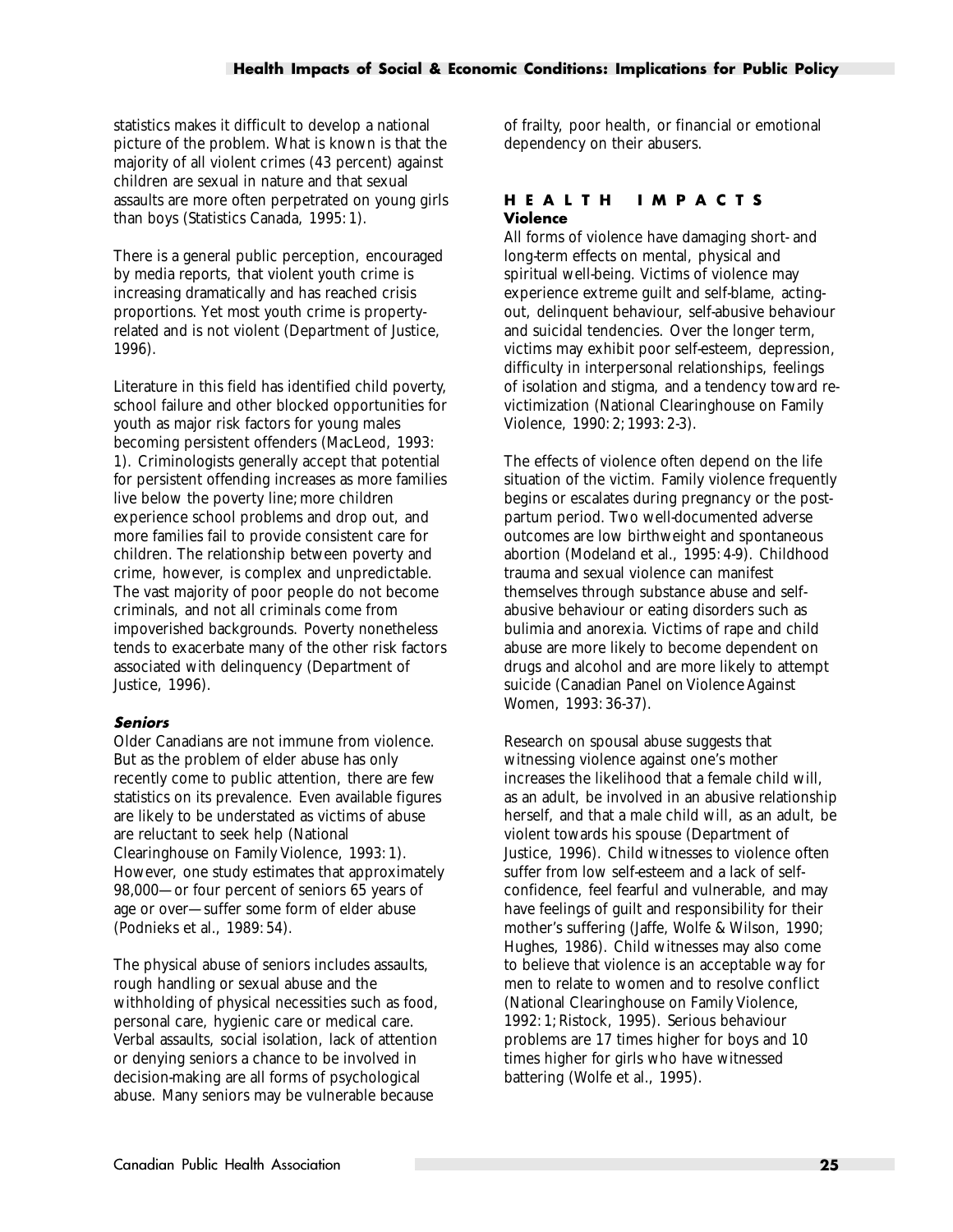<span id="page-33-0"></span>It is often extremely difficult for people to recover from the effects of violence. A recent Canadian Mental Health Association study identified important attitudinal and structural barriers to healing (Ristock, 1996):

- $\triangleright$  willful ignorance surrounding abuse: "don't ask, don't tell;"
- $\blacktriangleright$  feelings of shame, guilt and despair;
- $\blacktriangleright$  stigma and blame associated with being a victim;
- $\triangleright$  myths that violence is a function of the victim's social group;
- $\blacktriangleright$  support services which deter victims from seeking help;
- $\rightarrow$  physically inaccessible buildings and linguistic and cultural barriers;
- $\blacktriangleright$  inconsistency in dealing with issues of violence.

The negative impact of violence affects not only the individual but the community and society. Both levels of damage must be addressed in order to create true healing.

#### **Systemic Discrimination**

Systemic discrimination is more prevalent in Canada than many would believe. It can affect a wide range of minority groups and have a serious impact upon social conditions associated with health status. This section focuses on minorities that have traditionally experienced systemic discrimination.

#### **Sexual Orientation: Lesbians, Gays and Bisexuals**

For many lesbians, gays and bisexuals, systemic discrimination based on sexual orientation can be a major barrier to a healthenhancing, supportive environment. Popular television shows, magazines and movies have recently demonstrated 'acceptance' of sexual minority lifestyles in portrayals of the lives of lesbians, gays and bisexuals, but this apparent change belies a much deeper level of discrimination and homophobia that runs throughout Canadian society—in the home, schools, the workplace, the legal system and the health care system. To be openly gay, lesbian or bisexual in Canada still means running the risk of losing one's job or custody of one's children, experiencing open or implied hatred, or in some instances, physical violence.

Homosexuality is still seen as deviant, despite the vast majority of scientific opinion that same-sex orientation is not a choice, nor is it something that can be changed (Simpson, 1994: 11). Public support for lesbian, gay and bisexual rights is mixed; in 1995, Canadian support for equal rights was 67 percent, down from 80 percent in 1990 (Holland, 1996: 3).

Schools often ignore issues of sexual orientation, implicitly supporting negative stereotypes (Holland, 1996: 10). "For those children who reveal their same-sex attraction, school often means a place for verbal and physical abuse from teachers and fellow students, and other homophobic practices that undermine their ability to learn and frequently cause them to drop out of school altogether" (Uribe & Harbeck, 1992: 14).

Despite some positive indications of change, the currents of systemic discrimination identified by the Parliamentary Committee on Equality Rights more than 10 years ago continue to run deep. Important social and legal challenges that remain include: barring the right to fire someone because s/he is lesbian, gay or bisexual, and expanding the definition of spouse as partners of the opposite sex, thus granting gays and lesbians access to spousal, tax and other benefits. Progress has been made, but Canada still has a long way to go before gays, lesbians and bisexuals can take their place openly in society without fear of discrimination.

#### **HEALTH IMPACTS Sexual Orientation**

For many gays, lesbians and bisexuals, homophobia is a barrier to high quality and appropriate health care. Respondents to a Project Affirmation survey provided stories of being sexually assaulted, misdiagnosed and subjected to verbal abuse that they attributed to their sexual orientation. Project Affirmation notes:"Lesbian, gay and bisexual [health care] consumers face an important choice in deciding whether or not to tell their doctors of their sexual orientation. They may choose to come out, hoping to receive more comprehensive and appropriate services in issues connected with their sexuality, their partners, or other circumstances in their lives. However, if they come out and the reaction is negative, consumers may fear that this will negatively affect their treatment" (Project Affirmation, 1996: 24-31).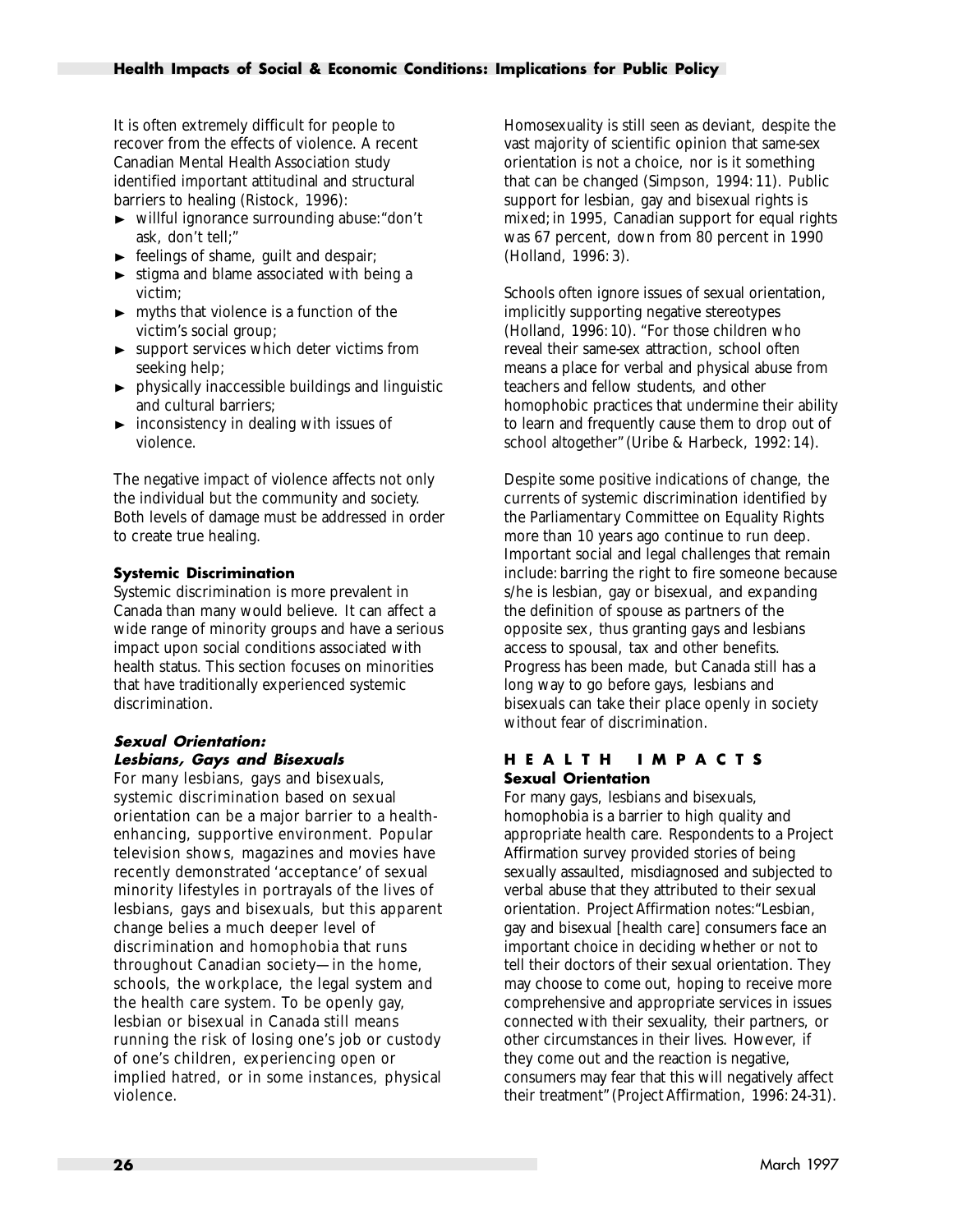<span id="page-34-0"></span>The following examples illustrate some specific health barriers, concerns and conditions experienced by gays, lesbians and bisexuals.

- $\blacktriangleright$  Homophobia and heterosexism effectively isolate many gay and lesbian youth from familial and cultural support (Magnuson, 1992: 14). As a result, suicides among lesbian, gay and bisexual youth are more frequent than among the general population.
- $\triangleright$  While hate crime statistics do not provide an accurate picture of the violence and abuse experienced by gays, lesbians and bisexuals, the figures do indicate the seriousness of these crimes. Violent crimes against gays and lesbians involve a greater degree of injury than the average assault (Roberts, 1996).
- $\blacktriangleright$  Internalized homophobia, or self-hatred, can be one of the reasons for not practising safer sex all of the time, exposing gays, lesbians and bisexuals to more sexually transmitted diseases (Canadian AIDS Society, 1995: 1).
- $\blacktriangleright$  Lesbians, gays and bisexuals have been denied involvement by hospital personnel in significant decisions regarding their partners.
- $\blacktriangleright$  A survey of 33 Canadian fertility clinics showed that 19 refused to provide services to lesbians (Holland, 1996: 4).

#### **Diverse Multicultural Society**

Prior to World War II, most immigrants to Canada came from Europe. In the last few decades, most newcomers have arrived from non-European countries, adding to the nation's cultural and ethnic diversity. Today, a large proportion of immigrants belong to visible minority groups.

This shift in immigration is expected to continue and will dramatically alter the demographic make-up of the country. By the year 2007, the percentage of visible minorities is predicted to increase to 17.7 percent of the Canadian population. At the turn of the century, approximately one-half of the Toronto and two-fifths of the Vancouver population will be made up of visible minorities. Montreal, Edmonton, Calgary, Winnipeg and Windsor can expect one-fifth to one-quarter of their

populations to be visible minorities (Samuel, June 1992: 4-5).

Certain negative social and economic conditions have a disproportionate impact on visible minorities. For example, unemployment and underemployment are generally higher among visible minority communities. Many immigrants and refugees who have foreign educational, professional and trade credentials find their qualifications are not recognized in Canada (House of Commons, 1995: 25).

Language can present a barrier to full participation in society. The lack of facility in one official language or the lack of social supports in languages other than English and French can cause social isolation, create difficulties integrating into Canadian society, result in a lack of privacy as information is communicated through an interpreter, and prevent the communication of important information. The inability to function in either English or French can also be an obstacle to receiving needed medical care and services.

#### **HEALTH IMPACTS Diverse Multicultural Society**

Different cultural health beliefs and practices may be barriers to visible minorities, immigrants and refugees using Canadian health services. Some cultures view health issues differently, e.g., mental health problems, physical disability, female genital mutilation, birth control, abortion, sexual assault, and physical and mental abuse. Many cultures believe and practise less intrusive health care, such as the use of traditional medicines and herbal remedies, massage and acupuncture. There may be a different appreciation of privacy and modesty for cultural and religious minorities (Ministry of Health, Ontario, 1993: 4). In the case of breast and pelvic examinations, for instance, some immigrant women may not wish to present for examinations, especially to a male doctor.

Visible minority women who are poor may feel trapped in abusive relationships as there are still few programs and services that are accessible and appropriate to them. Immigrant and refugee women, and seniors who depend on their husband or family's immigration status to be in Canada, must rely on their cultural community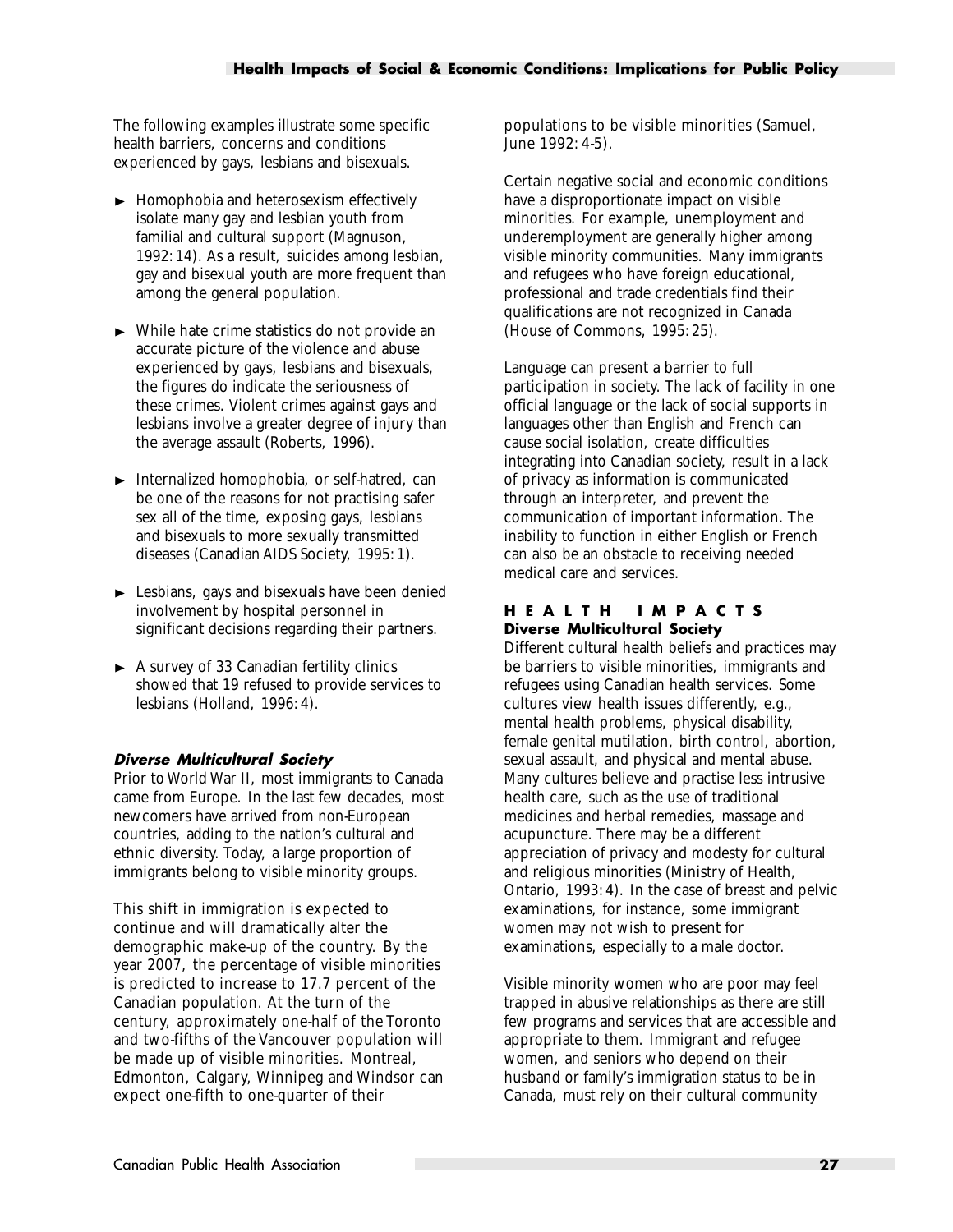<span id="page-35-0"></span>for most, if not all, of the social support. They can find it extremely difficult to leave abusive relationships.

There is a long history of racism and discriminatory attitudes towards Aboriginal peoples and other visible minorities in Canada. According to the 1988 Canadian Task Force on Mental Health Issues Affecting Immigrants and Refugees, "the basis for much of the mental health problem in Canada is a moderate, systemic racism throughout our society. To be sure, it is not as blatant or as extreme as in the past. Even so, the racism that lingers is still powerful enough to place visible minority people under the pressure of always being on watch for the hard edge of prejudice and discrimination."

#### **Policy Implications: Supportive Social and Physical Environments**

The human rights domain encompasses policies that have a major influence on supportive social and physical environments. People have the right to live and work in communities where they feel accepted, safe and secure. Without this support, many groups will have difficulty achieving their full health potential.

Communities are a major component of the human rights policy domain. They can provide safe environments, support the rights of citizens, and enable their members to share information to increase their sense of awareness and acceptance. To achieve this level of security, it is essential to develop supportive communities. Income tax provisions to support voluntary organizations within communities should also be examined.

Other policy areas include services for the homeless to provide safe shelter. Causes of homelessness, including unemployment and the lack of affordable housing, should also be examined, and policy makers need to consider ways to ensure that individuals and families can have their essential needs for shelter, privacy and security met. Those in crisis, for example, women fleeing abusive spouses, need emergency shelter. Poor Canadians require high quality, affordable housing. Decision makers should take steps to help those who are experiencing family violence by ensuring the presence of support measures such as transitional housing.

Community agencies and organizations need to examine their biases and how these affect the services they provide. Some organizations are starting to address discrimination on the basis of sexual orientation. Health care professionals are recognizing the particular needs of gays, lesbians and bisexuals, workplaces are offering same-sex benefit plans, and in some jurisdictions, the number of police hate-crime units available to investigate reports of violence and harassment against sexual minorities is being increased. In some provinces, landmark legal decisions are being made regarding the rights of lesbians and gays to receive bereavement leave and adopt children.

Within the school system, there is a growing awareness of the problem of discrimination and its links with violence. Increasingly, educators are identifying issues such as racism, homophobia and sexism as key elements leading to violence, and are working with students to encourage more tolerant attitudes. Culturally sensitive services and access to these services are important. A related issue is the need for services to help immigrants now settling in Canada. Policies governing access to French and English training for immigrants should be improved along with hiring practices for immigrants by industry and the professions.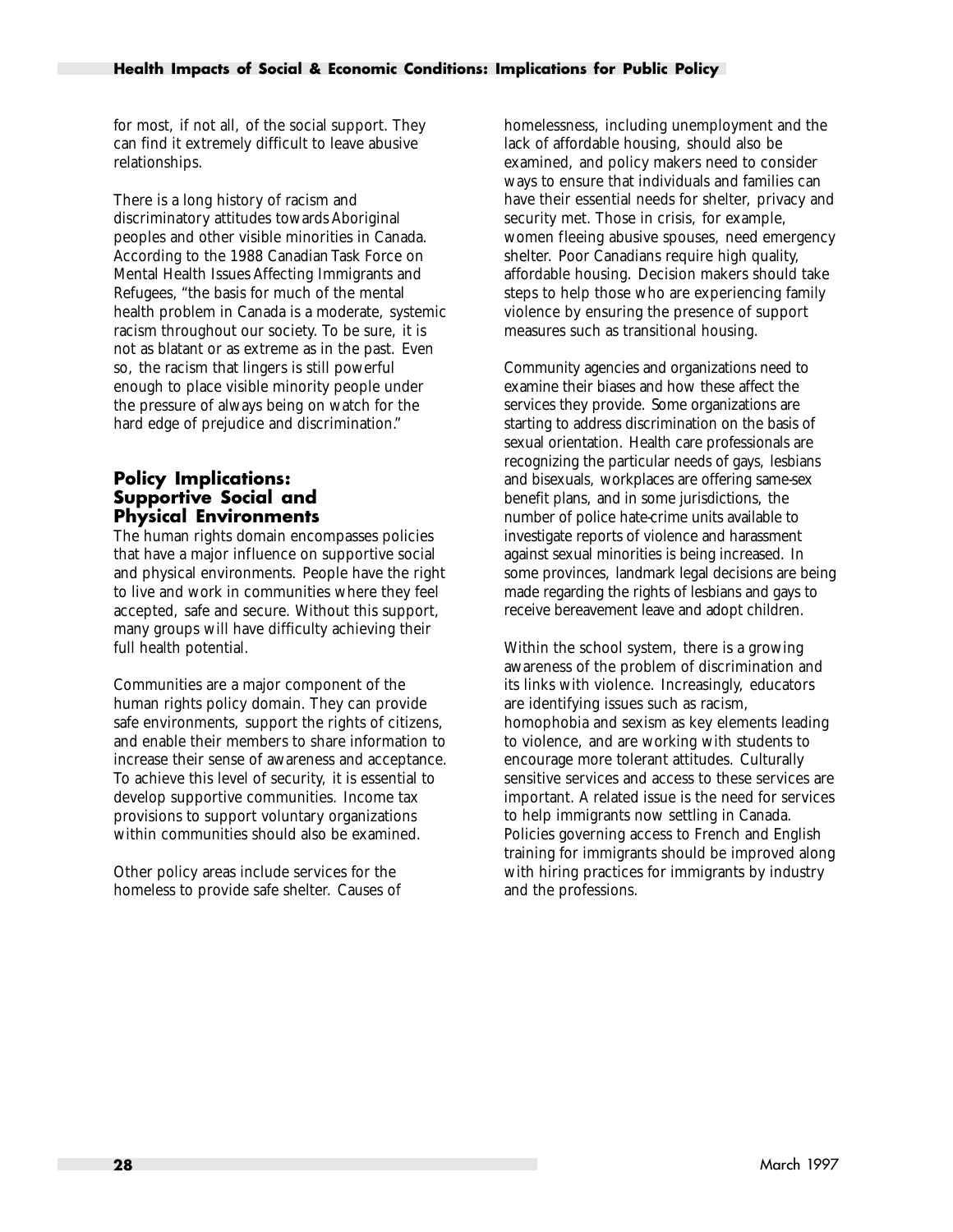# <span id="page-36-0"></span>**Section 4.0 Looking to the Future**

Economic and social conditions clearly have a powerful and pervasive impact on health. Our understanding of this relationship is incomplete as yet, and likely will remain so for some time, but knowledge has advanced sufficiently to begin to shape the policy development process.

One of the clearest directions to emerge from the data concerns income distribution. The evidence shows conclusively that reducing relative poverty and narrowing income distribution are likely to have a much greater effect on improving wellbeing than increasing aggregate wealth. A strong, healthy economy is required to generate the wealth required for effective redistribution policies. But this redistribution is crucial; we now know that in modern, wealthy societies, wellbeing is associated more with relative income than growth in overall, average wealth.

The evidence also speaks persuasively to the powerful influence of the social environment on health. Modern, industrialized societies appear to have passed a watershed in reducing health inequities. Social factors associated with supportive environments are equally as important as material conditions in determining health. In developed countries, the quality of the social fabric has become of predominant importance in determining health status and the quality of life. In effect, good health is ultimately a reflection of societal values.

A major challenge for the public health community will be to broaden the parameters of the health policy debate to include economic and social issues. As pressure builds for more cost/benefit assessments of currently funded health care activities, a broader range of potentially health-enhancing public policies must be included in the analysis. Mechanisms must be put in place to evaluate the health impacts of public policy, particularly in the face of reduced fiscal resources. Public health must assume a leadership role in advocating for social change.

The knowledge base for development and implementation of social and economic policies that could have a positive impact on reducing health inequities is in place. The next step will be to develop innovative policy tools that can translate this knowledge into action.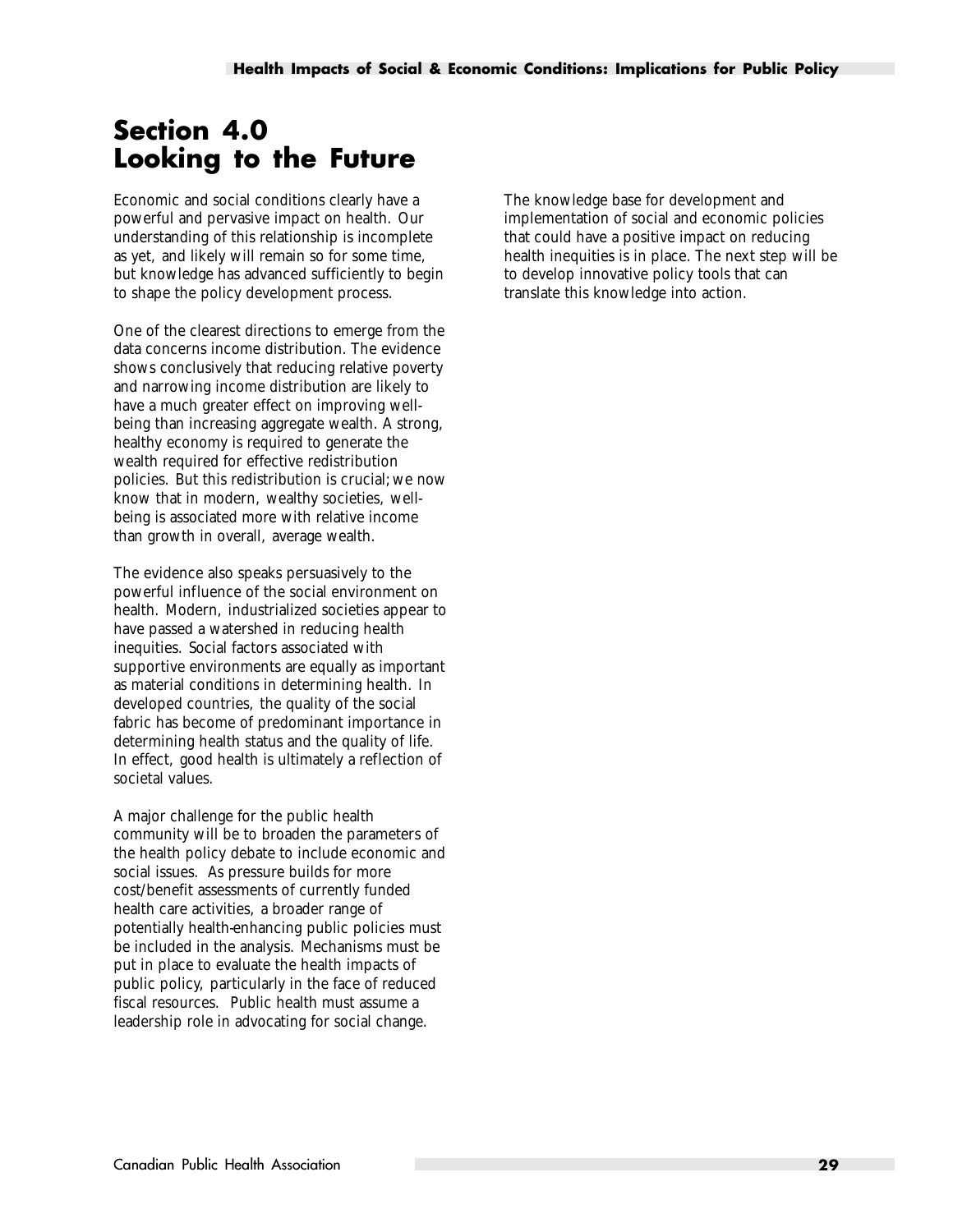# <span id="page-37-0"></span>**Appendix A**

#### **CPHA Working Group Members**

Sherri Torjman Chairperson, CPHA Working Group, Health Impacts of Social and Economic Conditions: Implications for Public Policy Vice President, Caledon Institute of Social Policy Ottawa, Ontario

Doug Angus Professor, Faculty of Administration University of Ottawa Ottawa, Ontario

Claudette Boyd EAP Coordinator Newfoundland and Labrador Teachers'Association St. John's, Newfoundland

Susan Carter Associate Director Canadian Council on Social Development Ottawa, Ontario

Rick Edwards Consultant Toronto, Ontario

Joan Feather Honorary Secretary, CPHA Board of Directors Coordinator, Prairie Regional Health Promotion Resource Centre Royal University Hospital Saskatoon, Saskatchewan

Pat Kerans Adjunct Professor, School of Social Work Dalhousie University Halifax, Nova Scotia

Fernand Turcotte Associate Editor, *Canadian Journal of Public Health* Professor, Department of Social and Preventive Medicine University of Laval Ste-Foy, Quebec

Reg Warren Visiting Scholar, Centre for Health Promotion University of Toronto Toronto, Ontario

#### **External Reviewers** Brian Bell

Consultant Ottawa, Ontario

Havi Echenberg Consultant in Social and Fiscal Policy Ottawa, Ontario

Clyde Hertzman Professor, Department of Health Care and Epidemiology University of British Columbia Vancouver, British Columbia

Judith Martin Director, Community Development Saskatchewan Social Services Saskatoon, Saskatchewan

John Millar Provincial Health Officer Province of British Columbia Victoria, British Columbia

Fran Perkins Corporate Director Toronto Healthy Cities Office Toronto, Ontario

#### **Contributors**

Caroll Holland Ottawa, Ontario

Dianne Kinnon Ottawa, Ontario

Elizabeth Kwan Ottawa, Ontario

Tina Smith Ottawa, Ontario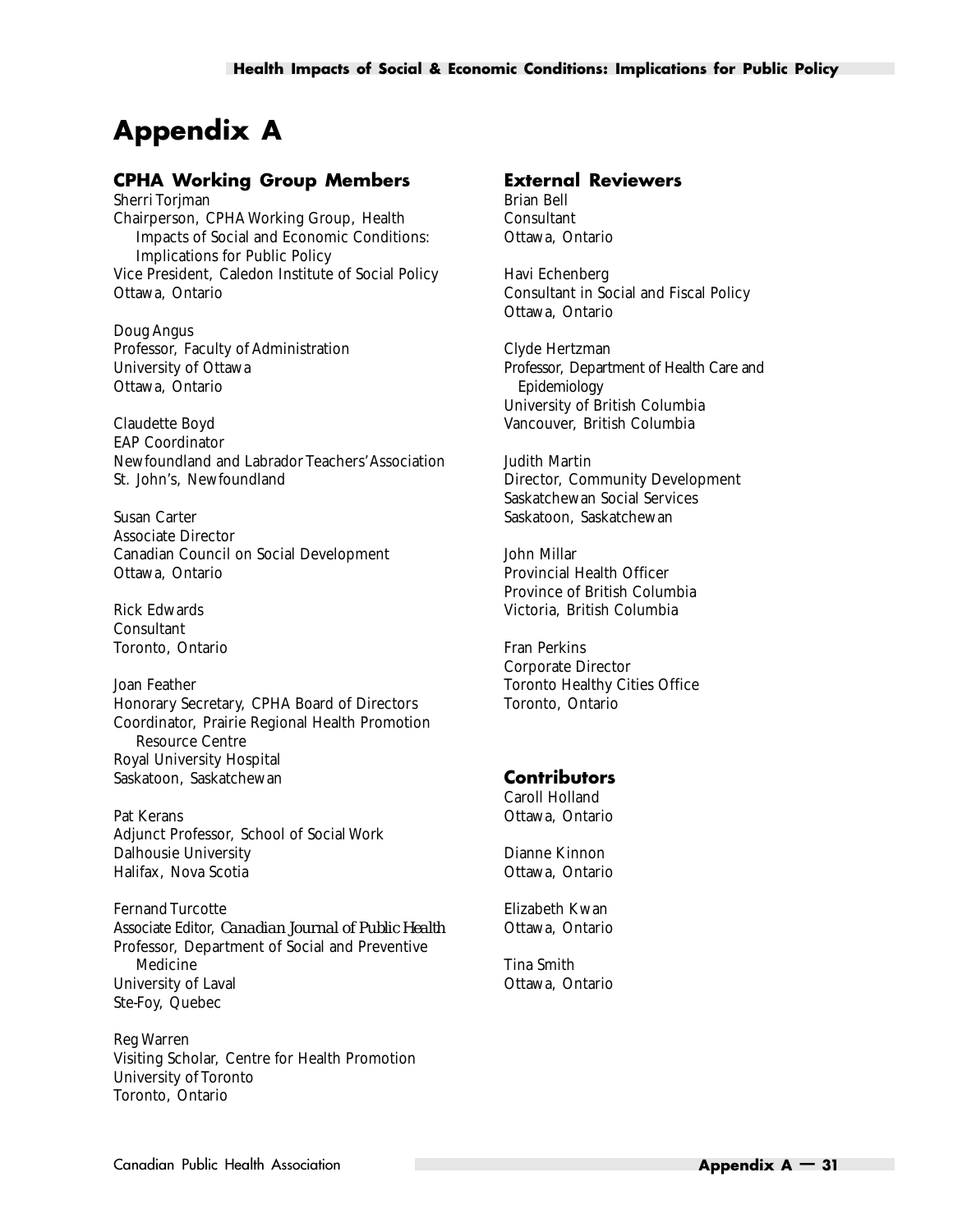# <span id="page-38-0"></span>**Appendix B Bibliography**

Alberta Health. *Strengthening the Circle:What Aboriginal Albertans Say About their Health.* Edmonton: 1994.

Angus D, and Turbayne E. *Path to the Future:A Synopsis of Health and Health Care Issues.* Ottawa: National Nursing Competency Project, 1995.

Battle K. *Government Fights Growing Gap Between Rich and Poor*. Caledon Commentary. Ottawa: Caledon Institute of Social Policy, February 1995.

Battle K and Torjman S. *Lest We Forget:Why Canada Needs Strong Social Programs* Ottawa: Caledon Institute of Social Policy, November 1995.

Begin P. *Homelessness in Canada*. Ottawa: Library of Parliament, Research Branch, 1994.

Betcherman, G. A Job is the Best Social Policy. In: Banting K and Battle K (Eds.), *A New Social Vision for Canada? Perspectives on the Federal Discussion Paper on Social Security Reform.*Ottawa: Caledon Institute of Social Policy , 1994; 37-46.

Boyd M and Norris D. Leaving the Nest?–The Impact of Family Structure. *Canadian Social Trends*. No. 38. Ottawa: Statistics Canada, Autumn 1995.

Brannigan A and Caputo T. *Studying Runaways and Street Youth in Canada: Conceptual and Research Design Issues*. Ottawa: Solicitor General of Canada, 1993.

British Columbia Ministry of Health and Ministry Responsible for Seniors. *Report on the Health of British Columbians: Provincial Health Officer's Annual Report, 1994*. Victoria, 1994.

Canadian AIDS Society. Homophobia (pamphlet). Ottawa, 1995.

Canadian Council on Social Development. *Roundtables on the Canadian Health and Social Transfer: Final Report.* Ottawa: Canadian Council on Social Development, January 1996.

Canadian Institute of Child Health. The Health of Canada's Children:A CICH Profile. 2nd Ed. Ottawa, 1994.

Canadian Labour Force Development Board. *Social Security Reform: Implications for Training and Labour Force Adjustment*. Submission to the Standing Committee on Human Resources Development. Ottawa, December 1994.

Canadian Mental Health Association. *Focus: Homelessness, Housing and Mental Health Problems*. Toronto: CMHA, January 1992.

Canadian Mental Health Association. *Women and Mental Health*. CMHA Social Action Series. Toronto, 1989.

Canadian Panel on Violence Against Women. *Changing the Landscape: Ending Violence, Achieving Equality*. Ottawa: Minister of Supply and Services Canada, 1993

Canadian Public Health Association, Health and Welfare Canada, and the World Health Organization. *Ottawa Charter for Health Promotion*. International Conference on Health Promotion. Ottawa, 1986.

Canadian Public Health Association, *Human & Ecosystem Health: Canadian Perspectives, Canadian Action*, Ottawa: CPHA, 1992. Canadian Public Health Association, *Reducing*

*Inequities in Health* Position Paper. CPHA, 1993.

Canadian Public Health Association. *Violence in Society:A Public Health Perspective*. Ottawa: CPHA, November 1994.

Canadian Public Health Association. *The Canada Health and Social Transfer and Health Equity in Canada.* Ottawa: CPHA, February 1996.

Canadian Public Health Association, *The Health Impacts of Unemployment,* Discussion Paper*,* CPHA, July 1996.

Cohen S. and Syme S.L. (eds.) *Social Support and Health*. Toronto:Academic Press, 1985.

Corin E. The Social and Cultural Matrix of Health and Disease. In: Evans, Barer and Marmor (Eds.), *Why are Some People Healthy and Others Not?:The Determinants of Health of Populations.* New York:Aldine de Gruyter, 1994; 93-132

Cynader M.S. Mechanisms of Brain Development and their Role in Health and Well-Being. *Dædalus*, Journal of the American Academy of Arts and Sciences, Health and Wealth, Fall 1994; 155-166

D'Arcy C. Unemployment and Health: Data and Implications. *Canadian Journal of Public Health* 1986;Vol. 77 Supplement 1; 124-131.

Dennis DL, Levine IS and Osher FC . "The Physical and Mental Health Status of Homeless Adults." *Housing Policy Debate*. 2.3 (1991): 815-835.

Department of Justice, *Safer Communities:A Parliamentarian's Crime Prevention Guide.* Department of Justice, Ottawa: March, 1996.

Donner, A. Redistribution of Working Hours:An Approach to Dealing with Continuously High Unemployment in Canada. In: Drache D and Ranachan A (Eds.), *Warm Heart, Cold Country: Fiscal and Social Policy Reform in Canada.* Ottawa: Caledon Institute of Social Policy, 1995; 135-149.

Drew, LL. Health of Canada's Aboriginal People. *Canadian Journal of Public Health* 1992; 83(2): 163-4.

Dumas, C. *The Labour Market:Year-End Review. Perspectives on Labour and Income*. Ottawa: Statistics Canada, Spring 1996; 2-8 Cat. No. 75-001E.

Evans R and Stoddart G. Producing Health, Consuming Health Care. In: Evans, Barer and Marmor (Eds.), *Why are Some People Healthy and Others Not?: The Determinants of Health of Populations.* New York:Aldine de Gruyter, 1994; 27-66.

Evans R. *Health Hierarchy and Hominids: Biological Correlates of the Socio-Economic Gradient in Health*. Toronto: Canadian Institute for Advanced Research, September 1994.

Evans RG, Hodge M and Pless IB. If Not Genetics, Then What? Biological Pathways and Population Health. In: Evans, Barer and Marmor (Eds.), *Why are Some People Healthy and Others Not?:The*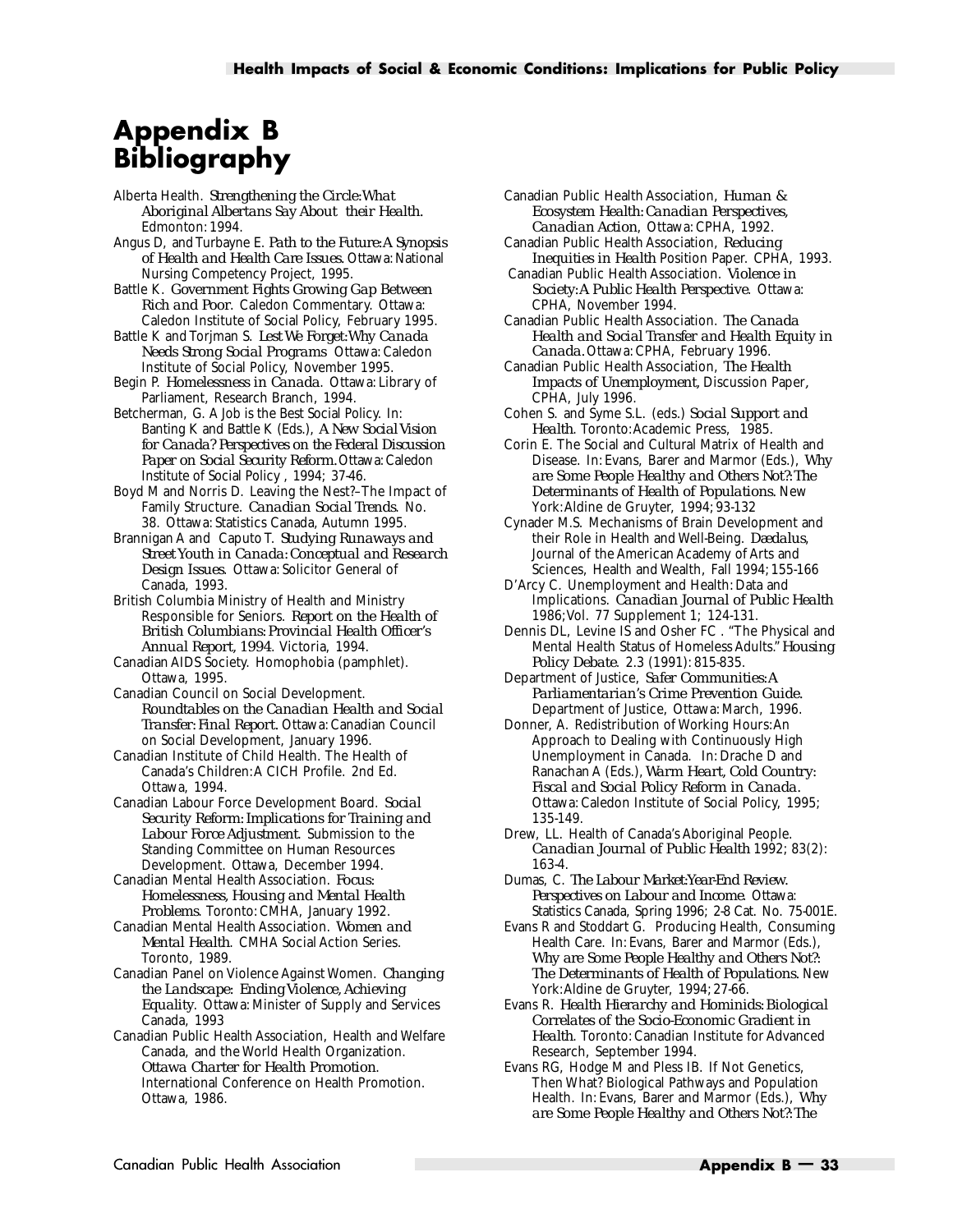*Determinants of Health of Populations.* New York:Aldine de Gruyter, 1994; 161-188.

- Federal, Provincial and Territorial Advisory Committee on Population Health. *Strategies for Population Health: Investing in the Health of Canadians.* Prepared for the Meeting of Ministers of Health, Halifax, N.S. September 14, 1994.
- Frank J and Mustard JF. The Determinants of Health from a Historic Perspective, *Dædalus*, Journal of the American Academy of Arts and Sciences, Health and Wealth, Fall 1994: 1-19.
- Furley A. *A Bad Start in Life—Children, Health and Housing*. Ed. S. Cookson. London: Shelter: National Campaign for the Homeless, 1989.
- Geran, L. Occupational Stress. *Canadian Social Trends.* Ottawa: Statistics Canada, Autumn 1992; 14-17.
- Health and Welfare Canada. *Achieving Health For All:A Framework for Health Promotion,* 1986.
- Health Canada. *A Resource Guide on Family Violence Issues for Aboriginal Communities*. Health Canada, 1993.
- Health Canada. *Canadians and Heart Health: Reducing the Risks*. Ottawa, 1995.
- Health Canada. *Suicide in Canada: Update of the Report of the Task Force on Suicide in Canada.* Ottawa: Health Canada, Mental Health Division, Health Services Directorate, Health Programs and Services Branch, 1994.
- Health Canada. *Suicide Prevention Workshop.* Discussion notes, Brighter Futures initiative. Ottawa: Health Canada, Medical Services Branch, 1995.
- Health Canada. *The Truth Heals: Notes from a National Consultation with Youth and Services Providers on Aboriginal Solvent Abuse*. Ottawa: Addiction and Community Funded Programs, Health Canada, 1995.
- Hertzman C, Frank J, and Evans RG. Heterogeneities in Health Status and the Determinants of Population Health. In: Evans, Barer and Marmor (Eds.), *Why are Some People Healthy and Others Not?:The Determinants of Health of Populations.* New York:Aldine de Gruyter, 1994; 67-92.
- Hertzman C. The Lifelong Impact of Childhood Experiences:A Population Health Perspective. *Dædalus*, Journal of the American Academy of Arts and Sciences, Health and Wealth, Fall 1994; 167-180.
- Holland, C. Personal Correspondence, March, 1996. House of Commons. *Economic Impact of Recent Immigration*. First Report of the Sub-Committee on Diminishing Returns. Eighth Report of the Standing Committee on Citizenship and Immigration. Ottawa, 1995.
- House of Commons. *Towards Holistic Wellness: the Aboriginal Peoples*. Report of the Standing Committee on Health. Ottawa: July 1995. Issue No. 31
- Hughes H. Research with Children in Shelters: Implications for Clinical Services. *Children Today* March-April, 1986; 21-25.
- Human Resources Development Canada. *Improving Social Security in Canada.Persons with Disabilities:A Supplementary Paper*. Ottawa, 1994.
- Human Resources Development Canada. *Report of the Advisory Group on Working Time and the Distribution of Work*. December, 1994.
- Human Resources Development Canada. Advisory *Group on Working Time and the Distribution of Work*: *Background Facts* March, 1994.
- Hylton JH. *The Determinants of Health:The Implications of a Population Health Perspective for Aboriginal Health and Healing Policy*. Ottawa: Canadian Medical Association, 1994.
- Jaffe P, Wolfe DA, Wilson SK. *Children of Battered Women*. Newbury Park: Sage Publications, 1990.
- Jensen PM. A History of Women Smoking. *Canadian Women Studies:Women and Health*. Summer 1994; 14(3): 29-33.
- Jin RL, Shah CP, and Svoboda TJ. The Impact of Unemployment on Health:A Review of the Evidence*. Canadian Medical Association Journal*. Ottawa: CMA, Sept 1, 1995.
- Keating DP and Mustard JF. Social Economic Factors and Human Developments in *Family Security in Insecure Times.*National Forum on Family Security, 1993.
- Kinnon D. *Health is the Whole Person:A Background Paper on Health and the Metis People.* Prepared for the Royal Commission on Aboriginal Peoples. Ottawa, October 1994.
- Kirsh, S. Unemployment: Its Impact on Body and Soul. Toronto: Canadian Mental Health Association, 1992.
- Krahn H. Non-Standard Work on the Rise. *Perspectives*. Ottawa: Statistics Canada, Winter 1995; 35-42.
- Lalonde M. *A New Perspective on the Health of Canadians:A Working Document.* Health and Welfare Canada. Ottawa: 1974
- Lerner M. *Surplus Powerlessness*, Oakland:The Institute for Labour and Mental Health, 1986.
- MacLeod L and Shin M. *Isolated, Afraid and Forgotten: The Service Delivery Needs and Realities of Immigrant and Refugee Women who are battered.* Health and Welfare Canada, 1990.
- MacLeod L. *Violence as "Virtual Reality" Societal Suicide:A "Think Piece" on the Culture of Violence*. Montreal: National Film Board of Canada, unpublished paper, 1993.
- Marmor TR, Barer ML and Evans RG. What Can Be Done to Improve a Democratic Nation's Health Status? In: Evans, Barer and Marmot (Eds.), *Why are Some People Healthy and Others Not?:The Determinants of Health of Populations.* New York:Aldine de Gruyter, 1994: 217-230.
- Marmot M. Social Differential in Health Within and Between Populations. *Dædalus*, Journal of the American Academy of Arts and Sciences, Health and Wealth, Fall 1994; 197-213.
- Marmot TR and Mustard JF. Coronary Heart Disease from a Population Perspectives. In: Evans, Barer and Marmot (Eds.), *Why are Some People Healthy and Others Not?:The Determinants of Health of Populations.* New York:Aldine de Gruyter, 1994: 189-216.
- Mercer SL. *Not a Pretty Picture:An Exploratory Study of Violence Against Women in High School Dating Relationships*. Toronto: Education Wife Assault, 1987.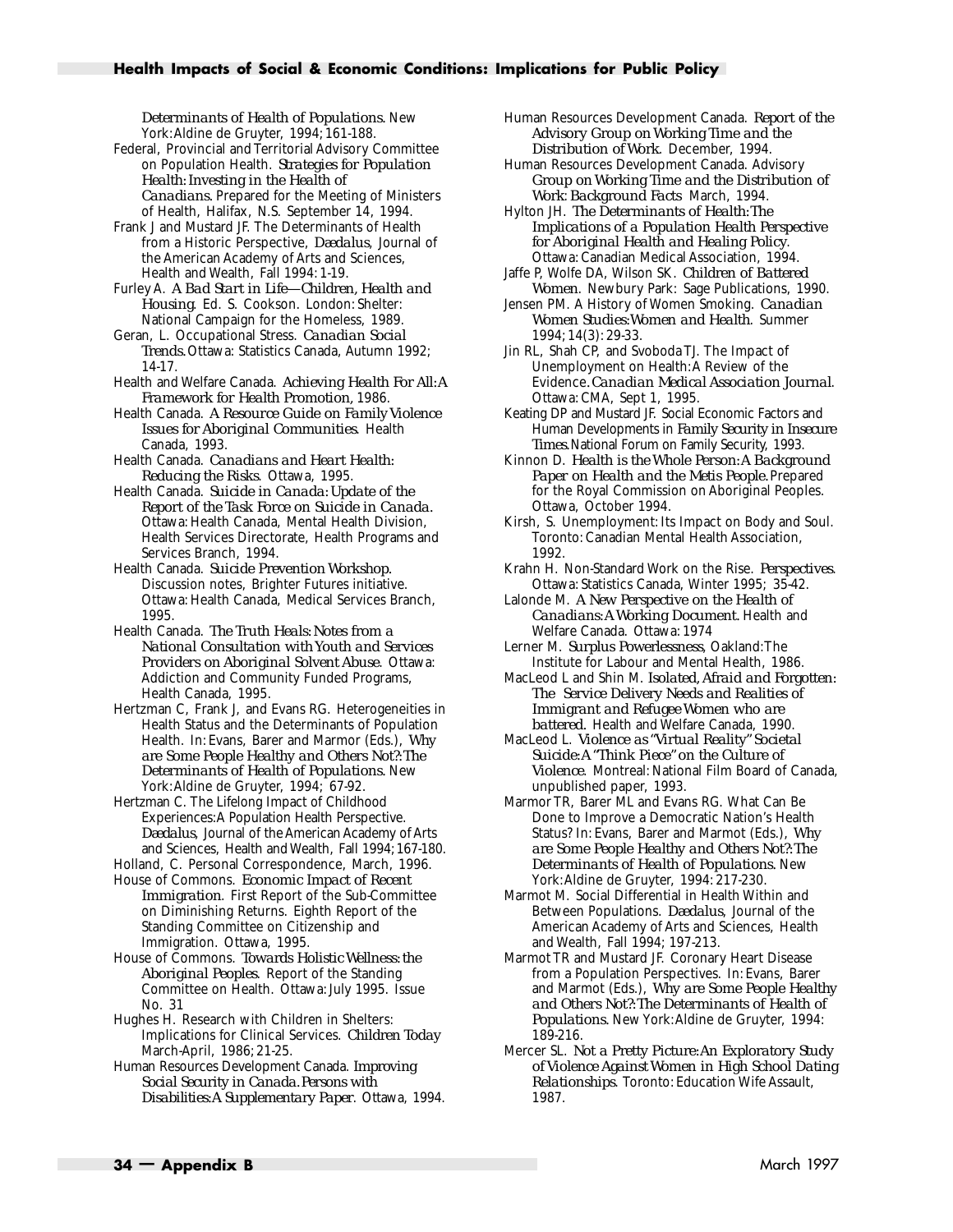#### **Health Impacts of Social & Economic Conditions: Implications for Public Policy**

Michielutte R, Bahnson J, Dignan MB, Schroeder EM. The Use of Illustrations and Narrative Text Style to Improve Readability of a Health Education Brochure. *J. Cancer Education* 1992; 7(3): 251-60.

Milio N. *Promoting Health Through Public Policy*.

Ottawa: Canadian Public Health Association, 1986. Ministry of Health and Social Services. *The Policy of Health and Well-Being*. Quebec Ministry of Health and Social Services. 1992.

Mitchell C and Sear F. *Discovering Directions for Women's Health in Ottawa Carleton: A Literature Review*. Ottawa:Women's Health Coalition, May 1995.

Modeland A, Bolaria R and McKenna A. Domestic Violence During Pregnancy. *Saskatchewan Medical Journal* 1995;6: 4-9

Montreal Diet Dispensary. *Nutrition and Prevention of Low Birthweight*. A paper prepared for the Federal Prenatal Nutrition Program, CAPC Prenatal Workshop, October 12, 1994.

National Action Committee on the Status of Women. *Review of the Situation of Women in Canada, 1993*. Toronto, July 1993.

National Advisory Council on Aging. Health Consequences of Inadequate Incomes. *Info-Age.* No. 14, March 1996.

National Anti-Poverty Organization. *Think Again: Challenging Attitudes on Poverty*. Ottawa, 1994.

National Clearinghouse on Family Violence. *Fact Sheet: Adult Survivors of Child Sexual Abuse*. Ottawa: Health Canada, 1993.

National Clearinghouse on Family Violence. *Fact Sheet: Child Sexual Abuse*. Ottawa: Health Canada, 1990.

National Clearinghouse on Family Violence. *Fact Sheet: Wife Abuse — The Impact on Children*. Ottawa: Health and Welfare Canada, 1992.

National Clearinghouse on Tobacco and Health. *Focus on Women and Tobacco*. Ottawa, 1993.

National Council of Welfare. *Incentives and Disincentives to Work.* Ottawa. Autumn 1993.

National Council of Welfare. *Poverty Profile 1993.* Ottawa, Spring 1995.

National Council of Welfare. *Poverty Profile 1994.* Ottawa, Spring 1996.

National Council of Welfare. *Women and Poverty Revisited.* Ottawa: Summer 1990.

Oberle P. *The Incidence of Family Poverty on Canadian Indian Reserves.* Ottawa: Indian and Northern Affairs, January 1993.

Offord D. *Growing Up Poor in Ontario.The face of* poverty. Ottawa: Vanier Institute of the Family, June 1991.

Ontario Ministry of Health. *Time for Change...Immigrant, Refugee and Racial Minority Women and Health Care Needs*. Toronto, 1993

Ontario Public Health Association and Frontier College. *Literacy and Health Project, Phase One: Making the World Healthier and Safer for People Who Can't Read*. Toronto, 1989.

Ontario Public Health Association. *Partners in Practice:The Literacy and Health Project Phase Two, August 1990 - October 1992 Summary Report*. Toronto, 1993.

Osberg, L. *The Future of Work in Canada:Trends, Issues, and Forces for Change*. Canadian Council on Social Development:Work and Income in the Nineties. Working Paper No. 11, Ottawa. 1988

Podnieks E, Pillemer K, Nicholson JP, Shillington T, and Frizzel A. *National Survey on Abuse of the Elderly in Canada*. Toronto: Ryerson Polytechnic Institute, 1989.

Premier's Council on Health Strategy. *Nurturing Health:A Framework on the Determinants of Health*. Toronto, March 1991.

Project Affirmation. *Draft Final Report, March 1996*. Toronto.

Rich DW, Rich TA and Mullins LC, eds. *Old and Homeless—Double-Jeopardy*. Westport:Auburn House, 1995.

Ristock JL. *The Impact of Violence on Mental Health: A Guide to the Literature.* Manitoba Research Centre on Family Violence and the Mental Health Division, Health Canada, Ottawa, 1995.

Ristock JL. Joining *Together Against Violence:An Agenda for Collaborative Action*, Toronto: Canadian Mental Health Association, 1996.

Roberts, J. Backgrounder *on Disproportionate Harm: Hate Crime in Canada, An Analysis of Recent Statistics*. Prepared for the February 19, 1996 meeting of the Ottawa-Carleton Police Liaison Committee for Lesbian, Gay, Bisexual and Transgender Communities. Ottawa: 1996.

Rochon Ford A. *Working Together for Women's Health: A Framework for the Development of Policies and Programs*. Prepared for the Federal/Provincial/ Territorial Working Group on Women's Health, April 1990.

Roberge RJ-M, Berthelot J-M and Wolfson M. Health & Socio-Economic Inequalities*. Canadian Social Trends*. No. 37. Ottawa: Statistics Canada, Summer 1995.

Ross DP, Scott K and Kelly M. *Child Poverty:What are the Consequences?* Ottawa: Canadian Council on Social Development, 1996.

Ross DP, Shillington ER, and Lochhead C. *The Canadian Fact Book on Poverty 1994*. Ottawa: Canadian Council on Social Development, 1994.

Samuel, JT. *Visible Minorities in Canada:A Projection.* Ottawa:Canadian Advertising Foundation, June 1992.

Saskatchewan Public Health Association. *The Determinants of Health: Position Paper*. Regina, April 1994.

Schellenberg G. *Implications of an Aging Society and Changing Labour Market: Labour Market* . Roundtable on Canada's Aging Society and Retirement Income System. Caledon Institute of Social Policy. Ottawa: June 5, 1995, 9-14.

Seligman M. *Helplessness: On Depression, Development and Death*, San Francisco: W.H. Freeman, 1975.

Seligman M. and Maier S.F., *Failure to escape traumatic shock* Journal of Experimental Psychology, 1967; 74:1-9.

Simpson, B. Opening *Doors: Making Substance Abuse and Other Services More Accessible to Lesbian, Gay and Bisexual Youth*. Central Toronto Youth Services, Toronto. 1994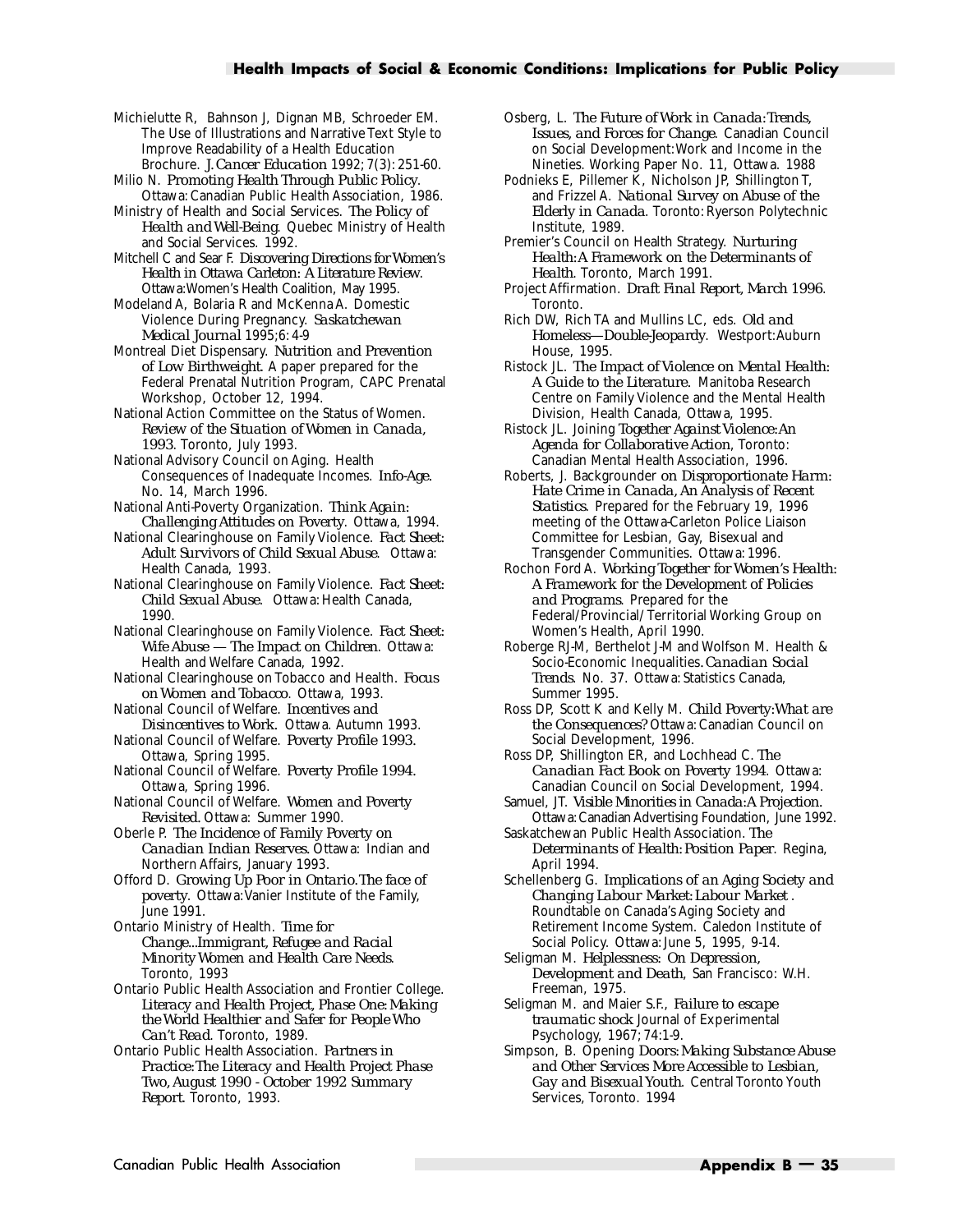Smith SJ. *Discussion Paper 27: Housing and Health:A Review and Research Agenda*. Glasgow:The Centre for Housing Research, 1989.

Social Assistance Review Committee (SARC) *Transitions*. Ontario Ministry of Community and Social Services, Toronto: 1988.

SP Research Associates. *An Inquiry into Hunger in Regina.* Prepared for the Mayor's Board of Inquiry into Hunger, Archer, D.R. (Chair), September 1989.

Statistics Canada. 1991 *Aboriginal Peoples Survey -Age and Sex*. Ottawa: Canada, March 1993, Cat. 94- 327.

Statistics Canada. *1991 Health and Limitation Survey,* Ottawa: Statistics Canada, Ottawa: 1991.

Statistics Canada. Children and Youths as Victims of Violent Crimes, *Juristat*, 1995, 15(15).

Statistics Canada. *Income Distributions by Size in Canada 1993*. Ottawa: Statistics Canada, 1994, Cat. 13-207.

Statistics Canada. *Income Distributions by Size in Canada 1994*. Ottawa: Statistics Canada, 1995, Cat. 13-207.

Statistics Canada. *Language, Tradition, Health, Lifestyle and Social Issues*. Ottawa: Statistics Canada, June 1993, Cat. 89-533.

Statistics Canada. *Literacy, Economy and Society–Backgrounder.* Ottawa, 1995.

Statistics Canada. *Literacy, Economy and Society–Results of the First International Adult Literacy Survey*. Ottawa, 1995.

Statistics Canada. *The Labour Force,* Ottawa: Statistics Canada, December 1995 Cat. No. 71-001.

Statistics Canada. Unpaid Work of Households. December 20, 1995.

Statistics Canada. Wife Assault:The Findings of a National Survey. *Juristat* 1994; 14(9).

Statistics Canada. *Women in Canada:A Statistical Report. 3rd ed.* Target Groups Project. Ottawa: Statistics Canada, November 1995.

Statistics Canada. *Youth in Canada: Second edition*. Ottawa: Statistics Canada, March 1994, Cat. 89- 511E.

Stephens T. and Associates. *Report Card on the Health of Canadians:Technical Version.* Ottawa: Federal/Provincial/Territorial Advisory Committee on Population Health, October 1995.

Symes SL. The Social Environment and Health. *Dædalus*, Journal of the American Academy of Arts and Sciences, Health and Wealth, Fall 1994: 79-86

Torjman S. *Sustainable Social Policy and Community Development.* Paper presented at the Summer Program of the Institute in Management and Community Development, Concordia University, Montreal. June, 1996.

University of British Columbia Task Force on Healthy and Sustainable Communities. *Tools for Sustainability: Iteration and Implementation*. Fin Chu and Simpson (eds.) Ecological Public Health, Toronto: Centre for Health Promotion/Participation, 1994.

Uribe V and Harbeck KM. Addressing the Needs of Lesbian, Gay and Bisexual Youth:The Origins of Project 10 and School-Based Interventions in *Coming Out of the Classroom Closet: Gay and Lesbian Students, Teachers, and Curricula*. New York: Harrington Park Press, 1992, 9-28.

Verma A. *Investing in People:The Key to Canada's Prosperity and Growth*, Toronto: Information Technologies Association of Canada, March 1992.

Walker R. *Testimony on behalf of the Canadian Council on Children and Youth to the Standing Committee on Health and Welfare.* Social Affairs, Seniors and the Status of Women: Sub-Committee on Poverty. Ottawa: February 5, 1991.

Warren R. *Wealth and Health, Health and Wealth*. Toronto: Premier's Council on Health, Well-Being and Social Justice, May 1994.

Wilkinson RG. The Epidemiological Transition: From Material Scarcity To Social Disadvantage? *Dædalus*, Journal of the American Academy of Arts and Sciences, Health and Wealth, Fall 1994; 61-78.

Wolfe D, Jaffe P, Wilson SK and Zak L. Children of battered women:The relation of child behavior to family violence and maternal stress. *Journal of Consulting and Clinical Psychology* 1995; 53(5): 657-665.

World Health Organization. *Health Principles of Housing.* England:WHO, 1989.

World Health Organization. *International Impairments, Disabilities, and Handicaps: a Manual of Classification Relating to the Consequences of Disease*. Geneva, 1980

World Health Organization. *Women's Health:Towards a Better World*. Report of the first meeting of the Global Commission on Women's Health. Geneva, 1994.

Young TK et al. *The Health Effects of Housing and Community Infrastructure of Canadian Indian Reserves.* Ministry of Indian and Northern Affairs Canada. Ottawa: Minister of Supply and Services Canada, 1991.

**Note:** A more detailed bibliography on issues related to this discussion paper is available on request from CPHA.